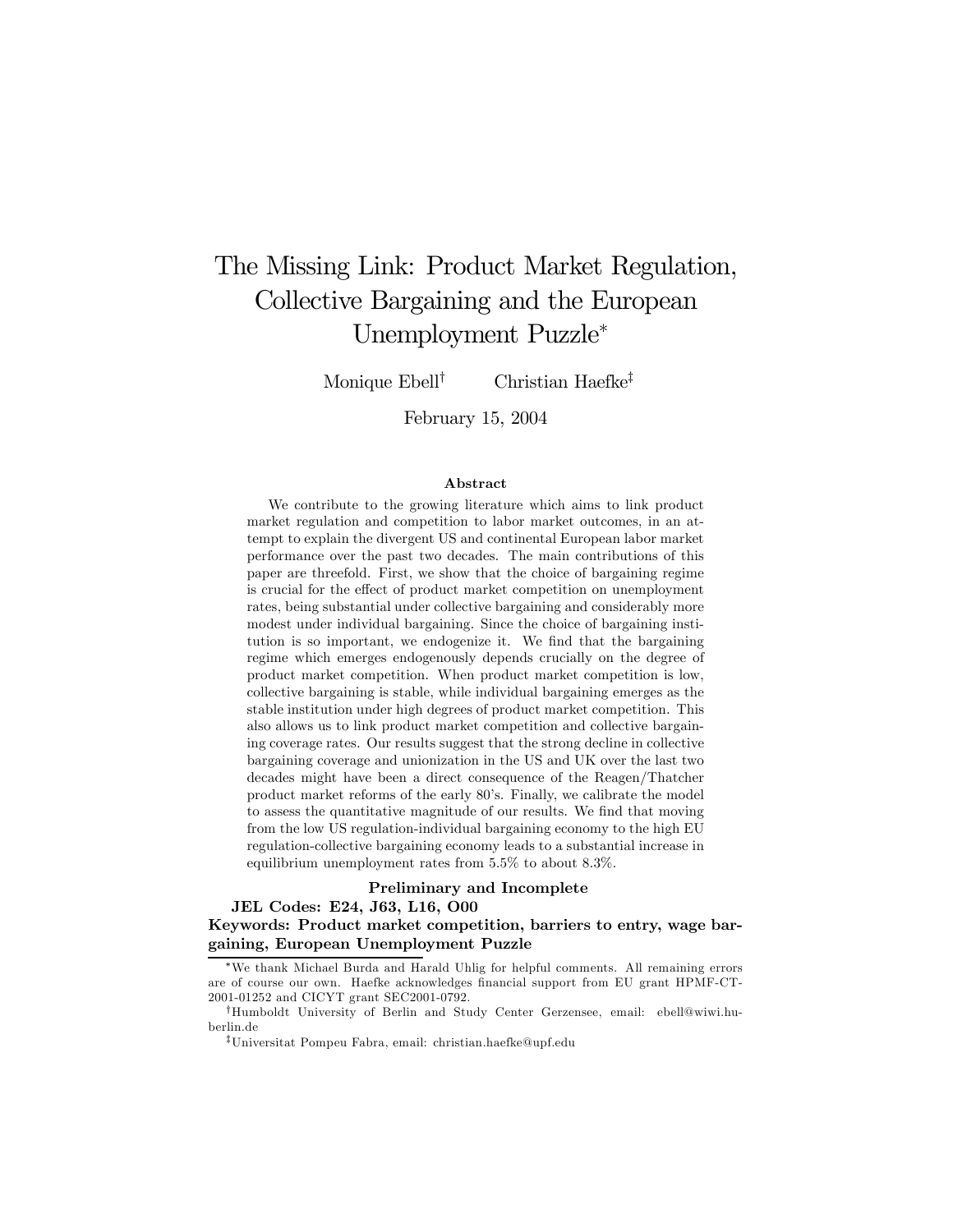## 1 Introduction

A growing literature examines the consequences of product market regulation and competition for labor market outcomes. Indeed, product market regulation is one of the most striking ways in which the US and continental European economies differ. To give an idea of the magnitudes involved, Table 2 presents an index of barriers to entry in the US and in the European Union, compiled by Fonseca, Lopez and Pissarides (2001) and based on OECD data. The index combines the average time required to establish a standardized firm with the number of procedures necessary into a weeks-based measure of entry delay. The measured delays range from 8.6 business days in the United States to a whopping 85 days in Spain. The population-weighted EU average of 54.7 days is many times larger than the corresponding American figure. Djankov, et.al. (2002) report data on a second dimension of entry barriers, namely the pecuniary cost of establishing a standardized firm as a percentage of the per capita GDP of the respective country. This data is also reproduced in Table 2. Once again, the gulf between the Anglo-American world and Europe is striking: establishing a firm in the US costs less than 1% of per capita GDP, while establishing the average continental European firm costs 18.4% of per capita GDP. The European barriers to entry are an order of magnitude larger. It seems reasonable that such large differences in entry barriers might translate into large differences in labor market outcomes. Krueger and Pischke (1997) also conjecture that large parts of the U.S. American employment miracle can be attributed to its flexible product markets.

Indeed, there is a growing body of empirical evidence to support the link between product market regulation and labor markets. Bertrand and Kramarz  $(2002)$  examine the impact of French legislation<sup>1</sup>, which regulated entry into French retailing. They find that those regions (departements) which restricted entry more strongly, experienced slower rates of job growth. Boeri, Nicoletti and Scarpetta (2000), using an OECD index of the degree of product market regulation, also report a negative relationship between their regulation measure and employment. Fonseca, et. al. (2001) show that their index of entry barriers is negatively correlated with employment and positively correlated with unemployment rates. Moreover, the timing of US and UK product market deregulation efforts, which began in the late 1970's, fits neatly into the picture of labor market performance which began to diverge in the early 80's. Hence, product market deregulation is a sort of smoking gun for divergent US and European labor market performance, whose implications are worth investigating.

Relatively little previous theoretical work has analyzed whether and how product market rigidities may affect equilibrium labor market outcomes. Nickell (1999) provides an insightful overview of early work which is either partial equilibrium or employing some form of collective bargaining. Recent important contributions are the papers of Pissarides (2001) and Blanchard and Giavazzi (2003). Pissarides (2001) focuses on the impact of entry barriers on the decision

<sup>1</sup>Loi Royer of 1974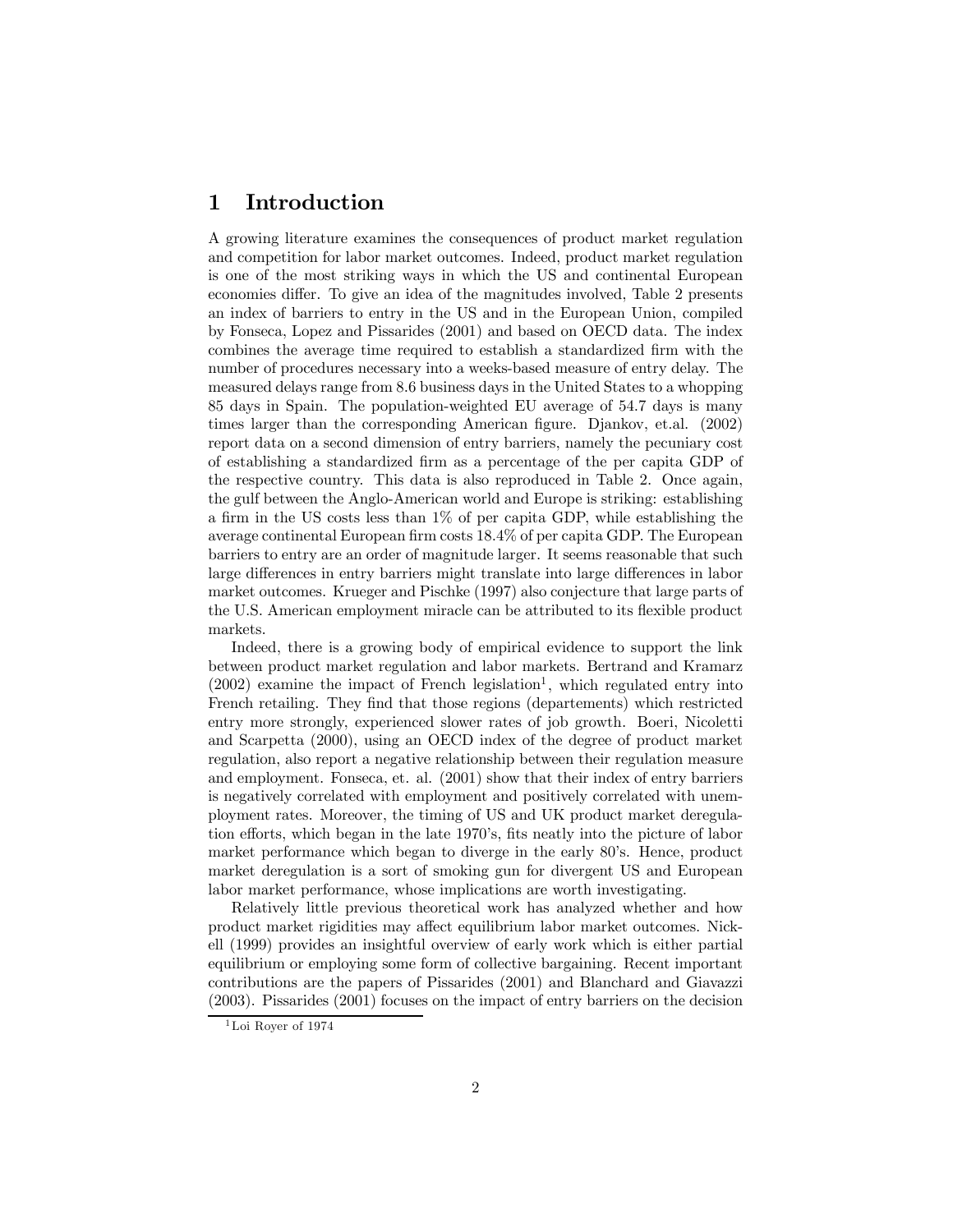to become an entrepreneur or a worker, finding that entry barriers can indeed lead to lower rates of entrepreneurship and hence job creation, and ultimately to higher rates of equilibrium unemployment. However, those firms which have overcome the barriers to entry then face perfect competition. In contrast, Blanchard and Giavazzi (2003) study labor market outcomes in a model with monopolistic competition but with a more stylized labor-market setting. They find that equilibrium unemployment is decreasing in the degree of product market competition, and also emphasize that equilibrium wages are increasing in the degree of product market competition. In a similar vein, Spector (2002) studies the effects of changes in the intensity of product market competition in a model with capital and concludes that product-market and labor-market regulations tend to reinforce each other. The latter two papers consider static or two-period setups. Finally, Ebell and Haefke (2003) presents a fully dynamic model which combines monopolistic competition in goods markets and Mortensen-Pissaridesstyle search frictions with multi-worker firms and individual bargaining. In this earlier contribution, we show that the impact of product market reform on unemployment rates is surprisingly small under individual bargaining.

The current paper makes three main contributions. First, we show that the choice of bargaining institution is crucial for the impact of product market reform on unemployment. The impact of product market reform is negligible [ less than 0.5% points of unemployment] for individual bargaining, and substantial [nearly 3 %] for collective bargaining. The reason is that under individual bargaining, firms also have strong incentives to overhire at low levels of competition. This overhiring effect, explained in detail in Ebell and Haefke  $(2003)^2$ . counteracts the otherwise salutatory effects of increasing competition on unemployment.

Since the choice of bargaining regime is crucial, we proceed to endogenize it. Hence, our second main contribution is to show how workers' endogenous choice of bargaining regime changes with the degree of product market competition. In particular, collective bargaining turns out to be the unique symmetric Nash equilibrium in the high-entry cost regime, while individual bargaining is the unique Nash equilibrium in the low-entry cost regime. The intuition for this result is straightforward: collective bargaining gives workers a profit share as their bargaining surplus. Hence, the surplus which can be gained by collective bargaining is decreasing in product market competition. In contrast, the individual bargaining surplus depends on the costs to rehiring the marginal worker. These rehiring costs are increasing in product market competition, since competition induces all firms to open more vacancies, making it more costly to find a new worker.

Taken together, we see that when the choice to bargain collectively is endogenized, then going from high to low entry costs does indeed have a substantial effect on unemployment. To quantify the effects of product market reform on equilibrium unemployment rates, we calibrate the model and run a simple pol-

 $2$ Overhiring effects in individual bargaining were first noted in a partial equilibrium setting by Stole and Zwiebel (1996a, 1996b).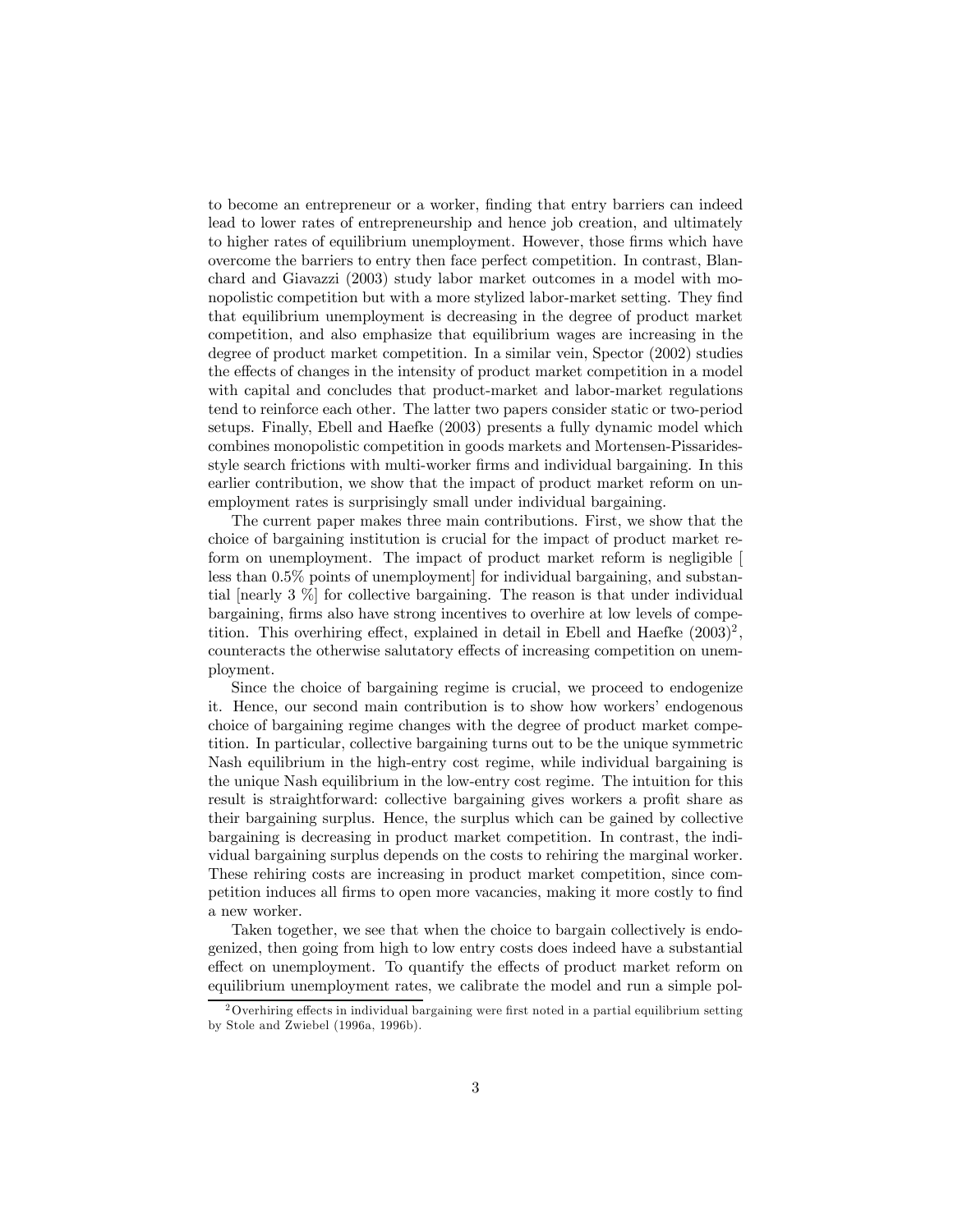icy experiment. The policy experiment consists of beginning with a calibration of the relevant low US entry cost [high competition] and individual bargaining setup to US data. Then, we increase the entry costs to their significantly higher continental European levels. Under continental European entry costs, collective bargaining turns out to be the appropriate bargaining institution, which can be supported as a symmetric Nash equilibrium. The resulting increase in unemployment rates when moving from the high competition-individual bargaining US case to the low competition-collective bargaining European case is indeed a substantial 2.8% points of unemployment. In particular, unemployment increases from  $5.5\%$  to about  $8.3\%$ , which accounts for about  $2/3$  of the total average US-continental European unemployment gap during the 90s.

Our final contribution is to the literature which aims to explain the decline of unionization and collective bargaining coverage rates [the percentage of workers covered by a collective bargaining agreement, whether they are union members or not]. Our findings suggest that the dramatic declines in both measures of union activity in the US and UK in the 80's and 90's was spurred by the product market deregulation efforts of the Reagan administration and the Thatcher government. This is supported by the fact that the decline in collective bargaining coverage rates was especially dramatic in industries which faced dramatic increases in competition, as shown in Figure 5. Importantly, the deunionization in our model is voluntary: workers choose to abstain from forming collective bargaining coalitions, because they prefer the higher wages they can obtain by bargaining individually with their employers. The relatively gradual decline in unionization rates is also supported by our model. At intermediate degrees of product market competition, both collective and individual bargaining equilibria exist. We interpret this as a state in which existing collective bargaining coalitions [unions] are stable, but in which new firms, who begin life without a union, never acquire one. This is consistent with Machin (2000)'s findings that British deunionization was largely a result of the failure of new establishments to organize, rather than the breakdown of unions in existing workplaces.

The remainder of the paper is organized as follows: Section 2 presents the basic model, and section 3 goes on to describe both the individual and the collective bargaining setups. Section 4 is concerned with short-run general equilibrium [taking the number of firms as given] for both bargaining regimes. The choice of bargaining regime is endogenized in Section 5, and is shown to depend upon the degree of competition. Section 6 considers long-run equilibria, in which the equilibrium number of firms is determined by entry costs. Section 7 presents the calibrated model and the policy experiment, while section 8 concludes.

### 2 The Basic Model

In this section we present the basic model. Its main elements are monopolistic competition in the goods market and Mortensen-Pissarides-style matching with multi-worker firms in the labor market. We restrict our analysis to the steady state.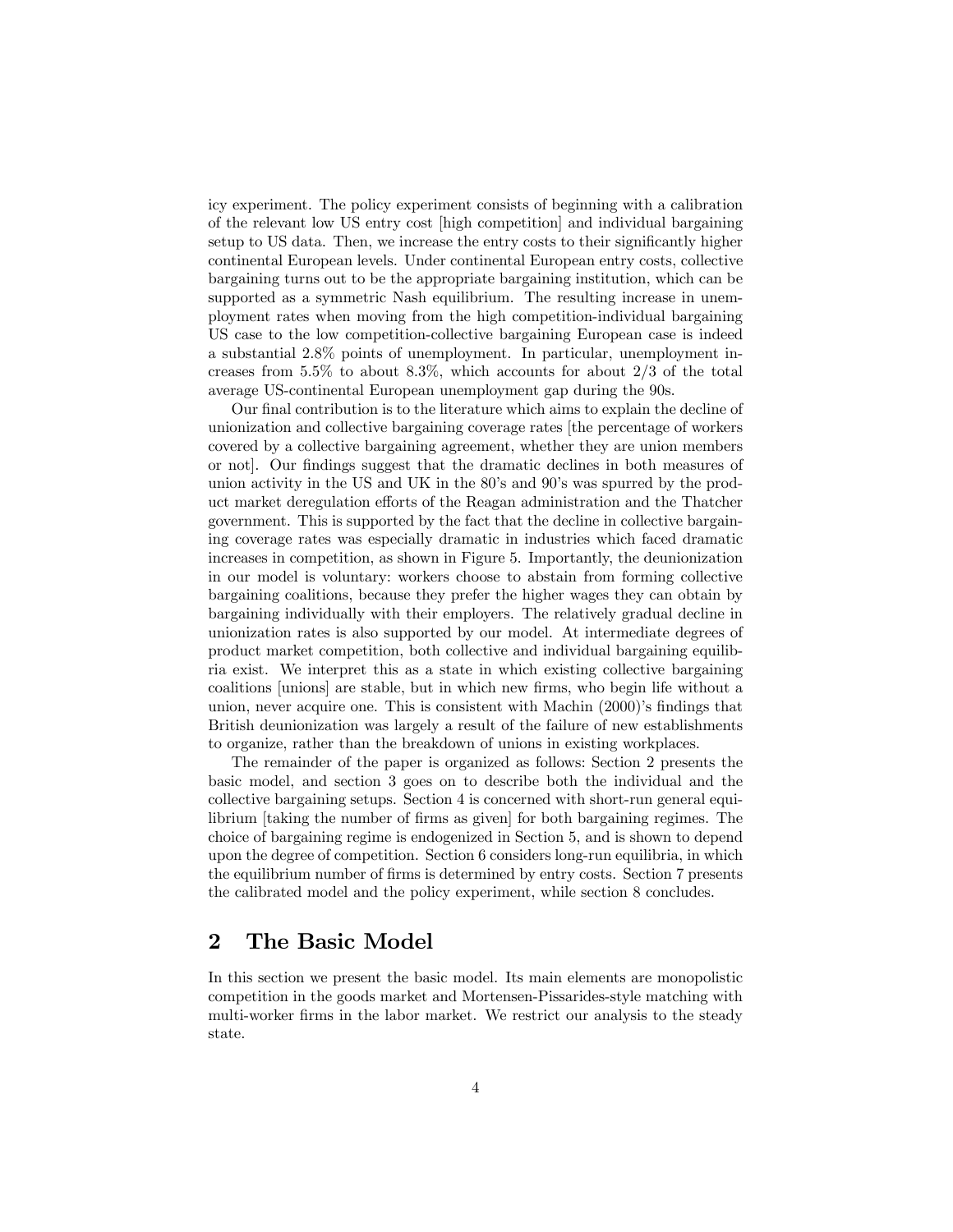### 2.1 Households

#### 2.1.1 Search and Matching in the Labor Market

The labor market is characterized by a standard search and matching framework. Unemployed workers  $u$  and vacancies  $v$  are converted into matches by a constant returns to scale matching function  $m(u, v) = s \cdot u^{\eta}v^{1-\eta}$ . Defining labor market tightness as  $\theta \equiv \frac{v}{u}$ , the firm meets unemployed workers at rate  $q(\theta) = s\theta^{-\eta}$ , while the unemployed workers meet vacancies at rate  $\theta q(\theta) = s\theta^{1-\eta}.$ 

In the basic model, workers are identical. Workers may be employed at firms with either of two wage bargaining institutions: individual or collective. We index the firm's wage-bargaining institution by  $k \in \{I, C\}$ . In addition, the aggregate bargaining environment - the bargaining institutions chosen by all other firms - is indexed by  $\mu$ , which gives the measure of firms choosing collective bargaining. When  $\mu = 1$ , all other firms in the economy choose collective bargaining. When  $\mu = 0$ , all other firms choose individual bargaining. Since firms are atomistic with respect to the economy at large, they ignore the impact of their own decision on aggregate variables, such as aggregate labor market tightness  $\theta_{\mu}$ . For each worker, the value of employment is given by  $V^{E}$  [k,  $\theta_{\mu}$ ], which satisfies<sup>3</sup>:

$$
rV^{E}[k, \theta_{\mu}] = w_{k}[\theta_{\mu}] - \chi \left[ V^{E}[k, \theta_{\mu}] - V^{U}[\theta_{\mu}] \right]
$$
 (1)

where  $\chi$  is the total separation rate. Firms and workers may separate either because the match is destroyed, which occurs with probability  $\tilde{\chi}$  or because the firm has exited, which occurs with probability  $\delta$ . We assume that these two sources of separation are independent, so that the total separation probability is given by  $\chi = \tilde{\chi} + \delta - \tilde{\chi}\delta$ . Explicit firm exit is incorporated mainly for quantitative reasons. If firms were counterfactually infinitely lived, then the impact of a given level of entry costs would be greatly understated, since firms could amortize those entry costs over an infinite lifespan.

The value of unemployment is standard and is the same for all workers. In particular, the value of unemployment depends exclusively upon the aggregate choice of bargaining institution  $\mu$ .

$$
rV^{U}[\theta_{\mu}] = bP + \theta_{\mu}q(\theta_{\mu})\left\{\mu V^{E}[C,\theta_{\mu}] + (1-\mu)V^{E}[I,\theta_{\mu}] - V^{U}[\theta_{\mu}]\right\}
$$
 (2)

where  $P$  denotes the aggregate price level and  $b$  real unemployment benefits. The reason that  $rV^U[\theta_\mu]$  depends solely on the aggregate mix of bargaining institutions  $\mu$  is that each individual firm or industry will be assumed to be

$$
rV^{E}\left[k, \theta\left(\mu\right)\right] = \frac{1}{1+r} \left(w_{k}\left[\theta\left(\mu\right)\right] + (1-\chi)V^{E}\left[k, \theta\left(\mu\right)\right] + \chi V^{U}\left[\theta\left(\mu\right)\right]\right)
$$

 $3W$ e assume that all payments are made at the end of a period so that our value functions in discrete time actually coincide with their continuous time counterpart. Equation (1) can be obtained from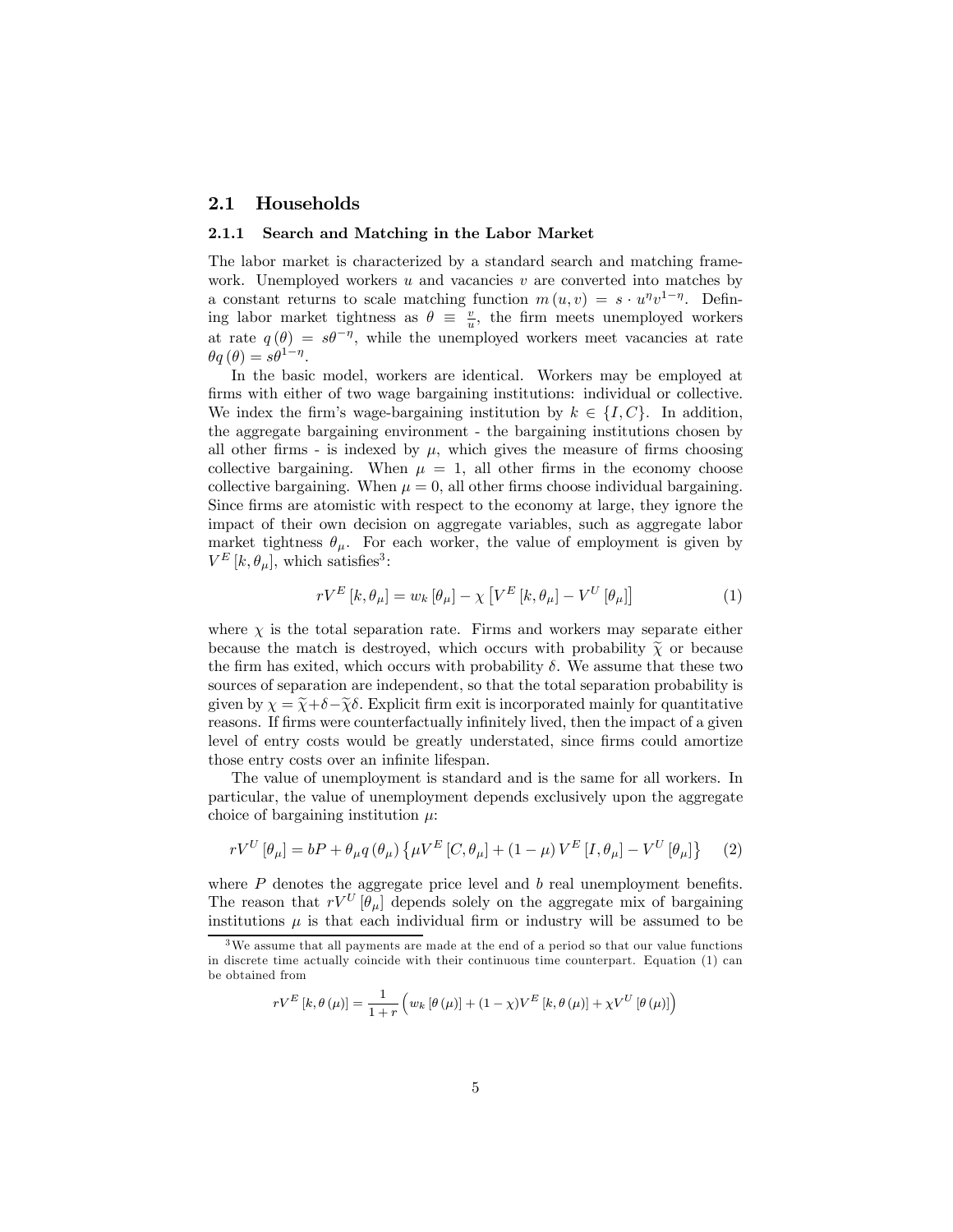atomistic with respect to the economy at large. Hence, the probability of being rehired by one's own firm is zero, so that one's own firm's or industry's bargaining decisions are irrelevant for one's reemployment prospects.

#### 2.1.2 Monopolistic Competition in the Goods Market

Households are both consumers and workers. As consumers they are risk neutral in the aggregate consumption good. Agents have Dixit-Stiglitz preferences over a continuum of differentiated goods. Goods demand is derived from the household's optimization problem:

$$
\max\left(\int c_{i,n}^{\frac{\sigma-1}{\sigma}} di\right)^{\frac{\sigma}{\sigma-1}}\tag{3}
$$

subject to the budget constraint  $I_n = \int c_i \frac{P_i}{P} di$  where  $I_n$  denotes the real income of household n and  $c_{i,n}$  is household n's consumption of good i. In order to focus the dynamics on the labor market, there is no saving. Thus we obtain aggregate demand for good *i* given as:

$$
Y_i^D \equiv \int c_{i,n} dn = \left(\frac{P_i}{P}\right)^{-\sigma} I \tag{4}
$$

where  $I \equiv \int I_n \mathrm{d}n$  is aggregate real income and  $P = \left(\int P_i^{\frac{\sigma-1}{\sigma}}\right)^{\frac{\sigma}{\sigma-1}}$  is the price index . Equation (4) is the standard monopolistic-competition demand function with elasticity of substitution among differentiated goods given by  $-\sigma$ .

### 2.2 Modeling Competition

In principle, there are two ways in which greater competition may manifest itself: as greater competition within each industry or as greater competition among industries. Greater competition among industries would imply an increase in the elasticity of substitution among differentiated goods  $\sigma$ . In fact Bertrand and Kramarz (2002) find some evidence for increased product differentiation in the French retail industry in response to the Loi Royer. However, it is often argued that  $\sigma$  is a preference parameter rather than a measure of competition. We address this concern in the basic model by treating  $\sigma$  as a fixed preference parameter. That is, we will not rely on variations in  $\sigma$  to model differing degrees of competition. Rather, we follow Galí (1995) in assuming that each differentiated good i is produced by an industry populated by  $n_i$  firms. An increase in the number of firms in each industry leads to an increase in the degree of competition within each industry, as captured by an increase in the demand elasticity faced by each individual firm.

The firms within each industry compete by Cournot.<sup>4</sup> Under Cournot com-

<sup>&</sup>lt;sup>4</sup>In the basic model, we focus on the collusion-free equilibrium of the dynamic Cournot game. Collusive equilibria would involve even greater output restriction at each industry size, which would generally strengthen our results.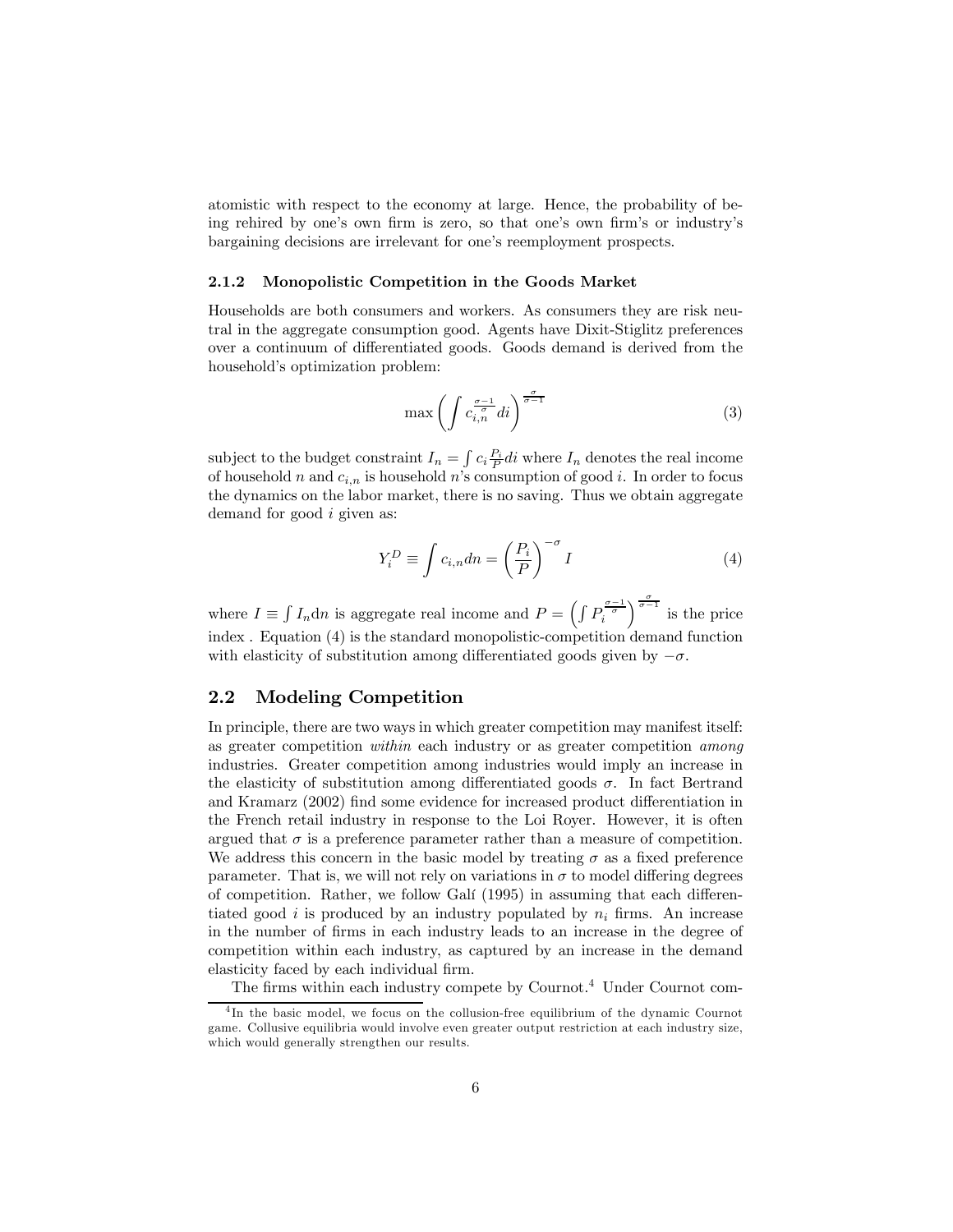petition, firm j in industry i has output  $Y_{ij}$  which satisfies:

$$
Y_i^S = Y_{ij} + (n_i - 1)\overline{Y}_{i, -j},\tag{5}
$$

where  $Y_i^S$  is aggregate output of good i and  $\overline{Y}_{i,-j}$  is the average output of its  $n_i - 1$  competitors. From (4), firm j faces demand function

$$
\frac{P_i\left(Y_{ij}|n_i,\overline{Y}_{i,-j}\right)}{P} = \left(\frac{Y_{ij} + (n_i - 1)\overline{Y}_{i,-j}}{I}\right)^{-\frac{1}{\sigma}}.\tag{6}
$$

This leads to a definition of firm-level elasticity of demand as:

$$
\xi_{ij} \equiv -\frac{\partial Y_{ij}}{\partial P_i} \cdot \frac{P_i}{Y_{ij}} = \sigma \left[ 1 + \frac{(n_i - 1)\overline{Y}_{i, -j}}{Y_{ij}} \right].
$$
\n(7)

When firms within an industry are symmetric, each firm faces a demand elasticity which depends only on the total number of firms present in the industry:

$$
\xi_i = n_i \sigma. \tag{8}
$$

In the basic model we will assume symmetric firms in equilibrium. In what follows we will label firms only by their industry  $i$ <sup>5</sup>

### 2.3 Multiple-worker Firms

The standard Mortensen-Pissarides setup assumes one-worker firms. Under perfect competition in goods markets, this assumption is harmless, since the number and size of firms is indeterminate. Under monopolistic competition, however, firms react to downward sloping demand by restricting output. The only way to vary output with a given technology is to vary the amount of labor employed either on the intensive margin or on the extensive margin.<sup>6</sup> Consistent with stylized facts we assume that firms adjust employment by varying the number of workers [extensive margin] rather than the number of hours per worker. In our multi-worker firm model the number of workers employed is determined endogenously, as a function of the elasticity of demand  $\xi_i$ .

We consider two wage bargaining settings, each of which gives rise to a different decision-making environment for the multi-worker firm. Under individual bargaining, the firm bargains separately with each worker. In this individual bargaining setting, it is natural that the firm can choose freely its profit-maximizing steady-state employment level. Under collective bargaining, the firm bargains with a coalition of all workers employed at its firm. In the collective bargaining setting, it is natural to make the total number of workers

<sup>&</sup>lt;sup>5</sup>To avoid confusion, we denote aggregate demand facing industry *i* by  $Y_i^D$ , while industry  $i$ 's aggregate supply is denoted  $Y_i^S$  and the output of an individual firm in industry  $i$  is denoted  $Y_i$  .

 ${}^{6}$ In a model with capital, firms could also vary output by varying only the amount of capital employed. In order to maintain an optimal capital-labor ratio, however, firms would also generally adjust by varying labor as well.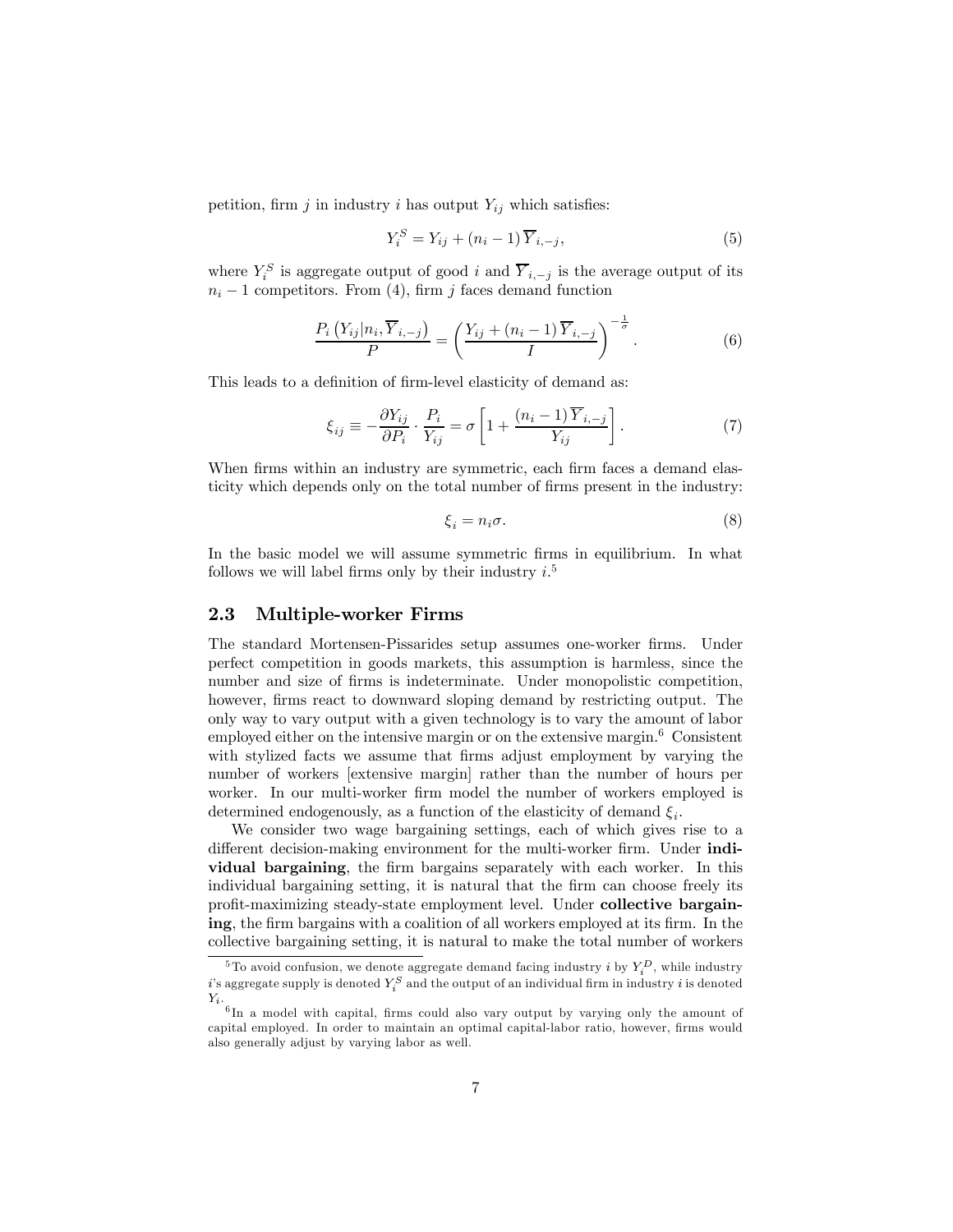subject to negotiation as well, since the collectively bargaining workers do have the power to refuse to work at all if their hiring preferences are not respected. We index the firm-level bargaining institution by  $k \in \{I, C\}$ .

Nonetheless, both types of firms face the same optimization problem. Both maximize the discounted value of future profits, and in both cases the firm's state variable is the number of workers currently employed,  $H_i^k$ , where index i represents the industry and  $k$  denotes the firm's bargaining institution. Firms' key decision is the number of vacancies. Firms open as many vacancies  $v_i^k$  as necessary to hire in expectation the desired number of workers next period, while taking into account that the real cost to opening a vacancy is  $\Phi_V$ . Each firm's problem becomes:

$$
V_{k}^{J}(H_{i}) = \max_{H'_{i,k}, v_{i,k}} \frac{1}{1+r} \left\{ P_{i}^{k}(Y_{i}) Y_{i} - w_{k}(H_{i}) H_{i} - \Phi_{V} P v_{i} + (1-\delta) V_{k}^{J}(H'_{i}) \right\}
$$
\n(9)

subject to

$$
\text{ demand function:} \qquad \qquad \frac{P_i^k(Y_i)}{P} = \left(\frac{Y_i + (n_i - 1)\overline{Y}_i}{I}\right)^{-\frac{1}{\sigma}} \qquad (10)
$$

$$
\begin{array}{ll}\n\text{production function:} & Y_i = AH_i & (11) \\
\text{transition function:} & H'_i = (1 - \tilde{\chi}) H_i + q(\theta_\mu) v_i & (12)\n\end{array}
$$

$$
wage curve: \t w_k(H_i) \t (13)
$$

where the wage curve represents the outcome of the wage bargaining process. Since both types of firms face the same optimization problem, we obtain the same first order condition for both:

$$
\frac{1}{1-\delta} \frac{\Phi_V P}{q(\theta_\mu)} = \frac{\partial V_k^J \left( H_i' \right)}{\partial H_i'}.
$$
\n(14)

By (14), the marginal value of an additional worker must equal the cost of searching for him/her, weighted by the probability of firm survival  $1-\delta$ , neither of which is firm-specific.

## 3 Bargaining

In this section we describe both the individual and the collective wage bargaining, and derive firm-level wage-employment equilibria. For each bargaining institution we consider two levels of bargaining centralization: firm-level and industry-level.7 Under the firm-level regime, workers at each firm are free to choose whichever bargaining institution they prefer. The only restriction is that all workers of a firm must agree on [or submit to a majority vote] a bargaining

<sup>7</sup>Note that firm-level is the lowest level of bargaining centralization that is sensible to examine, since it is impossible for an individual worker to unilaterally deviate to collective bargaining.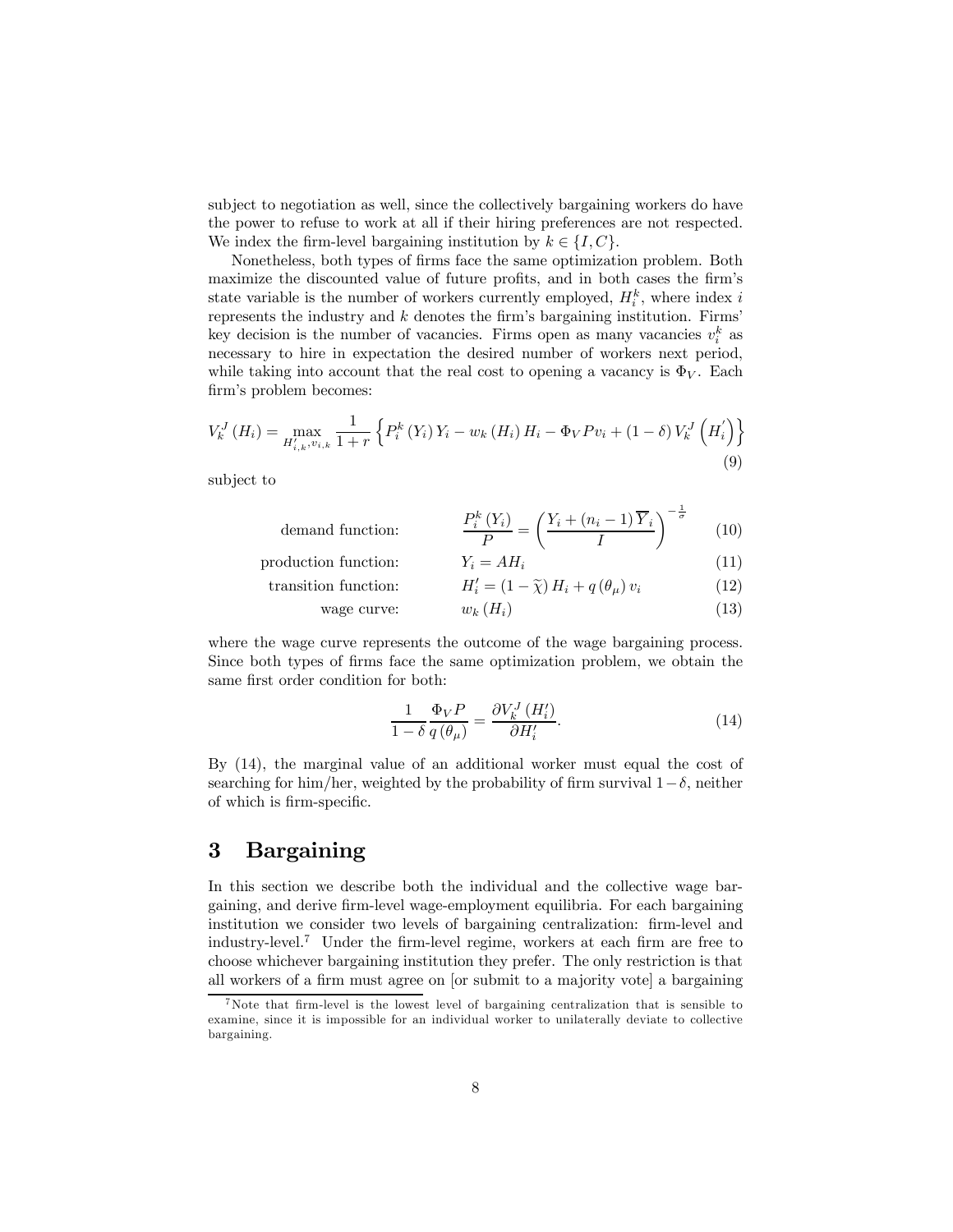structure. Given that all workers are identical, all decisions on the bargaining institution are reached with unanimity, so that this restriction is not at all limiting. Similarly, under the industry-level regime, all workers of a given industry share the same bargaining institution.

Although all firms and/or industries in an economy may end up choosing the same bargaining regime, we do not impose economywide unanimity over bargaining institutions as an a priori restriction. This implies that firms and/or industries are free to 'deviate' from the remaining firms in the economy by choosing a distinct bargaining regime. This will be important when we endogenize the choice of bargaining regime in Section 5.

### 3.1 Individual Bargaining

The microfoundation for individual bargaining is provided by Stole and Zwiebel (1996 RES), who show that individual bargaining may be understood as a Binmore-Rubinstein-Wolinsky alternating offer game, ensuring that the Nashbargaining is fully microfounded. Hence the individual-bargaining wage curve (19) can be obtained either by fully modeling the pairwise bargaining structure, or by solving a standard generalized Nash bargaining problem<sup>8</sup>. In this sense, individual bargaining is the natural extension of the Mortensen-Pissarides framework to multi-worker firms, since it allows us to derive the wage curve by solving the Nash bargaining problem.

The key assumption of the Stole and Zwiebel (1996 RES) individual bargaining framework used here is that firms engage in pairwise negotiations with workers. When a worker joins the firm, wages are renegotiated individually with all workers. Under individual bargaining, the firm's outside option is not remaining idle, but rather producing with one worker less. The crucial point of the individual bargaining framework is that each worker is treated as the marginal worker. This can be implemented in two ways: either by defining firm's surplus to be  $V^J(H_i) - V^J(H_i - 1)$  or by taking the derivative of  $V^J$ with respect to  $H_i$  and considering this to be the contribution of the marginal worker. Following Cahuc and Wasmer (2001) we will use the latter approach, as it is consistent with the assumption of a continuum of worker/consumers.

The multi-worker firm's individual bargaining problem is:

$$
\max_{w_I} \beta \ln \left[ V^E \left[ I, \theta_\mu \right] - V^U \left[ \theta_\mu \right] \right] + (1 - \beta) \ln \frac{\partial V_I^J \left[ H_i, \theta_\mu \right]}{\partial H_i} \tag{15}
$$

To obtain an expression for firm's surplus, note that the individually bargaining firm is free to formulate its labor demand function via the envelope condition. Hence, we can use the envelope condition of the firm's problem (9), and recall that the first order condition (14) implies that  $\frac{\partial V_I^J}{\partial H_i^k}$  be constant. This leads to:

$$
\frac{\partial V_I^J \left[ H_i, \theta_\mu \right]}{\partial H_i} = \frac{1}{r + \chi} \left( \frac{\xi_i - 1}{\xi_i} A_i P_i^I (H_i) - \frac{\partial w_I}{\partial H_i} H_i - w_I (H_i, \theta_\mu) \right). \tag{16}
$$

<sup>8</sup> See Stole and Zwiebel (1996a) for an intuitive discussion.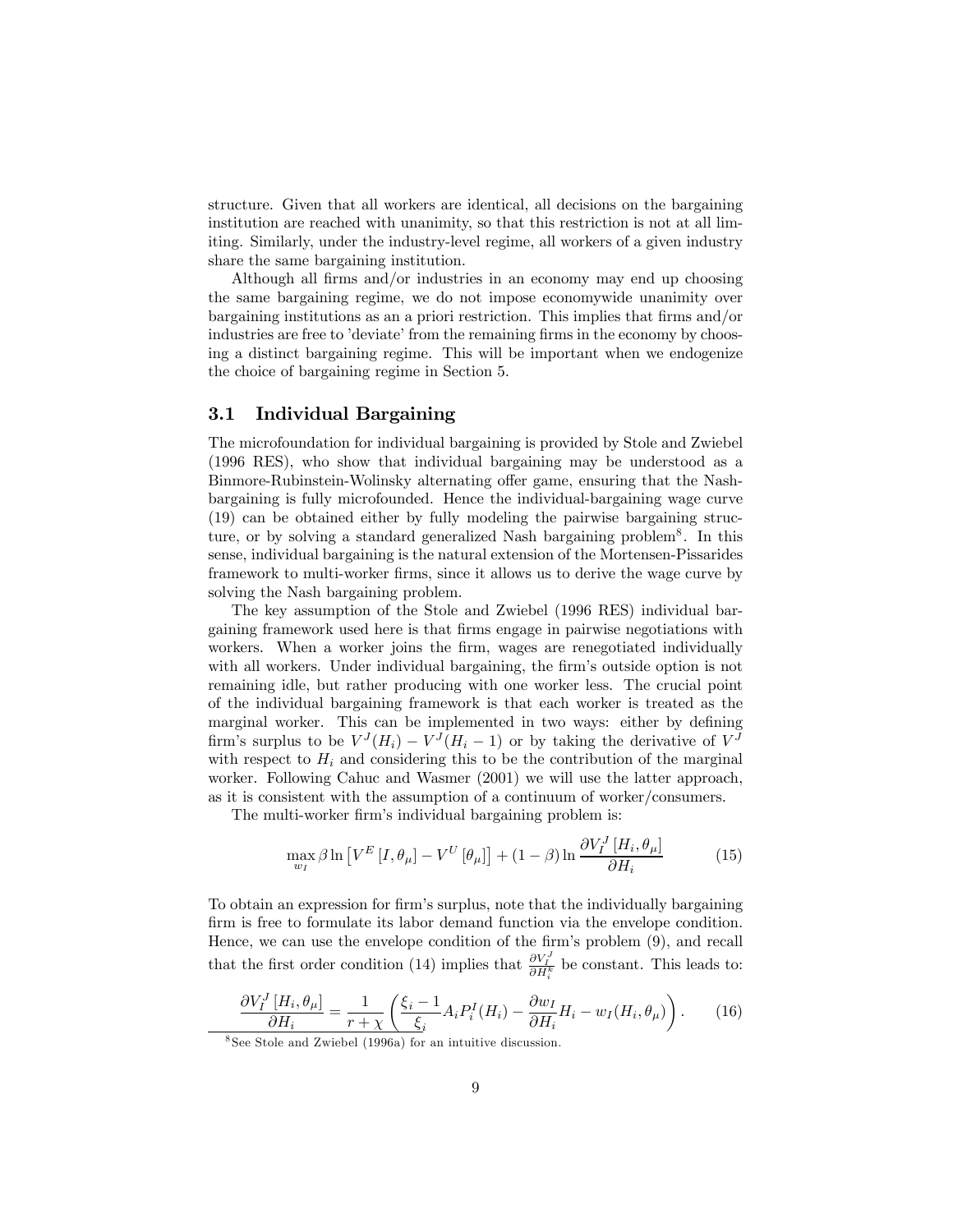The individual worker's surplus is standard:

$$
V^{E}[I,\theta_{\mu}] - V^{U}[\theta_{\mu}] = \frac{w_{I}(H_{i},\theta_{\mu}) - rV^{U}[\theta_{\mu}]}{r + \chi}.
$$
 (17)

Substituting the expressions for worker's and firm's surplus (16) and (17) into the first order condition of (15) leads to a first-order linear differential equation in the wage.

$$
w_I \left[ H_i, \theta_\mu \right] = \left( 1 - \beta \right) r V^U \left[ \theta_\mu \right] + \frac{\xi_i - 1}{\xi_i} \beta P_i^I(H_i) A - \beta H_i \frac{\partial w_I}{\partial H_i} \tag{18}
$$

It is straightforward to confirm that (18) has solution:

$$
\frac{w_I [H_i, \theta_\mu]}{P} = (1 - \beta) r V^U [\theta_\mu] + \beta \frac{\xi_i - 1}{\xi_i - \beta} A \frac{P_i^I (H_i)}{P}.
$$
 (19)

Equation (19) is the wage curve.

#### 3.1.1 Firm-level Equilibrium

Under individual bargaining, the firm is free to choose its optimal employment level. Hence, the firm formulates a labor demand curve from its optimization problem (9)-(13). The labor demand function of the individually bargaining firm is found by combining (14) with the envelope condition, using the definition of demand elasticity (7) and the fact that the bargained wage adjusts to changes in the employment level according to  $\frac{\partial w_I}{\partial H_i} \frac{H_i}{P} = -A \frac{\beta}{\xi_i} \frac{\xi_i - 1}{\xi_i - \beta}$  $\xi_i-\beta$  $\frac{P_i^I}{P}$ :

$$
\frac{w_I\left[H_i, \theta_\mu\right]}{P} = \frac{\xi_i - 1}{\xi_i} A \frac{P_i^I\left(H_i\right)}{P} - \frac{\Phi_V}{q\left(\theta_\mu\right)} \left(\frac{r + \chi}{1 - \delta}\right) + .A \frac{\beta}{\xi_i} \frac{\xi_i - 1}{\xi_i - \beta} \frac{P_i^I\left(H_i\right)}{P} \tag{20}
$$

Firm-level equilibrium employment  $H_i$  and the corresponding wage  $w_I (H_i, \theta_\mu)$ are those at which the decisions of the firm on hiring are optimal, taking into account the bargaining outcome, and vice-versa. This firm-level equilibrium may be obtained at the intersection of the labor demand curve (20) and the wage curve (19). Formally, the firm-level equilibrium employment is described implicitly by:

$$
A\frac{P_i^I\left[H_i, \theta_\mu\right]}{P} = \frac{\xi_i - \beta}{\xi_i - 1} \left[\frac{rV^U\left[\theta_\mu\right]}{P} + \frac{1}{1 - \beta} \frac{\Phi_V}{q\left(\theta_\mu\right)} \left(\frac{r + \chi}{1 - \delta}\right)\right]
$$
(21)

The partial equilibrium real wage can be found by substituting (21) back into (20).

$$
\frac{w_I \left[\theta_\mu\right]}{P} = \frac{rV^U \left[\theta_\mu\right]}{P} + \frac{\beta}{1-\beta} \frac{\Phi_V}{q\left(\theta_\mu\right)} \left(\frac{r+\chi}{1-\delta}\right) \tag{22}
$$

We can also compute the individually bargaining firm's optimal employment explicitly by combining  $(21)$  with the demand curve facing firm  $i$   $(10)$ .

$$
H_i^I\left[\theta_\mu\right] = A^{\sigma-1} I \left\{ \frac{\xi_i - \beta}{\xi_i - 1} \left[ \frac{rV^U\left[\theta_\mu\right]}{P} + \frac{1}{1 - \beta} \frac{\Phi_V}{q\left(\theta_\mu\right)} \left( \frac{r + \chi}{1 - \delta} \right) \right] \right\}^{-\sigma} - (n_i - 1) \overline{H}_i \tag{23}
$$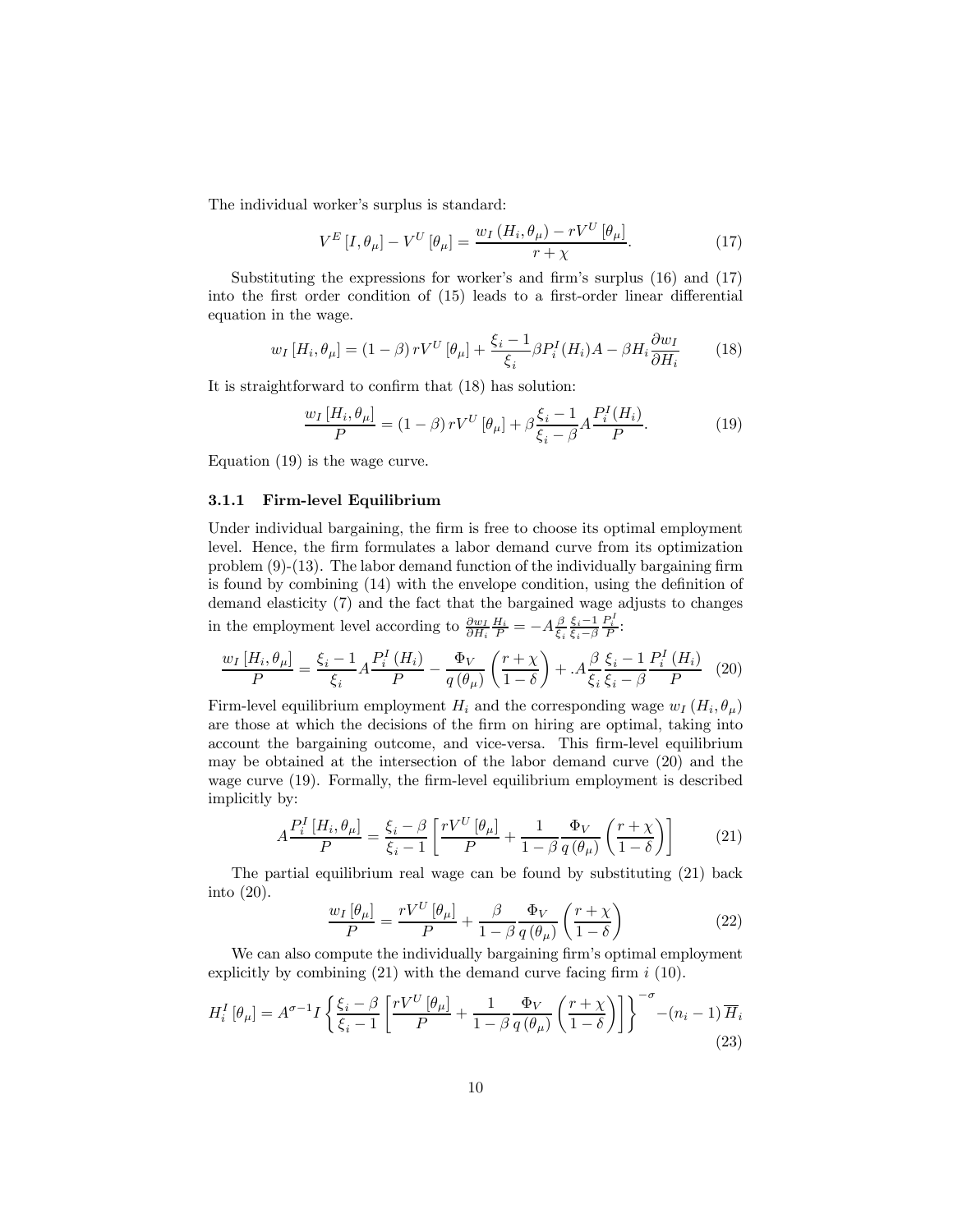At this point, we need to differentiate between degrees of bargaining centralization. First note that the firm-level bargaining equations derived up until now are valid under both firm- and industry-level centralization. It is only when considering the industry-level Cournot equilibrium that we must differentiate. Under industry-level centralization, all workers in an industry share the same bargaining institution. In this case,  $\overline{H}_i = H_i^I[\theta_\mu]$ , so that in symmetric Cournot equilibrium:

$$
H_i^I(\theta_\mu) = \left[ \left( \frac{\xi_i - \beta}{\xi_i - 1} \right) \left( \frac{r V^U[\theta_\mu]}{P} + \frac{1}{1 - \beta} \frac{\Phi_V}{q[\theta_\mu]} \left( \frac{r + \chi}{1 - \delta} \right) \right) \right]^{-\sigma} A^{\sigma - 1} \frac{I}{n_i} \tag{24}
$$

Under firm-level centralization, different firms in a given industry may choose different bargaining institutions. In this case, we assume that the fraction  $\mu$ of individual bargaining firms is the same across all [identical] industries, so that  $\overline{H}_i = \mu H_i^C(\theta_\mu) + (1 - \mu) H_i^I(\theta_\mu)$ . The employment equation for firm-level centralization which corresponds to (24) is derived in the appendix.

### 3.2 Collective Bargaining

Under collective bargaining, all workers employed by a given firm form a coalition. Essentially, they agree to negotiate wages together, and to refuse to work (to strike) in the case that negotiations break down. This joint bargaining agreement also gives workers the power to negotiate over hiring, so that the two negotiated quantities are the wage  $w<sub>C</sub>$  and the steady-state employment level  $H_i$ . Formaly, the multi-worker firm collective bargaining problem is:<sup>9</sup>

$$
\max_{w_C, H_i} \beta \ln \left\{ H_i \left[ V^E \left[ I, \theta_\mu \right] - V^U \left[ \theta_\mu \right] \right] \right\} + (1 - \beta) \ln V^J_C \left( H_i \right) \tag{25}
$$

From (9), the steady-state value of a collective bargaining firm with  $H_i$  workers is given by:

$$
V_C^J\left[H_i, \theta_\mu\right] = \frac{1}{r+\delta}\left[AP_i^C\left(Y_i\right)H_i - w_C\left[H_i, \theta_\mu\right]\cdot H_i - \frac{\Phi_V P \widetilde{\chi}}{q\left[\theta_\mu\right]}H_i\right]
$$

The collective workers' surplus is standard, and can be obtained by multiplying the expression in (17) by firm-level employment. The first order conditions for wages and employment are:

$$
w_C \left[ H_i, \theta_\mu \right] = (1 - \beta) r V^U \left[ \theta_\mu \right] + \beta \left[ A P_i^C \left( Y_i \right) - \frac{\Phi_V P \widetilde{\chi}}{q \left( \theta \right)} \right] \tag{26}
$$

<sup>&</sup>lt;sup>9</sup>For a given number of firms per industry  $n_i$ , the bargaining problems for industry- and firm-level centralization are identical. The reason is that both the industry-level workers' and the firms' surplus are simply their firm-level values, multiplied by  $n_i$ .

The assumption that firms and workers take the number of firms as given is consistent with free entry. Neither firms nor workers have any explicit means of preventing new firms from entering the market, as long as that would be profitable for them. One could, however, conceive of extending the model so as to allow firms and workers to choose [or vote on] the level of entry costs, thereby implicitly voting for their preferred degree of competition in the economy.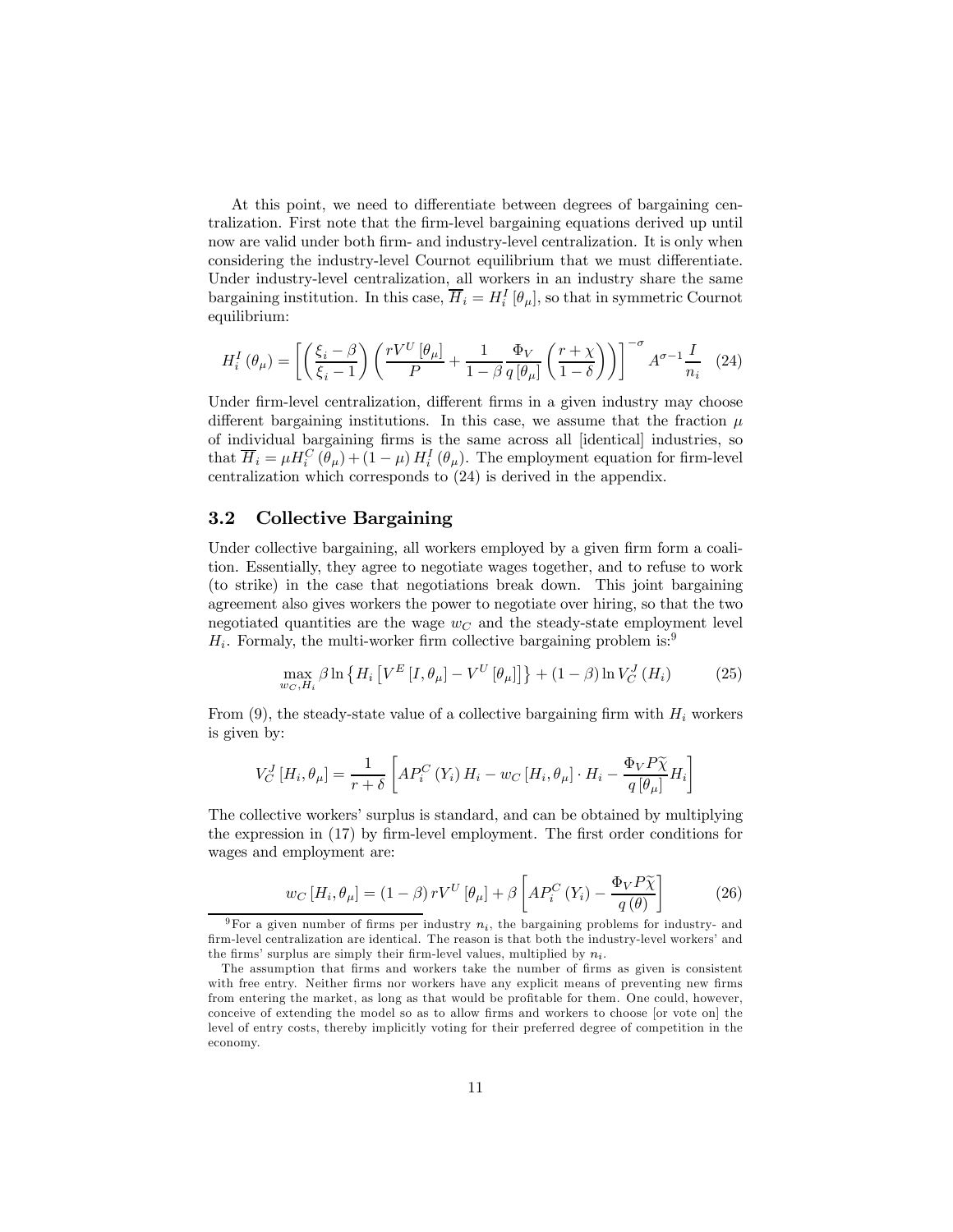$$
w_C\left[H_i, \theta_\mu\right] = AP_i^C\left(Y_i\right) \left[1 - \frac{1 - \beta}{\xi_i}\right] - \frac{\Phi_V P \widetilde{\chi}}{q\left(\theta\right)}\tag{27}
$$

Combining the two first order conditions (26) and (27) yields an expression for the collectively bargained real wage, as well as an implicit expression for the collectively bargained level of employment.

$$
\frac{w_C[\theta_\mu]}{P} = \left[1 + \frac{\beta}{\xi_i - 1}\right] \frac{rV^U[\theta_\mu]}{P} + \frac{\beta}{\xi_i - 1} \frac{\Phi_V \tilde{\chi}}{q(\theta)}\tag{28}
$$

$$
A\frac{P_i^C(\theta_\mu)}{P} = \frac{\xi_i}{\xi_i - 1} \left[ \frac{rV^U[\theta_\mu]}{P} + \frac{\Phi_V \tilde{\chi}}{q(\theta)} \right]
$$
(29)

We can also compute the collectively bargaining firm's optimal employment explicitly by combining  $(29)$  with the demand curve facing firm  $i(10)$ .

$$
H_i^C\left[\theta_\mu\right] = \left\{\frac{\xi_i}{\xi_i - 1} \left[\frac{rV^U\left[\theta_\mu\right]}{P} + \frac{\Phi_V\widetilde{\chi}}{q\left(\theta\right)}\right]\right\}^{-\sigma} A^{\sigma - 1}I - (n_i - 1)\overline{H}_i\tag{30}
$$

Under industry-level centralization,  $\overline{H}_i = H_i^C[\theta_\mu]$ , so that in symmetric Cournot equilibrium:

$$
H_i^C \left[ \theta_{\mu} \right] = \left\{ \frac{\xi_i}{\xi_i - 1} \left[ \frac{rV^U \left[ \theta_{\mu} \right]}{P} + \frac{\Phi_V \tilde{\chi}}{q \left( \theta_{\mu} \right)} \right] \right\}^{-\sigma} A^{\sigma - 1} \frac{I}{n_i}
$$
(31)

Under firm-level centralization,  $\overline{H}_i = \mu H_i^C (\theta_\mu) + (1 - \mu) H_i^I (\theta_\mu)$ . The employment equation for firm-level centralization which corresponds to (31) is derived in the appendix.

### 3.3 Reservation Utilities

In order to complete the description of firm-level equilibrium, it is necessary to derive expressions for the reservation values of unemployment. Recall that firms are atomistic. Hence, when calculating the reservation value of unemployment, workers assume that if they were to loose their current job, they would almost surely [i.e. with probability one] not find a job in their old firm. This implies that only the aggregate mix of bargaining institutions  $\mu$  is relevant for the reservation value of unemployment. When all firms in the economy choose individual bargaining, so that  $\mu = 0$ , the reservation value of unemployment can be found by combining (1) and (2):

$$
\frac{rV^U[\theta_I]}{P} = \frac{r + \chi}{r + \chi + \theta_I q(\theta_I)} b + \frac{\theta_I q(\theta_I)}{r + \chi + \theta_I q(\theta_I)} \frac{w_I[\theta_I]}{P}
$$
(32)

where  $\theta_I \equiv \theta_0$ . Combining (32) with the individual bargaining wage equation (22) yields a closed-form solution for the reservation wage in the :

$$
\frac{rV^U[\theta_I]}{P} = b + \frac{\beta}{1-\beta} \frac{\Phi_V}{1-\delta} \theta_I \tag{33}
$$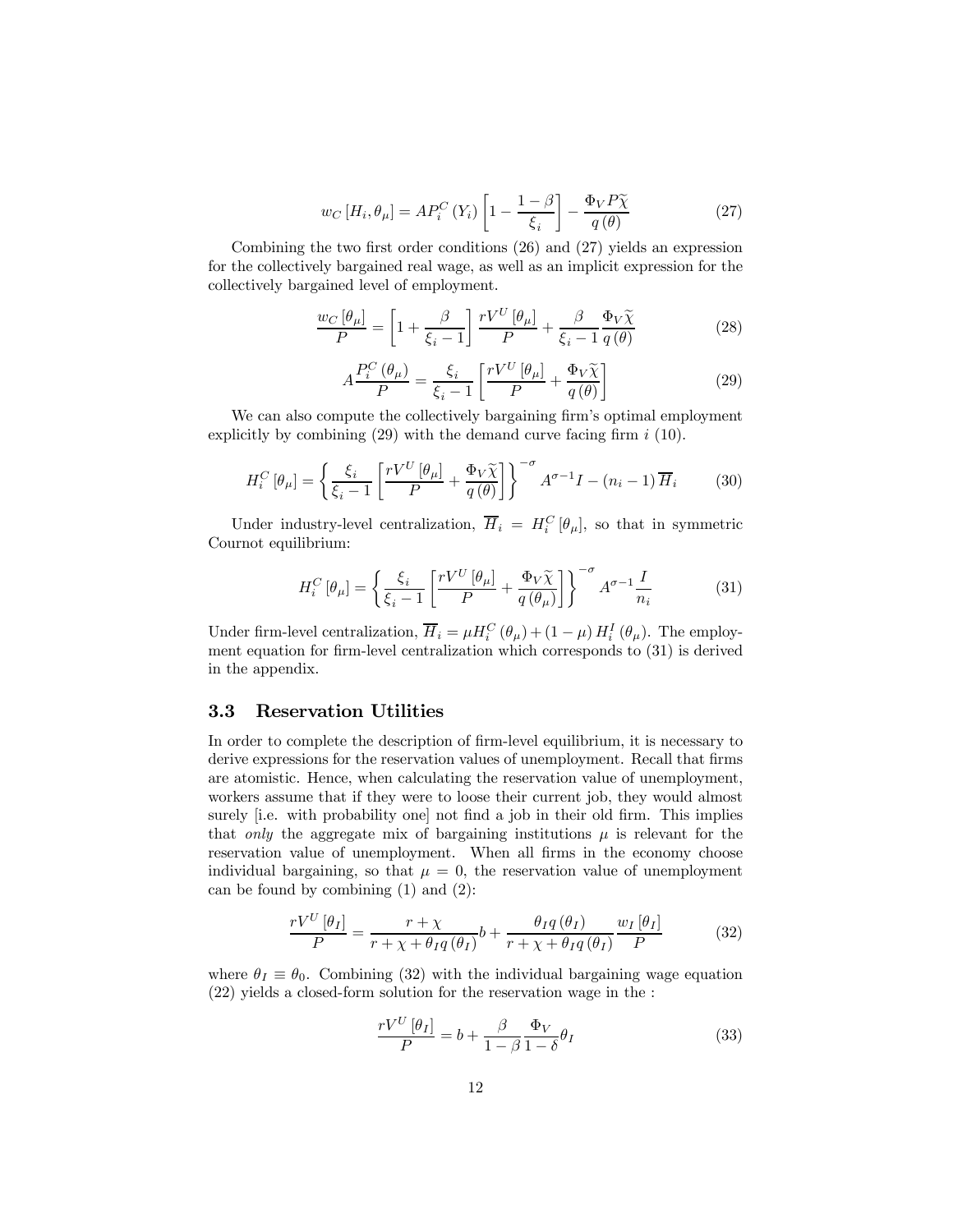Similarly, when all firms in the economy choose collective bargaining, so that  $\mu = 1$ , the reservation value of unemployment becomes

$$
\frac{rV^{U}\left[\theta_{C}\right]}{P} = \frac{\left(r+\chi\right)\left(\xi_{i}-1\right)}{\left(r+\chi\right)\left(\xi_{i}-1\right)-\beta\theta_{C}q\left(\theta_{C}\right)}b + \frac{\beta\theta_{C}q\left(\theta_{C}\right)}{\left(r+\chi\right)\left(\xi_{i}-1\right)-\beta\theta_{C}q\left(\theta_{C}\right)}\frac{\Phi_{V}\widetilde{\chi}}{q\left(\theta_{C}\right)}\tag{34}
$$

where  $\theta_C \equiv \theta_1$ . Finally, the closed form solution for arbitrary  $\mu$  is derived in the appendix and given by:

$$
\frac{rV^{U}[\theta_{\mu}]}{P} = \frac{(r+\chi)(\xi_{i}-1)}{(r+\chi)(\xi_{i}-1)-\beta\mu\theta_{\mu}q(\theta_{\mu})}b + \frac{\beta\Phi_{V}\theta_{\mu}}{(r+\chi)(\xi_{i}-1)-\beta\mu\theta_{\mu}q(\theta_{\mu})}\left[\mu\tilde{\chi}+\frac{(1-\mu)(\xi_{i}-1)}{1-\beta}\left(\frac{r+\chi}{1-\delta}\right)\right]
$$
\n(35)

### 3.4 Equilibrium Wages

Finally, it is instructive to fully describe equilibrium wages in firm-level equilibrium. From (22) and (28), together with the reservation wage equations just derived, one can easily see that the equilibrium wage is made up of two components. The first component is the reservation utility  $rV^U(\theta_\mu)$ , which depends solely on the aggregate mix of bargaining institutions  $\mu$ . The reason is that workers' reservation utility depends on their chances of finding a new job and on the wage to be expected in that new job. Since individual firms and industries are atomistic, the bargaining institution chosen by a worker's own firm or industry is irrelevant for such future reemployment prospects. The second component is the worker's share of bargaining surplus, whose form does indeed depend upon the own firm's or industry's choice of bargaining regime. Hence, when we later endogenize the choice of bargaining regime, it will be the relative size of individual and collective bargaining surpluses which will be crucial.

### 4 Short-run General Equilibrium

Now, we determine the 'short-run' general equilibrium for each bargaining institution, taking as given the number of firms  $n_i$  in each industry. In our setting, this is equivalent to pinning down all equilibrium variables as functions of the degree of competition  $\xi_i$ . This will allow us to determine the impact of increasing competition on equilibrium unemployment and wages. In what follows, we will focus on industry-level bargaining centralization.<sup>10</sup>

Definition 1: Short-run General Equilibrium

A short-run general equilibrium is defined for given  $(\xi_i, n_i)$  and parameters  $(\beta, \sigma, b, \Phi_V, \delta, \chi, r, A)$  as a value of  $\theta$  which:

 $(i)$  is a firm-level equilibrium satisfying  $(22)$  and  $(23)$  for individual-bargaining firms, (28) and (30) for collective-bargaining firms, and (35).

 $^{10}\mathrm{Results}$  for firm-level bargaining centralization are qualitatively similar and are available from the authors upon request.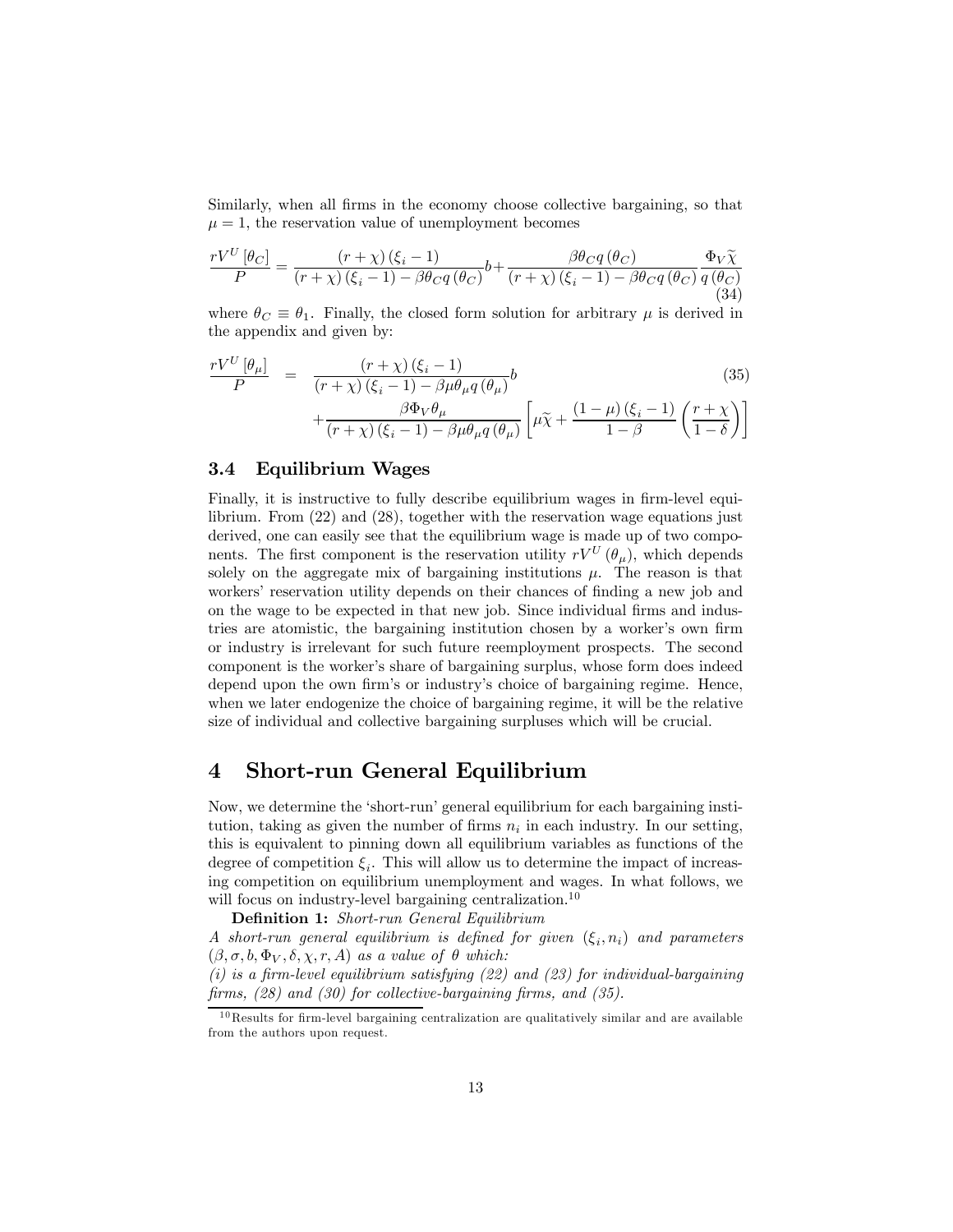(ii) is a symmetric Cournot equilibrium satisfying  $(24)$  for individual-bargaining firms and (31) for collective-bargaining firms. (iii) satisfies the aggregate resource constraint:

$$
I = \int \left[ \begin{array}{c} \mu \left( \frac{w_C(\theta_\mu)}{P} H_i^C(\theta_\mu) + \frac{\pi_C(\theta_\mu)}{P} H_i^C(\theta_\mu) + \Phi_V v_i^C(\theta_\mu) \right) \\ + (1 - \mu) \left( \frac{w_I(\theta_\mu)}{P} H_i^I(\theta_\mu) + \frac{\pi_I(\theta_\mu)}{P} H_i^I(\theta_\mu) + \Phi_V v_i^I(\theta_\mu) \right) \end{array} \right] n_i df (i)
$$

where  $\pi_k(\theta_\mu)/P$  are the real profits of a firm with bargaining institution k.

When all industries  $i$  produce with identical technology  $A$  and are distributed uniformly over the unit interval we obtain a simpler version of the aggregate resource constraint:

$$
I = \left[ \begin{array}{c} \mu \left\{ \frac{w_C[\theta_{\mu}]}{P} H_i^C[\theta_{\mu}] + \frac{\pi_i^C[\theta_{\mu}]}{P} + \Phi_V v_i^C[\theta_{\mu}] \right\} \\ + (1 - \mu) \left\{ \frac{w_I[\theta_{\mu}]}{P} H_i^I[\theta_{\mu}] + \frac{\pi_i^I[\theta_{\mu}]}{P} + \Phi_V v_i^I[\theta_{\mu}] \right\} \end{array} \right] n_i \tag{36}
$$

where firm-level profits are defined as the difference between revenues on the one hand and labor and vacancy posting costs on the other.

$$
\frac{\pi_i^k \left[\theta_\mu\right]}{P} = A \frac{P_i^k \left[\theta_\mu\right]}{P} H_i^k \left[\theta_\mu\right] - \frac{w_k \left[\theta_\mu\right]}{P} H_i^k \left[\theta_\mu\right] - \Phi_V v_i^k \left[\theta_\mu\right] \tag{37}
$$

Substituting in from (37) leads to a simplified aggregate resource constraint, namely that aggregate income be equal to aggregate production, valued at equilibrium prices:

$$
I = \left[ (1 - \mu) \left[ \frac{P_i^I \left[ \theta_{\mu} \right]}{P} A H_i^I \left[ \theta_{\mu} \right] \right] + \mu \left[ \frac{P_i^C \left[ \theta_{\mu} \right]}{P} A H_i^C \left[ \theta_{\mu} \right] \right] \right] n_i \tag{38}
$$

Substituting  $(21)$ ,  $(24)$ ,  $(29)$  and  $(31)$  into  $(38)$ , leading immediately to the short-run equilibrium condition

$$
A = (1 - \mu)^{1/(1 - \sigma)} \frac{\xi_i - \beta}{\xi_i - 1} \left( \frac{rV^U[\theta_\mu]}{P} + \frac{1}{1 - \beta} \frac{\Phi_V}{q[\theta_\mu]} \left( \frac{r + \chi}{1 - \delta} \right) \right) (39)
$$

$$
+\mu^{1/(1-\sigma)}\frac{\xi_i}{\xi_i-1}\left[\frac{rV^U\left[\theta_\mu\right]}{P}+\frac{\Phi_V\widetilde{\chi}}{q\left(\theta\right)}\right]
$$
(40)

where  $\frac{rV^U[\theta_\mu]}{P}$  is taken from equation (35).

When  $\mu = 0$ , so that all firms engage in individual bargaining, the equilibrium condition reduces to:

$$
A = \frac{\xi_i - \beta}{\xi_i - 1} \left( b + \frac{\beta}{1 - \beta} \frac{\Phi_V}{1 - \delta} \theta_I + \frac{1}{1 - \beta} \frac{\Phi_V}{q[\theta_I]} \left( \frac{r + \chi}{1 - \delta} \right) \right) \tag{41}
$$

The short-run general equilibrium condition for individual bargaining (41) is monotonically increasing in  $\theta_{\mu}$ , so that existence of equilibrium is guaranteed if

$$
A > \frac{\xi - \beta}{\xi - 1}b.\tag{42}
$$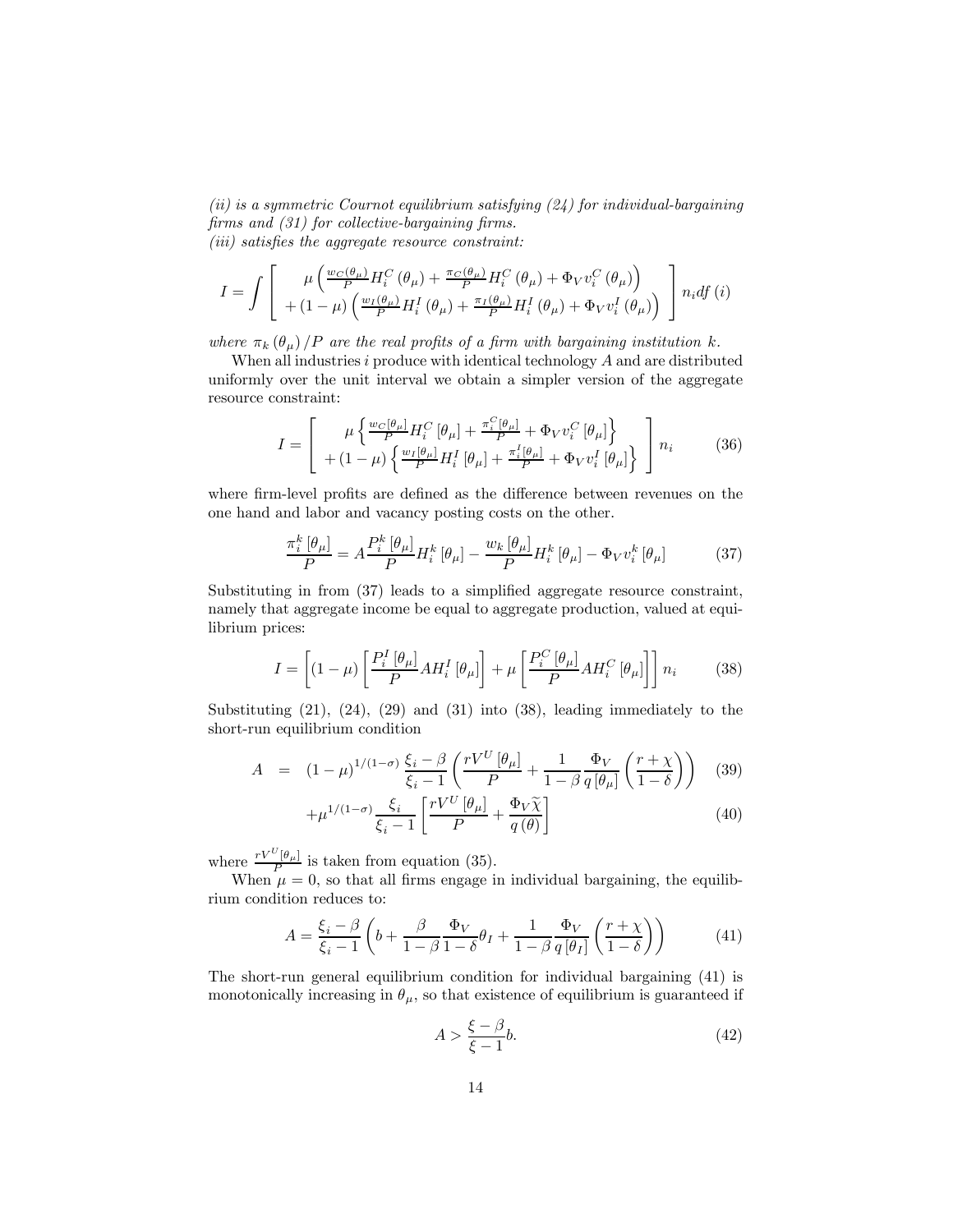When the economy approaches full competition [as  $\xi \to \infty$ ], (42) reduces to the standard condition  $A > b$  that workers' productivity be greater in employment than in unemployment.

When  $\mu = 1$ , so that all firms engage in collective bargaining, we have:

$$
A = \frac{(r + \chi)\,\xi_i}{(r + \chi)\,(\xi_i - 1) - \beta\theta_{C}q\,(\theta_C)} \left[b + \frac{\Phi_V \widetilde{\chi}}{q\,(\theta_C)}\right] \tag{43}
$$

The RHS of the collective bargaining short-run general equilibrium condition (43) is monotonically increasing in  $\theta$ , so that existence of equilibrium is guaranteed if

$$
A > \frac{\xi}{\xi - 1}b.\tag{44}
$$

For  $\theta > 0$ , it must also be the case that  $(r + \chi)(\xi - 1) > \beta \theta q(\theta)$ . When the economy approaches full competition [as  $\xi \to \infty$ ], (44) reduces to the standard condition  $A > b$  that workers' productivity be greater in employment than in unemployment.

Equations  $(39)$  (and special cases  $(41)$  and  $(43)$ ) describe the short run equilibria, since for each level of competition  $\xi_i$  and mix of bargaining institutions  $\mu$  facing the individual firm it describes the equilibrium labor market tightness  $\theta_C$  as a function of parameters. These equilibrium conditions are key, since they relate the degree of competition  $\xi$  to short-run equilibrium labor market tightness  $\theta_{\mu}$ . Once we have  $\theta_{\mu}(\xi)$ , we can obtain the equilibrium unemployment rate from the Beveridge curve:

$$
u(\xi) = \frac{\chi}{\chi + \theta_{\mu}(\xi) q \left[\theta_{\mu}(\xi)\right]}
$$
(45)

The remainder of equilibrium variables are found as follows: Given the total number of agents in the economy  $N$ , we can find equilibrium aggregate employment as  $n_i \left[ \mu H_i^C(\xi) + (1 - \mu) H_i^I \right] = N \left[ 1 - u(\xi) \right]$ . We will find it convenient to normalize  $N = 1$ . With  $H_i^C(\xi)$  and  $H_i^I(\xi)$  in hand, we can find aggregate output and subsequently the equilibrium quantity of good  $i$ , and of course equilibrium prices  $P_i^C(\xi)$  and  $P_i^I(\xi)$ , all in terms of the given degree of competition.

## 5 Optimal Bargaining Institution

In the previous sections, we characterized the short-run general equilibrium, taking as given the share  $\mu$  of firms which engage in collective bargaining. We now examine how and when collective bargaining coalitions will arise endogenously, thereby determining  $\mu$  endogenously. We will focus on symmetric Nash equilibria, in which all firms/industries in the economy find it optimal to choose the same bargaining institution. In the case of a symmetric collective bargaining Nash equilibrium, this would imply that all workers in all firms and industries find collective bargaining preferable to individual bargaining, given that all other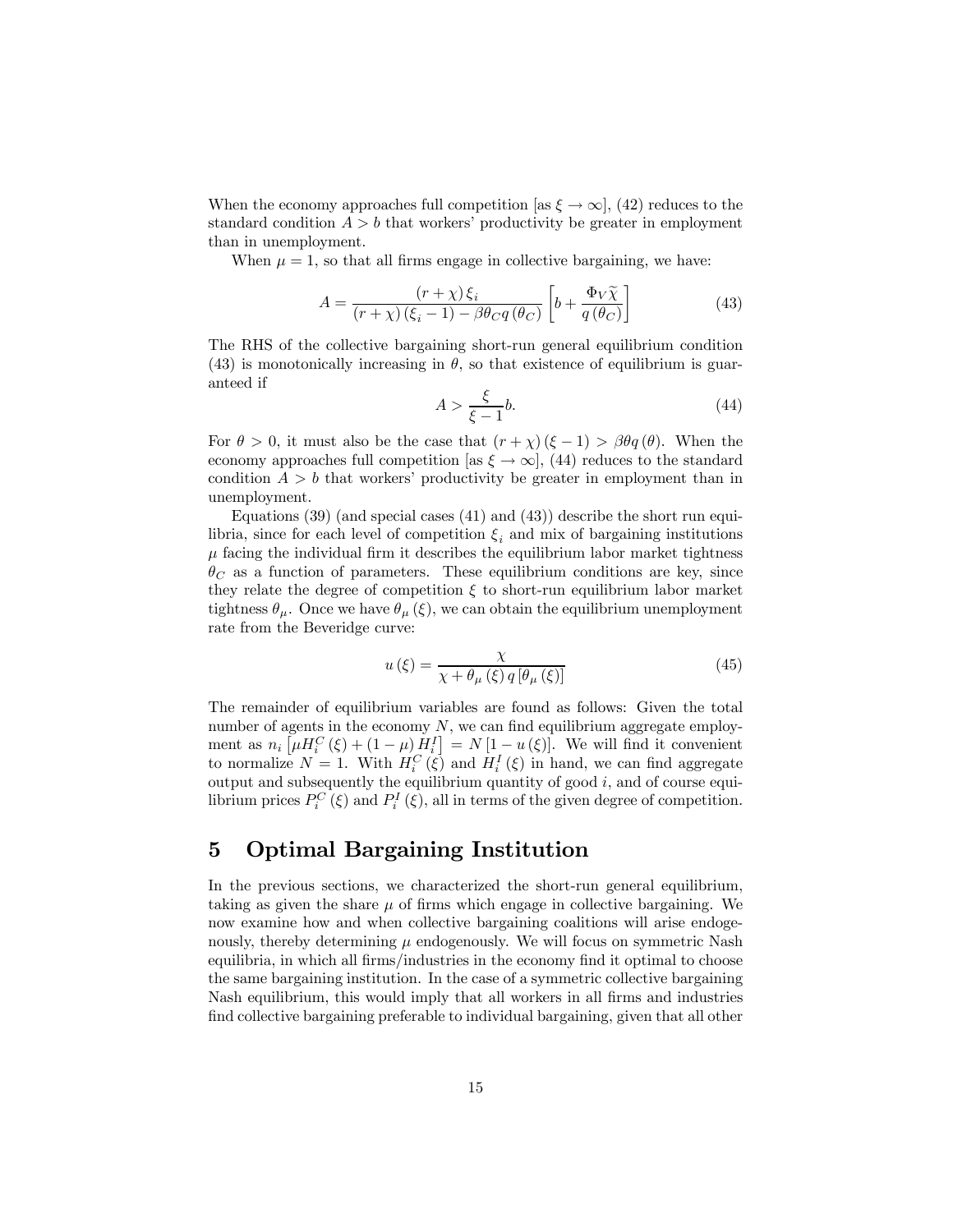workers in all other firms/industries also adopt collective bargaining. We assume that workers are perfectly mobile across industries. We make all of this precise by means of the following definitions:

### Definition 2: Symmetric collective bargaining Nash equilibrium: Short-run

For a given industry size  $n_i$  (and hence given  $\xi_i$ ), collective bargaining is a symmetric Nash equilibrium if a unilateral deviation to individual bargaining is not optimal. This is the case if:

(i) Each of the employed workers receives a higher utility under collective bargaining, given that all other workers in all other industries also engage in collective bargaining, than he/she would receive by deviating to individual bargaining. Formally:

$$
V^{E}(C, \theta_{C}|\xi_{i}) \ge V^{E}(I, \theta_{C}|\xi_{i})
$$

or (iia) A deviation to individual bargaining would be profitable for each employed worker:

$$
V^{E} (I, \theta_{C} | \xi_{i}) \geq V^{E} (C, \theta_{C} | \xi_{i})
$$

but (iib) the total expected utility loss due to release of workers into unemployment due to the change in bargaining institution exceeds the total expected utility gain due to the change in bargaining institution:

$$
n_i \left[ H_i^C \left( \theta_C | \xi_i \right) - H_i^I \left( \theta_C | \xi_i \right) \right] \left[ V^E \left( C, \theta_C | \xi_i \right) - V^U \left( \theta_C | \xi_i \right) \right]
$$
  
\n
$$
\geq n_i H_i^I \left( \theta_C | \xi_i \right) \left[ V^E \left( I, \theta_C | \xi_i \right) - V^E \left( C, \theta_C | \xi_i \right) \right]
$$

The first part of the definition is obvious: no worker will ever be in favor of deviating to individual bargaining if it decreases his utility. The second part is more subtle: even if a deviation were profitable for every worker who retains his job, it may be the case that the transition from collective to individual bargaining would involve a decrease in firm-level employment, and hence the release of some measure of workers into unemployment. Assuming that all currently employed workers face the same probability of being let go due to the change of bargaining institution, then the deviation will only be profitable if the total gain in utility to the workers who remain employed after the the deviation exceeds the total utility loss of those workers who are released in the transition to the new bargaining structure. Essentially, part (iib) states that a deviation to individual bargaining will only take place if it is possible for the retained workers to compensate the released workers [in expectation] for their utility loss.

The corresponding definition for individual bargaining symmetric Nash equilibrium is given next.

Definition 3: Stability of industry-level individual bargaining: Shortrun

For a given industry size  $n_i$  (and hence given  $\xi_i$ ), individual bargaining is a symmetric Nash equilibrium if a unilateral deviation to collective bargaining is not optimal. This is the case if: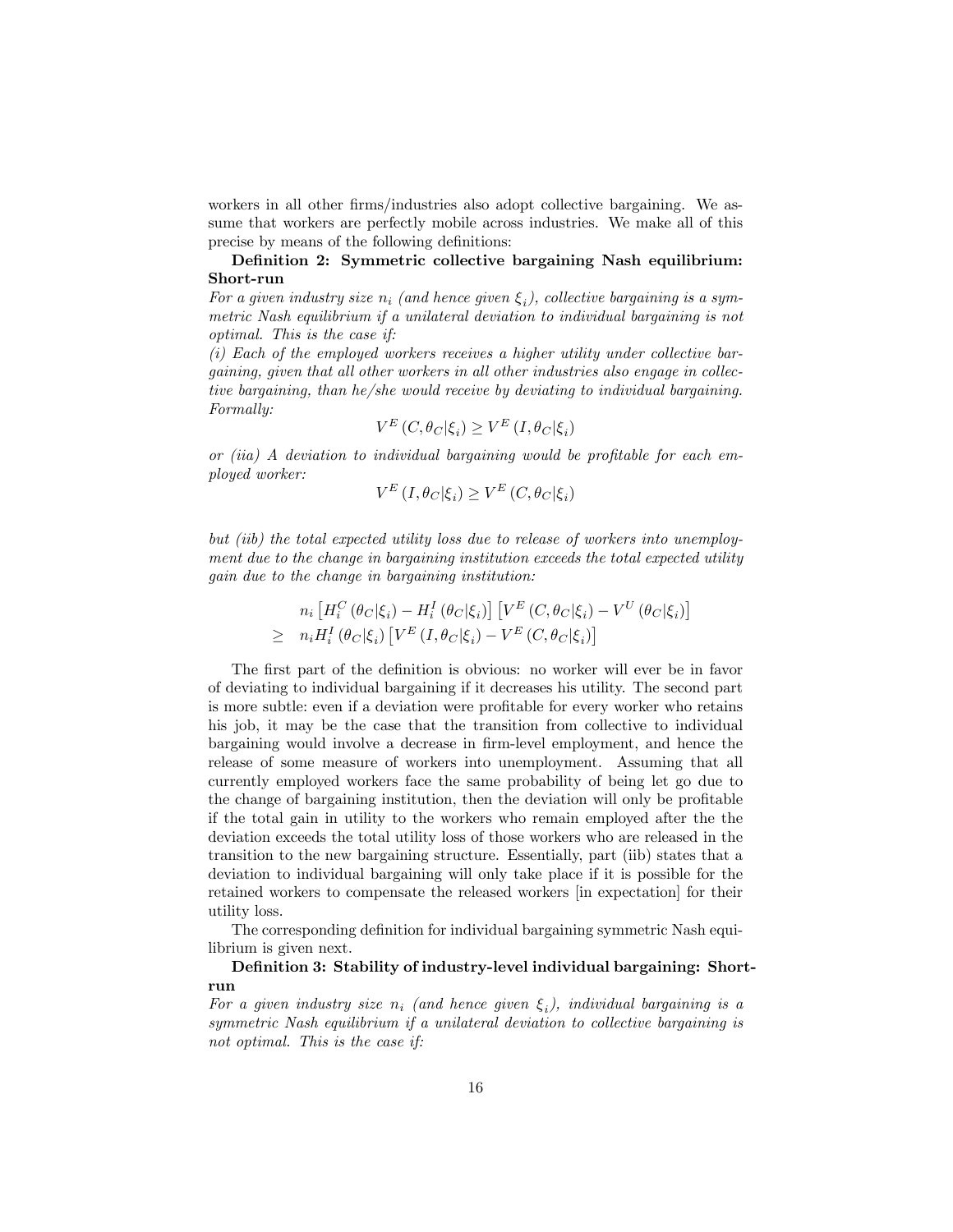(i) Each of the employed workers receives a higher utility under individual bargaining, given that all other workers in all other industries also engage in individual bargaining, than she would receive if her industry were to deviate to collective bargaining. Formally:

$$
V^{E} (I, \theta_{I} | \xi_{i}) \geq V^{E} (C, \theta_{I} | \xi_{i})
$$

or (iia) A deviation to collective bargaining would be profitable for each employed worker

$$
V^{E}\left(C,\theta_{I}|\xi_{i}\right) \geq V^{E}\left(I,\theta_{I}|\xi_{i}\right)
$$

but (iib) the total expected utility loss due to release of workers into unemployment due to the change in bargaining institution exceeds the total expected utility gain due to the change in bargaining institution:

$$
n_i \left[ H_i^I \left( \theta_I | \xi_i \right) - H_i^C \left( \theta_I | \xi_i \right) \right] \left[ V^E \left( I, \theta_I | \xi_i \right) - V^U \left( \theta_I | \xi_i \right) \right]
$$
  
\n
$$
\geq n_i H_i^C \left( \theta_I | \xi_i \right) \left[ V^E \left( C, \theta_I | \xi_i \right) - V^E \left( I, \theta_I | \xi_i \right) \right]
$$

The following lemma establishes a sufficient condition for a symmetric Nash equilibrium.

**Lemma 1:** If  $w_k [\theta_k | \xi_i] \geq w_j [\theta_k | \xi_i]$ , where  $k \neq j$  are two distinct bargaining institutions, then bargaining institution  $k$  is a symmetric Nash equilibrium. **Proof:** By Definitions 2 and 3, bargaining institution  $k$  is an industry-level symmetric Nash equilibrium.if  $V^{E}(k, \theta_{C}|\xi_{i}) \geq V^{E}(j, \theta_{C}|\xi_{i})$ , for all alternative bargaining institutions  $i$ . From  $(1)$ , we know that:

$$
V^{E}[k, \theta_{\mu} | \xi_{i}] = \frac{1}{r + \chi} \left\{ w_{k} \left[ \theta_{\mu} | \xi_{i} \right] + \chi V^{U} \left[ \theta_{\mu} | \xi_{i} \right] \right\}
$$

so that  $V^E(k, \theta_C | \xi_i) \geq V^E(j, \theta_C | \xi_i)$  if and only if  $w_k [\theta_k | \xi_i] \geq w_i [\theta_k | \xi_i]$ .

Lemma 1 makes clear that when deciding on one's own firm's or industry's bargaining institution, workers care only about the impact on their wages. The reason is that individual firms and industries are atomistic with respect to the economy, so that their decisions on bargaining institutions have no impact on aggregate variables. Hence, workers are correct in neglecting the impact of their own choice of bargaining institution on their probability of being rehired out of a future unemployment spell, on their future wage in a new job, and hence on the reservation value of unemployment. Effectively, this implies that workers may choose to 'free-ride' on the aggregate choice of bargaining institution.

Now, Lemma 2 translates the wage condition of Lemma 1 into a sufficient condition on the level of competition. At sufficiently low levels of competition, collective bargaining is a symmetric Nash equilibrium, while at sufficiently high levels of competition, individual bargaining is a symmetric Nash equilibrium. The proof of Lemma 2 can be found in the appendix.

**Lemma 2:** (i) If  $\xi_i \leq 1 + \frac{(1-\beta)(1-\delta)}{r+\chi}$  $\left[b\frac{q(\theta_C)}{\Phi_V} + \tilde{\chi}\right] + \beta \frac{\theta_C q(\theta_C)}{r + \chi}, \text{ then collective}$ bargaining is a symmetric Nash equilibrium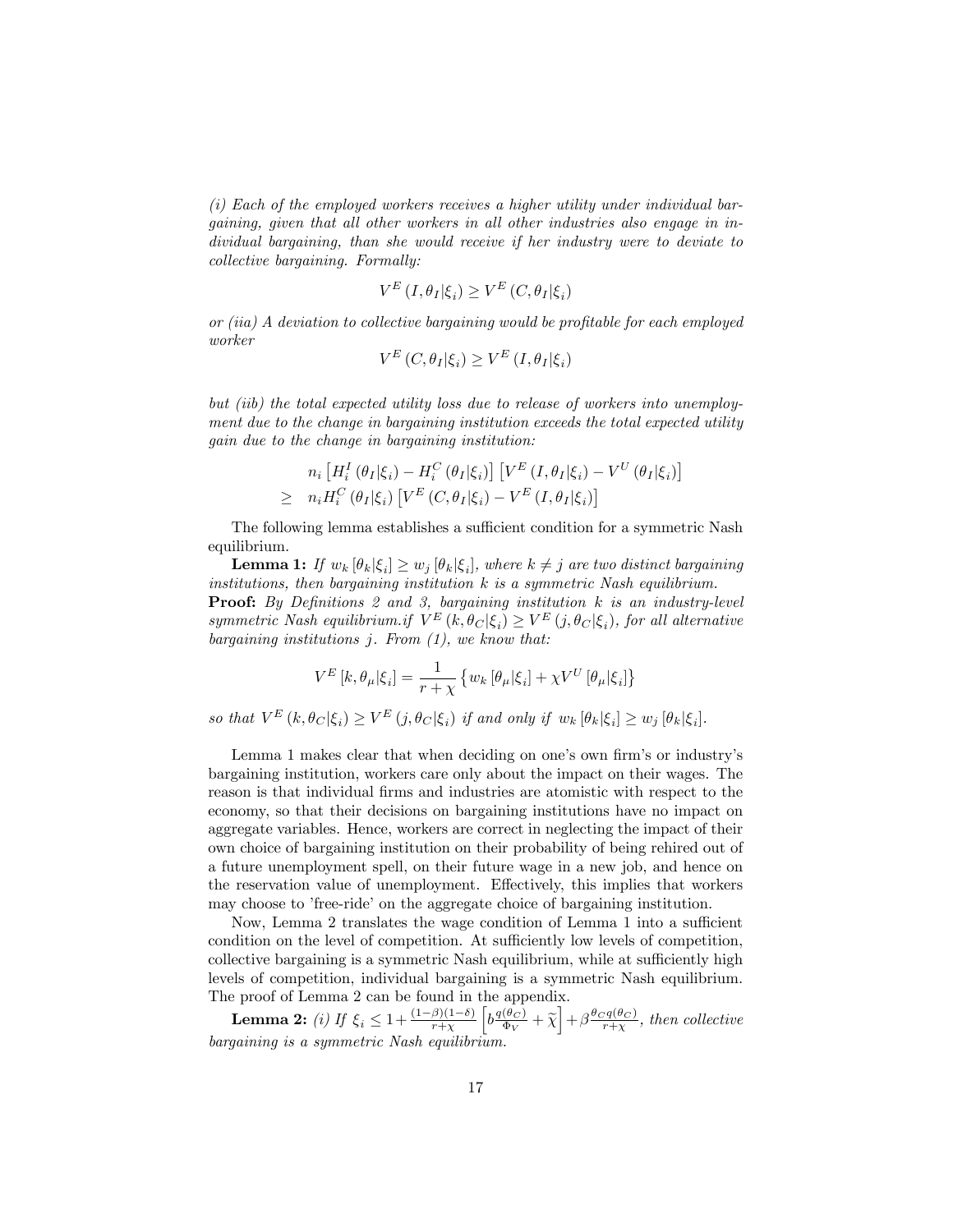(ii) If  $\xi_i \geq 1 + \frac{(1-\beta)(1-\delta)}{r+\chi}$  $\left[b\frac{q(\theta_I)}{\Phi_V} + \tilde{\chi}\right] + \beta\frac{\theta_I q(\theta_I)}{r+\chi},\, then\, \,individual\,\,bargaining\,\,is$ a symmetric Nash equilibrium.

The following two subsections establish the bargaining equilibrium in two extreme cases: the perfect competition limit and the lowest level of competition which is consistent with equilibrium.

### 5.1 Perfect Competition

In the perfect competition limit, the only Nash equilibrium is that in which all workers in all firms and industries choose individual bargaining. The main reason is that individual bargaining offers workers higher wages in a perfectly competitive economy. The intuition behind the higher wages for individually bargaining workers is simple, yet subtle. First recall that workers' wages are the sum of two components: their reservation utility  $rV^U$  and their share of the bargaining surplus. Next, note that workers' reservation utility depends exclusively on aggregate variables: their own choice of bargaining institution is irrelevant. Hence, the workers' choice of bargaining institution boils down to the choice between receiving the individual or the collective bargaining surplus.

Further, recall that collectively bargaining workers are essentially able to obtain a share of the firm's equilibrium profits. Under perfect competition, profits net of hiring costs converge to zero, so that the workers' wages converge to their reservation level b. Under individual bargaining, however, workers are still able to obtain a positive surplus, since their surplus is based on cost to rehiring a worker. These latter costs reach their peak under perfect competition. The reason is that under perfect competition, output expansion [and the accompanying expansion in vacancy posting] guarantees that labor market tightness  $\theta_i$  reaches its maximum level. For given hiring costs  $\Phi_V$ , this implies that replacing an individual worker is costliest under perfect competition, bringing an individual worker's total match surplus to its maximum value. Hence, under perfect competition, workers prefer the individual bargaining surplus, and consequently individual bargaining. As a result, individual bargaining is the appropriate bargaining framework in economies with perfect competition.

Proposition 1 formalizes the above arguments, and in addition establishes that equilibria involving collective bargaining do not exist. The accompanying proof may be found in the appendix.

**Proposition 1:** In the perfect competition limit, individual bargaining is the unique Nash equilibrium.

### 5.2 Imperfect Competition

Under imperfect competition, in contrast, collective bargaining coalitions may indeed arise. We begin by examining in detail the extreme case: the lowest level of competition which is consistent with existence of short-run general equilibirum under collective bargaining,  $\xi_{\text{min}}$ . This minimal degree of competition is found by taking the limit as  $\theta_c \rightarrow 0$  of the collective bargaining equilibrium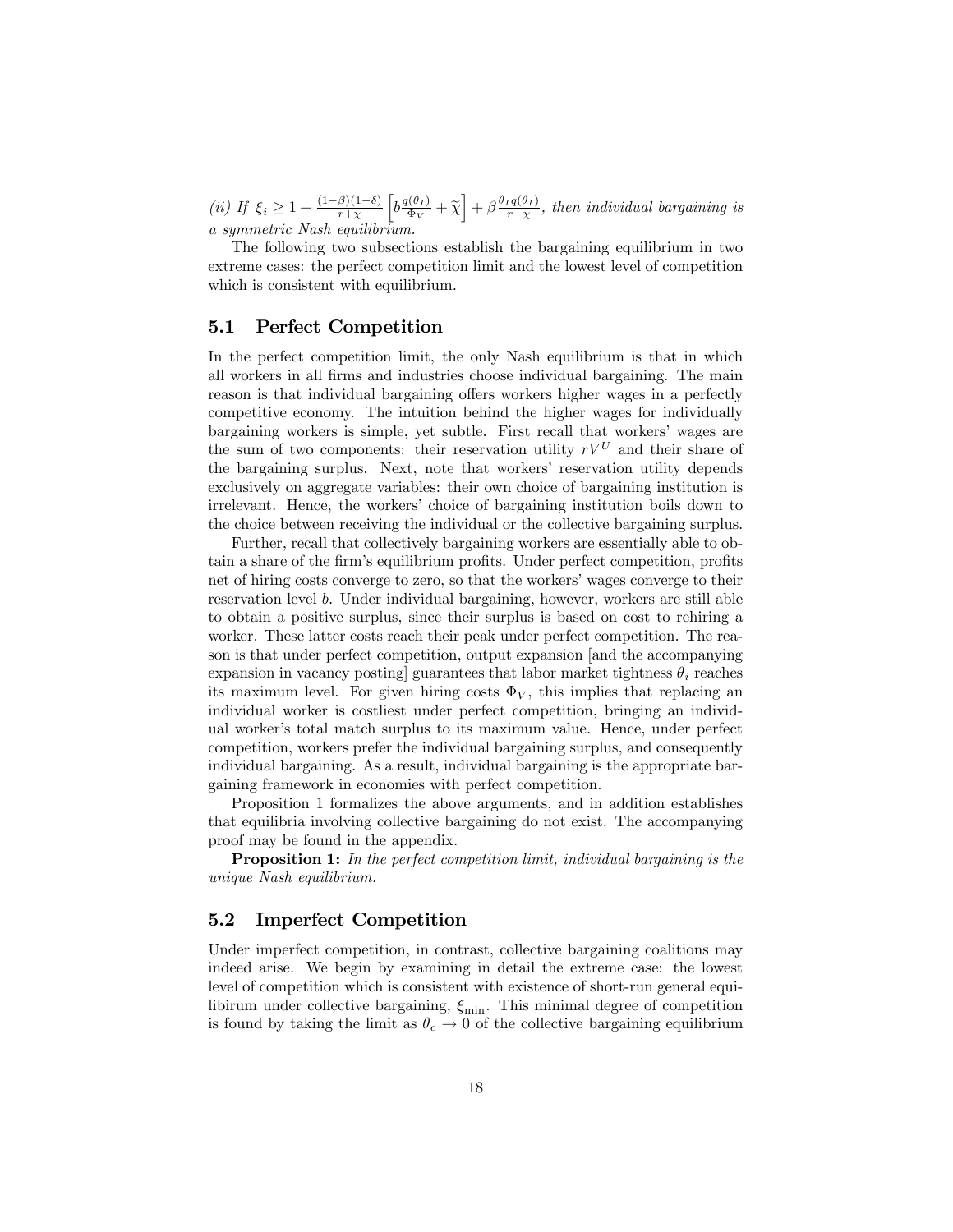condition (43).

$$
\lim_{\theta_C \to 0} \frac{(r+\chi)\,\xi_i}{(r+\chi)\,(\xi_i-1) - \beta\theta_C q\,(\theta_C)} \left[b + \frac{\Phi_V \widetilde{\chi}}{q\,(\theta_C)}\right] = \frac{\xi_{\text{min}}}{\xi_{\text{min}} - 1} b = A
$$

so that  $\xi_{\min} \equiv \frac{A}{A-b}$ . Proposition 2 establishes that collective bargaining is a symmetric Nash equilibrium at  $\xi_{\min}$ . The intuition is similar to that of Proposition 1. When choosing between bargaining institutions, workers effectively are choosing whether they prefer to receive the collective or the individual bargaining surplus. At very low levels of competition, firms' profits are large, and hence the workers' collective bargaining surplus is also large. In contrast, at low levels of competition the individual bargaining surplus is at its minimum, since this is also where hiring and vacancy posting are at their minimum levels, actually converging to zero as competition converges to its minimum level. Hence, the minimal level of competition, workers prefer the collective bargaining surplus, and consequently collective bargaining. The proof of Proposition 2 is in the appendix.

**Proposition 2:** In the imperfect competition limit  $\xi_{\text{min}}$ , collective bargaining is a symmetric Nash equilibrium.

Finally, Proposition 3 establishes a range of competition levels  $\xi$  such that collective bargaining will emerge for the special case of  $\eta = \frac{1}{2}$ . Formally, the proposition shows that when  $\xi$  is lower than a critical value  $\xi_C$ , then collective bargaining is guaranteed to be a symmetric Nash equilibrium. The intuition follows that presented above. At sufficiently low levels of competition, firms' profits and hence collective bargaining surpluses are sufficiently high to exceed individual bargaining surpluses. This is illustrated in the lower right hand panel of Figure 1. As competition increases, profit-based collective bargaining surpluses decrease, while individual bargaining surpluses increase. Hence, at sufficiently low levels of competition, collective bargaining is guaranteed to be a symmetric Nash equilibrium, and hence an appropriate choice of bargaining institution.

**Proposition 3:** When matching elasticity  $\eta = \frac{1}{2}$ , there exists a critical value of product market competition [demand elasticity]  $\tilde{\xi}_C$ , so that collective bargaining is a symmetric Nash equilibrium for all  $\xi \leq \xi_C$ .

The proof of Proposition 3 is found in the appendix.

## 6 Long-run General Equilibrium

Now we are ready to endogenize the degree of competition, or equivalently, the number of firms in each industry. In the long-run, firms may enter each industry by paying a real entry cost  $\Phi_E$ . Entry by firms will continue until profits net of entry costs within each industry have been competed down to zero. Hence, free entry in the presence of barriers to entry leads to equilibrium industry size  $n^*$ , which is defined implicitly by:

$$
\frac{r+\delta}{1+r}\Phi_E = \frac{\pi_i\left(n^*\right)}{P} \tag{46}
$$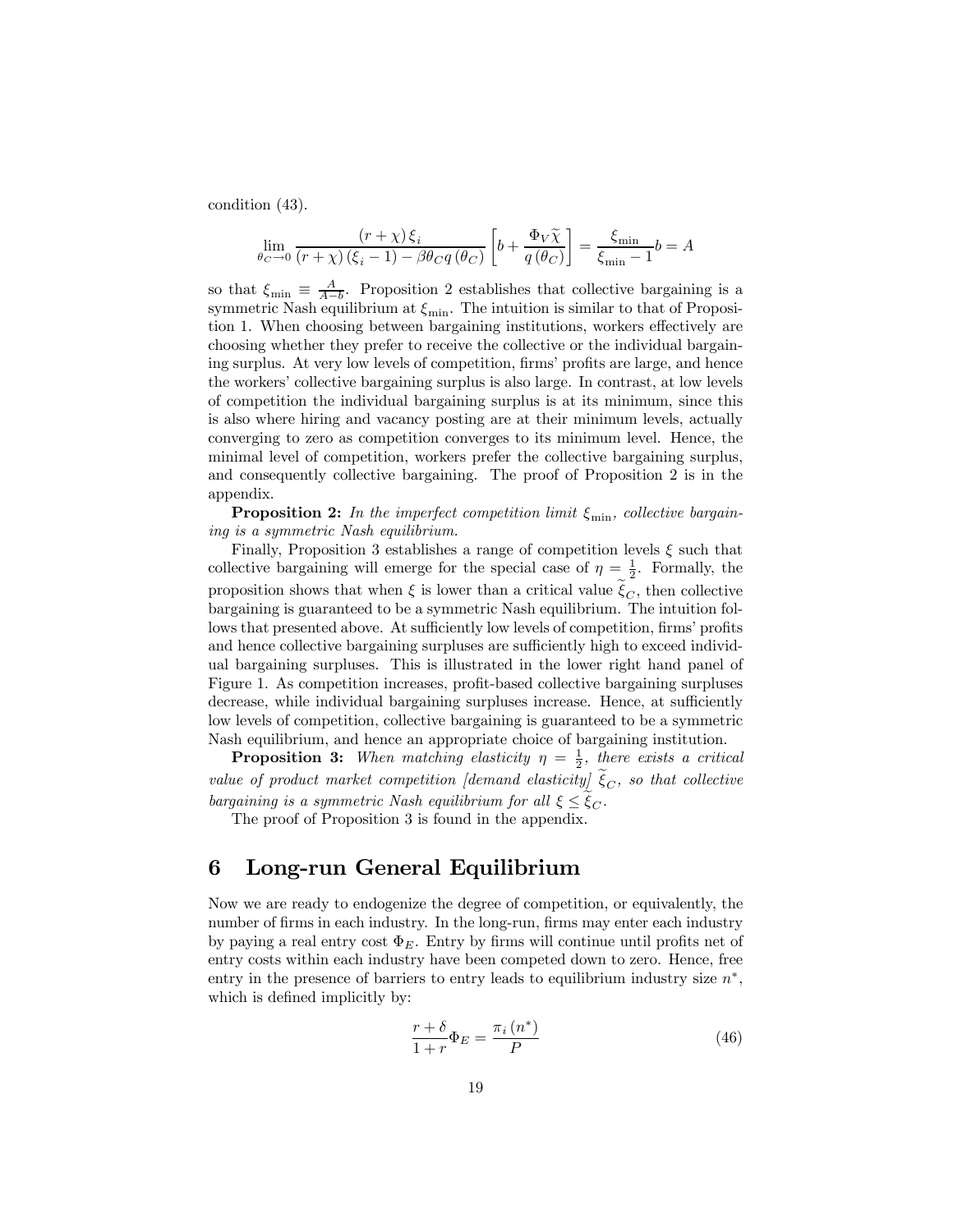where the firm's equilibrium profits per period are given by  $(37)$ . The free entry condition (46) states that the entry cost must be amortized by profits over the firm's expected lifespan. The greater is the firm's exit probability  $\delta$ , the higher must be the equilibrium profits to amortize a given level of entry costs. Since equilibrium profits are decreasing in competition, free entry forges a negative link between barriers to entry and the number of firms.

Entry barriers may take two complementary forms, time and pecuniary costs. Both the data on entry costs collected by Logotech, S.A. for the OECD (as reported in Fonseca, et. al. (2001)) and that of Djankov, et. al. (2002) report the time it takes to satisfy all regulatory entry requirements. In addition, Djankov, et. al. (2002) present data on the official fees which must be paid in order to obtain all licenses and permits, as a percentage of annual per capita GDP.

We combine the fee and regulatory delay measures to obtain a single quantification of barriers to entry. We convert the regulatory delay (measured in months) into a pecuniary opportunity cost consisting of lost profits during the setup-period, plus the wages of one worker who is charged with setting up the firm. This implies that a day of waiting is more costly in a high-profit and/or high-wage economy. Formally, total barriers to entry are found as:

$$
\Phi_E(n) = (d+f) \cdot \frac{I(n)}{n}.\tag{47}
$$

where  $d$  is the regulatory delay and  $f$  are entry fees as a share of aggregate monthly income. By adjusting entry costs to reflect the number of firms in the economy, we are implicitly assuming that the costs to starting a small firm are lower than those required to start a larger one. Combining (47) with the free entry condition (46) yields:

$$
\frac{r+\delta}{1+r}\left[(d+f)\cdot\frac{I\left(n^*\right)}{n^*}\right] = \frac{\pi}{P}\left(n^*\right). \tag{48}
$$

Equation (48) closes the long-run equilibrium. It implicitly determines the endogenous long-run industry size  $n<sup>*</sup>$ , or equivalently, it determines the endogenous degree of competition  $\xi^* = \sigma n^*$  in long-run equilibrium. As long as  $d < \frac{1+r}{r+\delta}$ , as is the case in all the data reported in Table 2, equation (48) defines a negative relationship between barriers to entry and the degree of competition in long-run equilibrium. Hence, an increase in entry barriers of either form leads to a long-run equilibrium decrease in industry size  $n^*$  or equivalently, to a decrease in the demand elasticity faced by firms  $\xi^*$ .

When considering long-run equilibrium, the symmetric Nash equilibrium definitions 2 and 3 must be adapted somewhat. The difference is that when an industry's workers choose to deviate from their current bargaining regime, firms' profits will generally be affected, leading to a new long-run equilibrium degree of competition. When taking the decision to deviate or adhere to a symmetric Nash equilibrium, then, agents must also take the effects on the long-run equilibrium degree of competition  $\xi^*$  in their industry into account.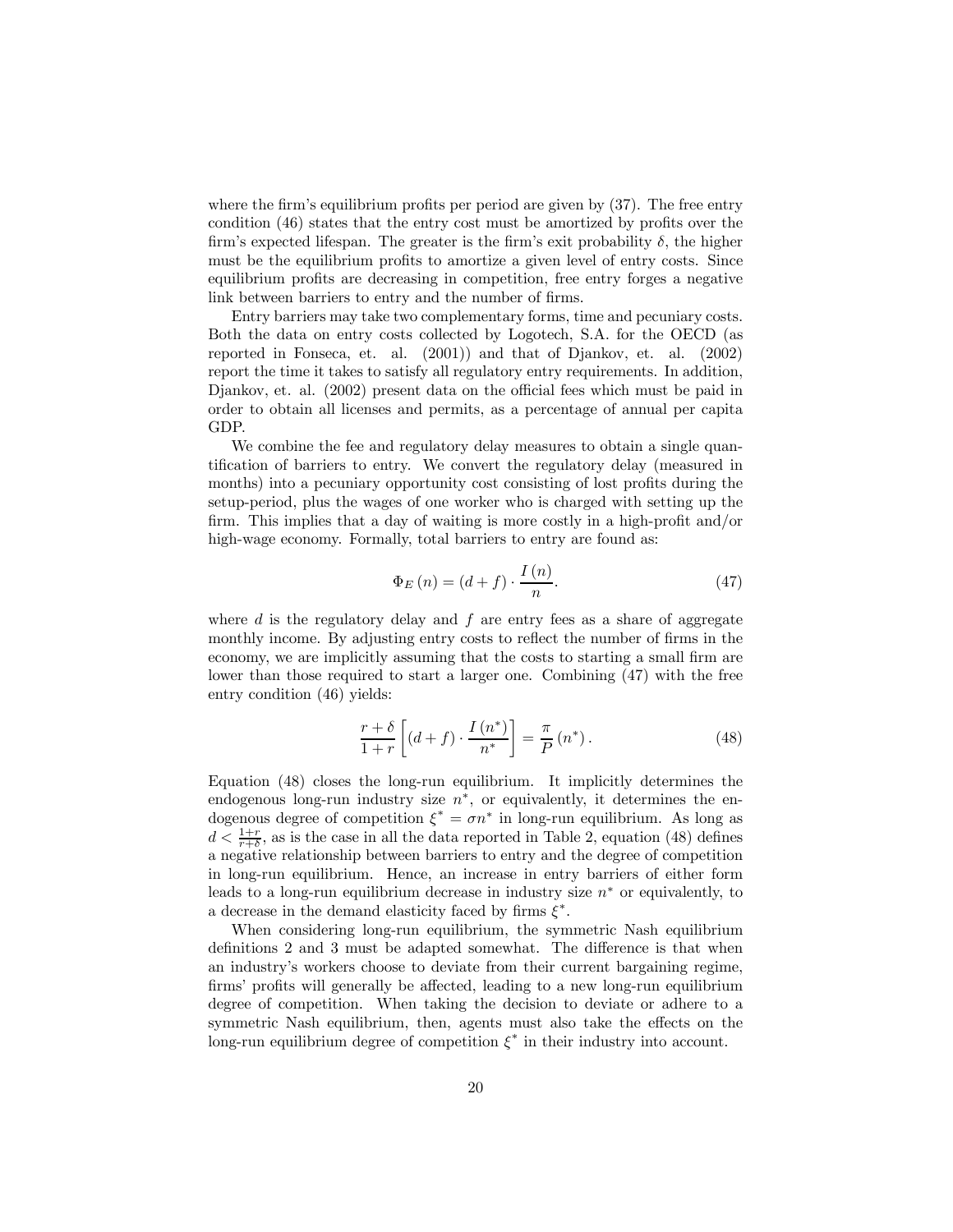### 6.1 Income Taxes

In order to run policy experiments, we must also take into account that unemployment benefits must generally be financed by taxes. We impose equal magnitude income and payroll taxes, which are just large enough to finance the equilibrium expenditures on unemployment benefits:

$$
\left[\tau_I + \tau_P\right] \frac{w}{P} \left[1 - u\right] = bu \tag{49}
$$

It is straightforward to confirm that the short-run equilibrium condition for individual bargaining becomes  $11$ :

$$
A = \frac{\xi - \beta}{\xi - 1} \left( \frac{1 + \tau_P}{1 - \tau_I} b + \frac{\beta}{1 - \beta} \frac{\theta_I \Phi_V}{1 - \delta} + \frac{1}{1 - \beta} \frac{\Phi_V}{q(\theta_I)} \frac{r + \chi}{1 - \delta} \right) \tag{50}
$$

while the corresponding equation for collective bargaining becomes:

$$
A = \frac{\xi (r + \chi)}{(r + \chi)(\xi - 1) - \beta \theta_{C} q(\theta_{C})} \left[ \frac{1 + \tau_{P}}{1 - \tau_{I}} b + \frac{\Phi_{V} \tilde{\chi}}{q(\theta_{C})} \right]
$$
(51)

## 7 Quantitative Results

We are now in a position to calibrate our model and approach our quantitative questions. We first explain in detail how we calibrate the basic model to match a set of labor market data from the U.S.. Then, for this calibration we compare the impact of increasing competition on equilibrium labor market outcomes under collective and under individual bargaining. That is, we examine by how much unemployment decreases and by how much wages increase due to an increase in our measure of competition [demand elasticity  $\xi$ ] under each bargaining framework. Next, we run a simple policy experiment, which is designed to gauge the ability of entry costs to account for the difference in US and continental European unemployment rates when the bargaining regime is chosen endogenously.

### 7.1 Calibration

We calibrate the individual bargaining version of the model to US data.<sup>12</sup> One model period is one month. All parameters are reported in Table 1. We use estimates from the literature to guide our choices for the first group of parameters. The bargaining power of workers,  $\beta$ , has recently been estimated between 20%, (Cahuc, Gianella, Goux and Zylberberg, 2002) and 50% (Abowd and Allain, 1996, Yashiv, 2001). Petrongolo and Pissarides (2001) report  $\eta$ , the elasticity of the matching function with respect to unemployment, to be in the range of

 $11$ The balanced-budget version of the model is a straightforward extension of the basic model. Complete derivations are available from the authors upon request.

 $12$ All collective bargaining results use the parameters obtained from the individual bargaining calibration to US data.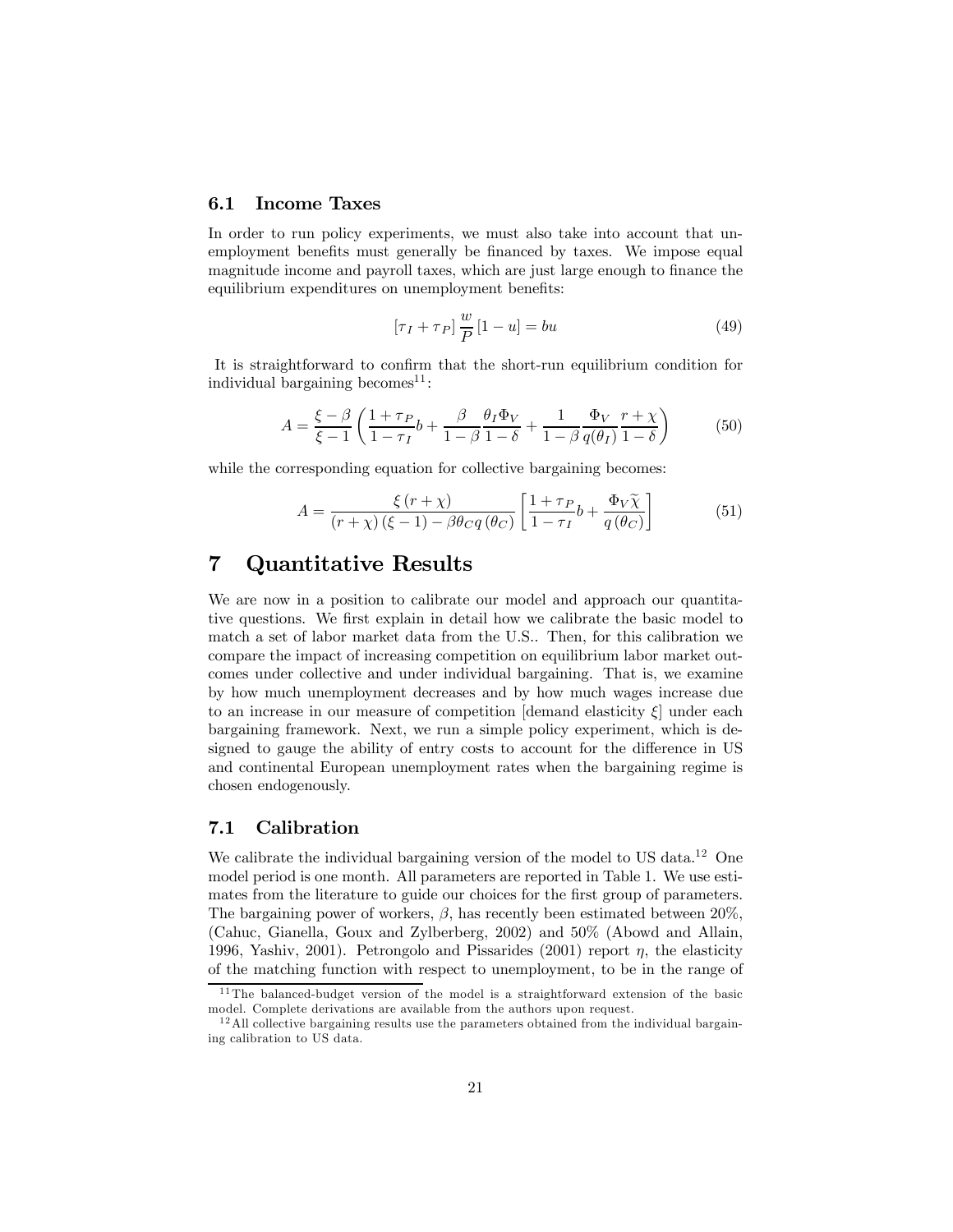[0.4;0.7]. We set  $\beta = \eta = 0.5$ , thus choosing standard values and imposing the Hosios (1990) condition. For simplicity, we normalize the level of technology A to unity. Our choice for the annualized real interest rate  $r = 0.04$  approximates its average value in the 1990's. Unemployment benefits in the U.S. replace 50% of the past income for half a year, so we take b at  $0.274$  which is roughly consistent with a replacement rate<sup>13</sup> of  $30\%$ . In our setting, the choice of the elasticity of substitution among goods  $\sigma$  has no impact on the endogenously determined elasticity of substitution facing individual firms  $\xi$ . Since  $\xi = n\sigma$ , our choice of  $\sigma$ .only serves to normalize the equilibrium number of firms per industry. We take  $\sigma = 2$ .

We choose the remaining parameters to match some stylized labor market data for the U.S. during the period 1989—2002. Specifically, we replicate an unemployment rate of 5.5%, an average duration of unemployment of 3.8 months, and an average vacancy duration of 4.2 months (den Haan et al, 2000). The exogenous total separation rate  $\chi = 0.0154$ , is pinned down by the Beveridge curve in conjunction with our values for unemployment and unemployment duration. We set  $\delta = 0.01$ , so that the monthly probability that a firm will cease to exist is in line with the one and five year firm survival probabilities reported in Dunne, Roberts and Samuelson (1988), Mata and Portugal (1994) and Wagner (1999). Our choices for unemployment duration and vacancy duration restrict US equilibrium labor market tightness to be  $\theta = \frac{\lambda_w}{\lambda_f} = 1.11$ , where  $\lambda_w$  and  $\lambda_f$ are the matching rates of workers and firms respectively.<sup>14</sup> This figure looks high at first glance. However, before comparing it to standard one-worker firm models and data it is necessary to adjust for the fact that firms open as many vacancies as necessary in order to fulfill their hiring needs in expectation. If we multiply the equilibrium tightness  $\theta$  with the firm matching rate we find a ratio of open jobs to unemployed of 26.5%, which is in line with figures reported in OECD (2001), in the range of [0.05;0.3] for different OECD countries. Finally, the scaling parameter of the matching function s must satisfy  $s = \frac{\lambda_w}{\theta^{1-\eta}}$ .

We are left with a long-run equilibrium condition  $(48)$  which relates vacancy posting costs  $\Phi_V$  to firm's demand elasticity  $\xi$ . We close the model by choosing a value for  $\Phi_V$ . We choose that level of vacancy posting costs which leads to a long-term U.S. equilibrium unemployment rate of 5.5 %. This leads to a value of  $\Phi_V = 0.549$ , so that hiring costs per worker are  $\frac{1}{\lambda_f} \Phi_V = 2.31$  units of output, which corresponds to about 20 % of annual payroll. This is consistent with Hamermesh and Pfann (1996), who report fixed hiring costs in the range of 20% to 100% of annual payroll expenses for a worker. Finally, our calibrations are for a balanced budget version of the model in which unemployment benefits are financed by equal magnitude income and payroll taxes  $(\tau_I, \tau_P)$ . In the US model economy, income and payroll taxes of less than 1% are necessary to finance unemployment benefits.

<sup>&</sup>lt;sup>13</sup>Rather than introducing heterogeneity among unemployed by cutting off their benefits, we prefer to adjust the generosity of unemployment compensation. This is standard, as is the choice of a 30% replacement ratio for the U.S.

 $14$ Recall that the value of  $\theta$  does not fully describe long-run equilibrium, since the degree of competition  $\xi$  is determined endogenously.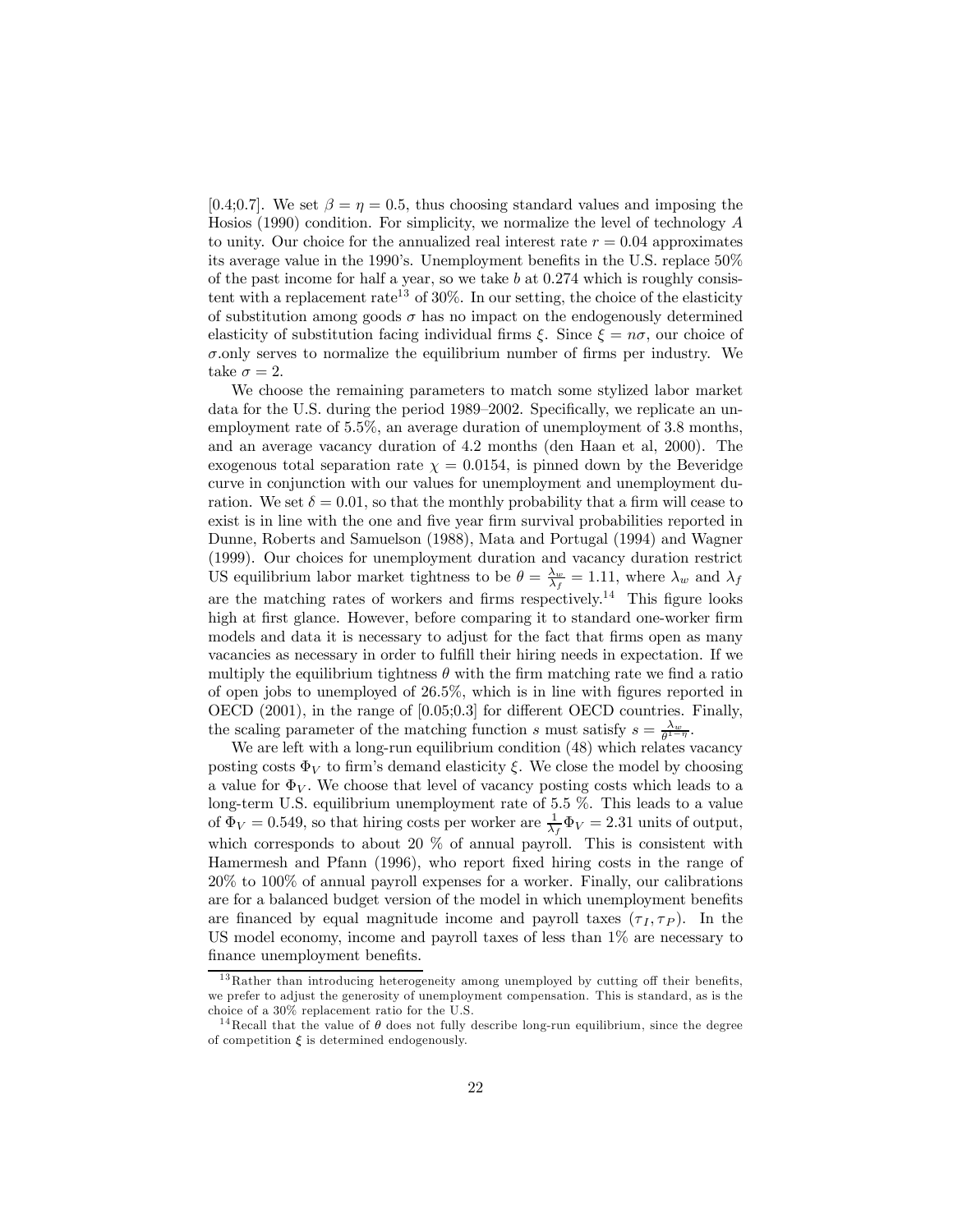### 7.2 A little bit of competition goes a long way

We begin by comparing the implications of exogenously varying the degree of product market competition under collective bargaining to those under individual bargaining. Figure 1 shows that the behavior of most variables, including wages, reservation wages, firm-level employment and per-firm profits is remarkably similar under the two bargaining regimes. The behavior of two key variables - unemployment and workers' share of match surplus - are strikingly different under the two bargaining regimes. The top left hand panel of Figure 1 shows that increasing the degree of product market competition leads to dramatic decreases in unemployment levels under collective bargaining. In contrast, increasing product market competition under individual bargaining has only negligible effects on unemployment. The reason for this discrepancy is due to the overhiring effect of individual bargaining, as explained in our companion paper Ebell and Haefke  $(2003)^{15}$ . Regardless of bargaining framework, the first principles effect of increasing competition should be an expansion of output, and hence an expansion of hiring and vacancy creation. Under individual bargaining, however, an additional countervaling overhiring effect exists. Briefly, under individual bargaining all workers are treated as the marginal worker, so that if the marginal product of labor is decreasing, then the wages of all workers can be depressed by expanding employment. At low levels of competition, the overhiring effect is especially strong, and serves to counteract the positive impact on unemployment due to output expansion.

The second key variable whose behavior is strongly dependent on the bargaining framework is the worker's share of surplus component of real wages. This is important, because it is precisely the workers' share of surplus which is crucial for determining whether a given bargaining framework can be supported as a symmetric Nash equilibrium. To see this, first recall that wages are the sum of two components: the worker's reservation wage and his share of the match surplus. From equation (2), the worker's reservation wage depends solely on the aggregate bargaining institution, since this in turn determines the workers' probability of finding a new job when unemployed and their wage on any new job. Hence, the workers' reservation wage is independent of the bargaining institution of his own (atomistic) firm or industry. When choosing whether to adhere to the symmetric Nash equilibrium or to deviate, the worker is only concerned with whether his bargaining surplus would be higher under individual or collective bargaining. From the bottom right panel of Figure 1 it is easy to see that workers prefer the collective bargaining surplus at low levels of competition, making them both likely to adhere to collective bargaining equilibria and to deviate from individual bargaining equilibria. The intuition is simple: the collective bargaining surplus is essentially a profit share. As competition increases, firms' profits decrease, so that collective bargaining becomes relatively less attractive. At sufficiently high degrees of competition [around  $\xi = 11$ ], the individual bargaining surplus becomes relatively more attractive. This makes

<sup>&</sup>lt;sup>15</sup>The overhiring effect was first described in a partial equilibrium setting by Stole and Zwiebel (1996).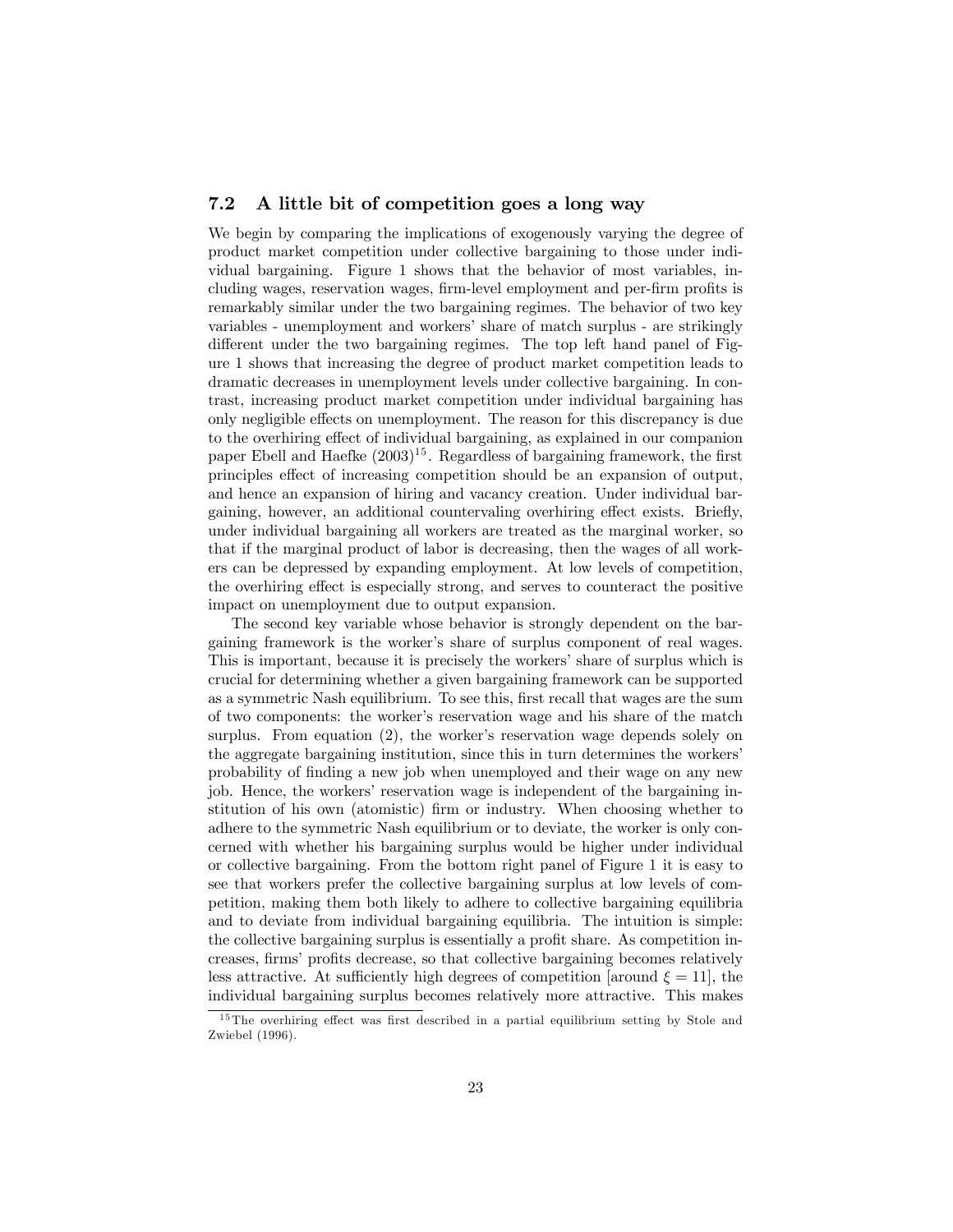agents likely to adhere to individual bargaining equilibria and unlikely to deviate to collective bargaining.

### 7.3 Long-run Equilibria

Next, we proceed to find the long-run equilibria for both low US and high continental European entry costs, under each of the two possible bargaining regimes. This is illustrated in Figure 2. As described in section 6, the longrun equilibrium level of competition is that at which firms' profits are just high enough to recoup their entry costs. The upper left panel of Figure 2 illustrates long-run equilibrium for a collective bargaining firm facing high continental European entry costs. The solid green line gives per-firm profits at each level of competition, while the dashed blue line gives the entry costs which must be amortized each period, taking firms' exit probability into account. Long-run equilibrium is found at the intersection of these two lines, at a demand elasticity of  $\xi_{ELLC} = 7.82$ . Similarly, the lower left panel shows the long-run equilibrium for continental European entry costs and individual bargaining, leading to an equilibrium demand elasticity of  $\xi_{EU,I} = 15.2$ . The two right-hand panels repeat the exercise for low US entry costs, which predictably lead to much higher longrun equilibrium competition levels of  $\xi_{US,C} = 79.9$  and  $\xi_{US,I} = 478.2$ .

### 7.4 Endogenous Bargaining Institutions

Next, we examine which bargaining institution will emerge endogenously under each entry cost regime. In particular, we check whether the necessary and sufficient conditions for a Nash equilibrium are satisfied for each of the four long-run equilibria described in the previous subsection. First, Figure 3 considers Nash equilibria under the high continental European entry cost regime. The upper left panel illustrates that collective bargaining is indeed a Nash equilibrium under high European entry costs, since the sufficient condition that the workers' wages be higher under collective bargaining than under a deviation to individual bargaining is satisfied.<sup>16</sup> The lower left panel is irrelevant: The utility gain to deviating to individual bargaining only becomes relevant when the sufficient wage condition fails. The right two panels illustrate that individual bargaining is not a Nash equilibrium under European entry costs. The upper right panel shows that a deviation to collective bargaining will indeed be profitable in wage terms. The lower right panel checks that the employment criterium is met: That is, the utility losses due to any employment losses due to the transition from individual to collective bargaining are outweighed by the utility gains from such a transition. Hence, even when workers take into account that a deviation may lead to job losses, they find it profitable in expected utility terms to deviate. Hence, individual bargaining cannot be a Nash equilibrium under high European entry costs.

 $16$  Recall that the wage critierium for a Nash equilibrium considers a deviation from collective bargaining, taking as given that all other firms/industries continue to engage in collective bargaining.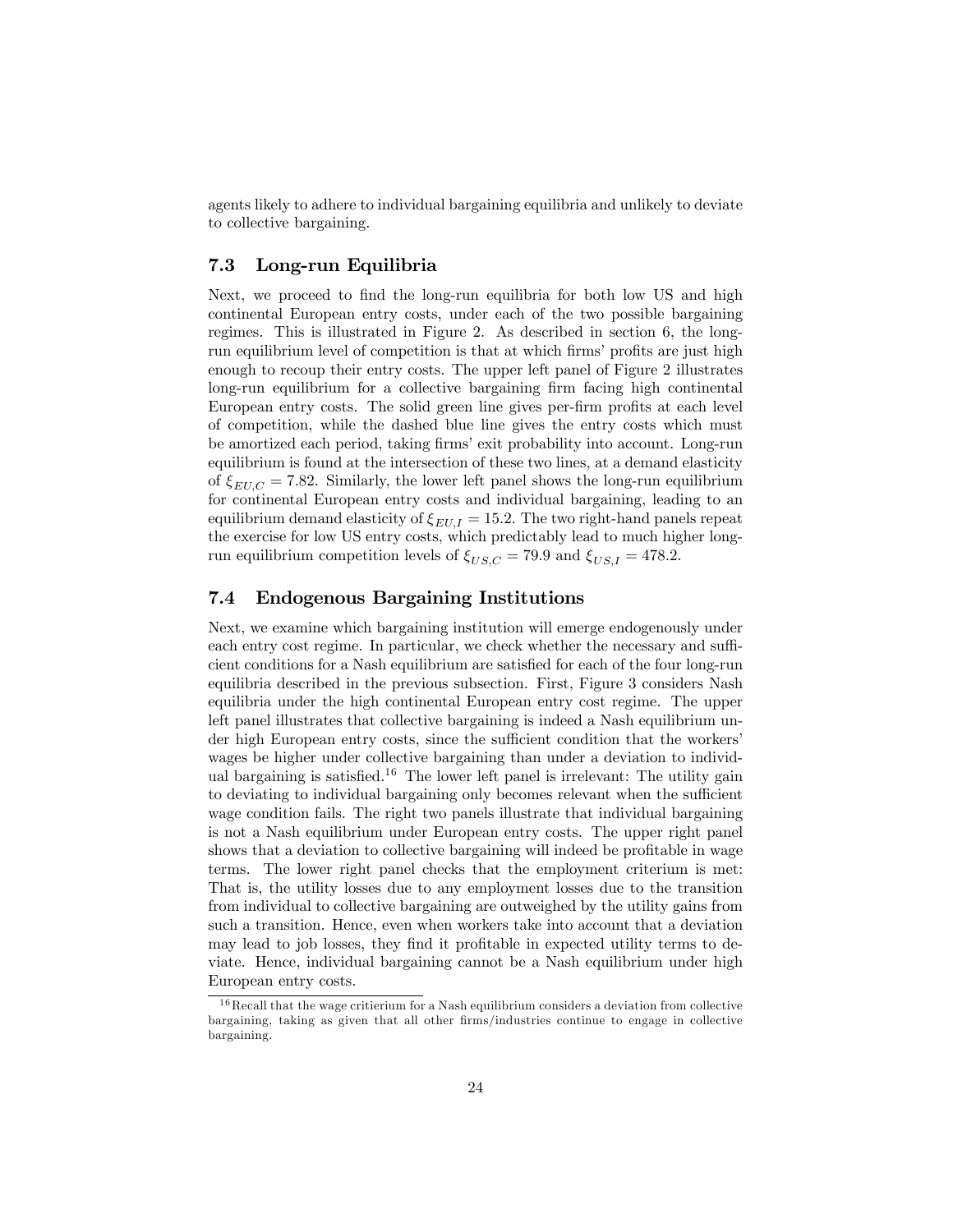Figure 4 considers Nash equilibria under the low US entry cost regime. The upper right hand panel illustrates that under US entry costs, individual bargaining is a Nash equilibrium. This is the case because the sufficient wage criterium of Lemma 1 holds: workers are guaranteed a higher wage by adhering to individual bargaining equilibrium than by deviating to collective bargaining. Hence, the lower right hand panel of Figure 4 becomes irrelevant. The left hand panels of Figure 4 illustrate that collective bargaining is not a Nash equilibrium under US Entry costs. The upper left hand panel shows that for the high equilibrium level of competition  $\xi_{US,C}$ , deviating to individual bargaining is indeed profitable in wage terms. The lower left hand panel shows that the total utility gains to deviating to individual bargaining do indeed outweigh the losses for  $\xi$ in excess of 38. Hence, there exists no symmetric collective bargaining Nash equilibrium under US entry costs.

To summarize: Under high continental European entry costs, collective bargaining emerges as the unique symmetric Nash equilibrium. Under low US entry costs, however, individual bargaining is the unique symmetric Nash equilibrium. This implies that in our policy experiment, we will restrict attention to the US entry cost-individual bargaining and European entry cost-collective bargaining equilibria.

### 7.5 A Simple Policy Experiment

We now use the balanced budget version of the model to run a simple policy experiment, whose goal is to gauge the ability of product market institutions in accounting for the US-continental Europe unemployment differential. In particular, differing product market institutions [PMI] are represented as differing entry cost regimes  $\{d_{Euro}, f_{Euro}\}$  and  $\{d_{US}, f_{US}\}$ <sup>17</sup> For each entry cost regime, we choose that bargaining regime which can be supported as a symmetric Nash equilibrium. Under continental European entry costs, collective bargaining turns out to be the unique symmetric Nash equilibrium. Under lower US entry costs, individual bargaining is the unique symmetric Nash equilibrium, as illustrated in Figures 3 and 4. Hence, to assess the impact of product market reform, we measure the difference in unemployment between the high European entry cost and collective bargaining long run equilibrium on the one hand, and the low American entry cost and individual bargaining long run equilibrium on the other.

The long-run equilibrium for the US economy is shown in column [1] of Table 3, while column [2] represents the continental European long-run equilibrium. Recall that the model was calibrated to allow long-run equilibrium unemployment in the US entry cost individual bargaining case to equal average US unemployment in the 90's of 5.5%. When entry costs are increased to their continental European levels, collective bargaining becomes relevant, and unemployment increases quite substantially to 8.3%. Hence, stricter continental

<sup>&</sup>lt;sup>17</sup> Following Fonseca, et. al. (1999) and Pissarides (2001), we use the regulatory delay index based on the Logotech/OECD data, together with Djankov, et. al. (2002)'s cost data.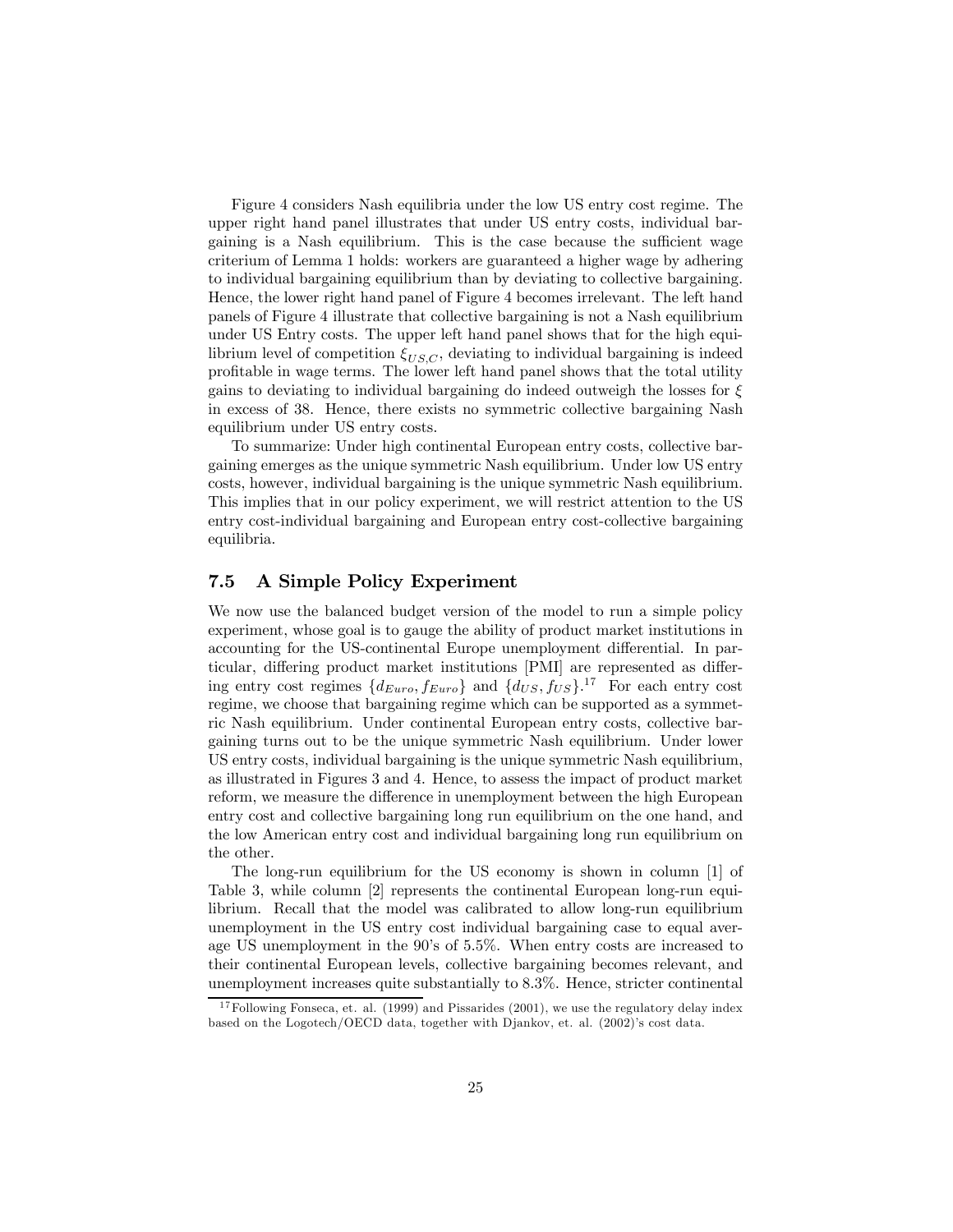European product market regulation alone is responsible for about  $\Delta u_{PMI}$  = 2.8 percentage points of unemployment. This indicates that product market regulation is indeed an important factor in explaining the US-European employment differential.

## 8 Conclusions

The main contributions of this paper have been threefold. First, we have shown that the choice of bargaining regime is crucial for the effect of product market competition on unemployment rates, being substantial under collective bargaining and considerably more modest under individual bargaining. Since the choice of bargaining institution is so important, we endogenize it. We find that the bargaining regime which emerges endogenously depends crucially on the degree of product market competition. When product market competition is low, collective bargaining is stable, while individual bargaining emerges as the stable institution under high degrees of product market competition. This also allows us to link product market competition and collective bargaining coverage rates. Our results suggest that the strong decline in collective bargaining coverage and unionization in the US and UK over the last two decades might have been a direct consequence of the Reagen/Thatcher product market reforms of the early 80's. Finally, we calibrate the model to US data, in order to assess the quantitative impact of product market regulation on equilibrium unemployment rates. In the calibrated version of the model, low US regulation leads to very high degrees of product market competition and individual bargaining emerges as the endogenous bargaining institution. High EU regulation leads to low degrees of product market competition, and collective bargaining emerges as the endogenous bargaining institution. We find that moving from the low US regulation-individual bargaining economy to the high EU regulation-collective bargaining economy leads to a substantial increase in equilibrium unemployment rates from 5.5% to about 8.3%. This makes up about 2/3 of the total average unemployment differential of about 3.95% points between the US and continental Europe in the 90s.

## References

- [1] Abowd, J.A. and L. Allain (1996), "Compensation Structure and Product Market Competition," Annales d'Economie et de Statistique, (41/42), 207— 218.
- [2] Bertrand, M. and F. Kramarz (2002), "Does Entry Regulation Hinder Job Creation? Evidence from the French Retail Industry," Quarterly Journal of Economics 117, 1369—1413.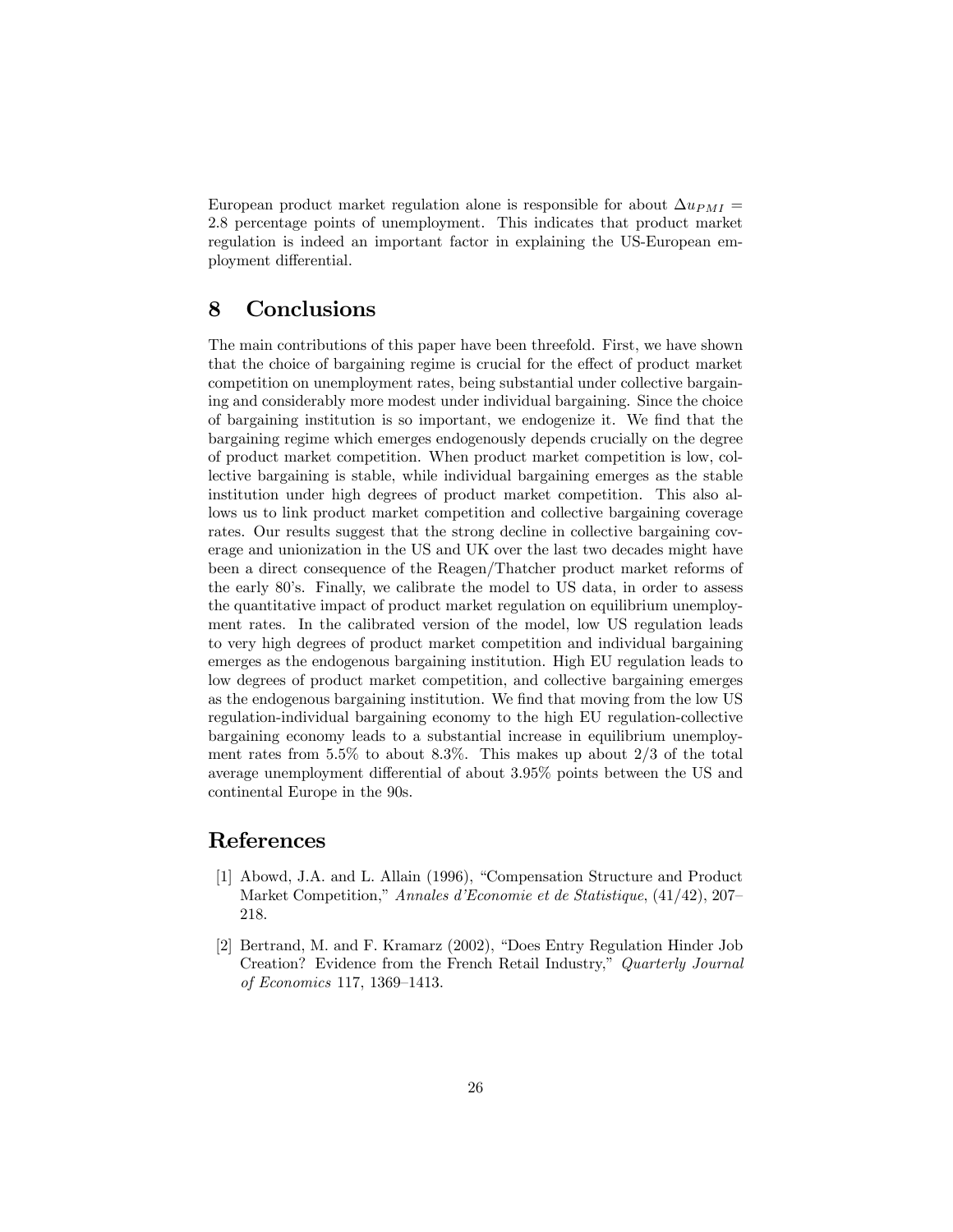- [3] Binmore, K., A. Rubinstein and A. Wolinsky (1986), "The Nash Bargaining Solution in Economic Modeling," RAND Journal of Economics 17, 176— 188.
- [4] Blanchard, O. and F. Giavazzi (2002), "Marcoeconomic Effects of Regulation and Deregulation in Goods and Labor Markets," Quarterly Journal of Economics 118, 879—907.
- [5] Boeri, T., G. Nicoletti and S. Scarpetta (2000), "Regulation and Labour Market Performance," CEPR Discussion paper 2420.
- [6] Bresnahan, T.F. (1989), "Empirical Studies of Industries with Market Power," in Schmalensee, R. and R.D. Willig (eds), "Handbook, of Industrial Organization", Volume II, chapter 17, 1012—1057.
- [7] Burgess, S.M. and J.J. Dolado, (1989), "Intertemporal Rules with Variable Speed of Adjustment: An Application to U.K. Manufacturing Employment," Economic Journal, 99, 347—365.
- [8] Cahuc, P. and E. Wasmer (2001), "Does Intrafirm Bargaining Matter in the Large Firm's Matching Model?" Macroeconomic Dynamics 5, 178—89.
- [9] Cahuc, P., C. Gianella, D. Goux, and A. Zylberberg (2002), "Equalizing Wage Differences and Bargaining Power: Evidence From a Panel of French Firms," CEPR Discussion Paper 3510.
- [10] Djankov, S., R. La Porta, F. Lopez-de-Silanes and A. Shleifer (2002), "The Regulation of Entry," Quarterly Journal of Economics 117, 1—37.
- [11] Dunne, Timothy, Mark J. Roberts and Larry Samuelson (1988), "Patterns of Firm Entry and Exit in U.S. Manufacturing Industries," The RAND Journal of Economics, 19(4), 495—515.
- [12] Fonseca, R., Lopez-Garcia, P. and C. Pissarides (2001), "Entrepreneurship, Start-up Costs and Unemployment," European Economic Review 45, 692— 705.
- [13] Galí, J., (1995), " Non-Walrasian Unemployment Fluctuations," NBER Working Paper 5337.
- [14] Gersbach, H., "Promoting Product Market Competition to Reduce Unemployment in Europe: An Alternative Approach?," Kyklos, 2000, LIII, 117—133.
- [15] den Haan, W.J., C. Haefke, and G. Ramey, (2001), "Shocks and Institutions in a Job Matching Model," NBER Working Paper 8463.
- [16] den Haan, W.J., G. Ramey, and J. Watson (2000), "Job Destruction and Propagation of Shocks," American Economic Review 90, 482—498.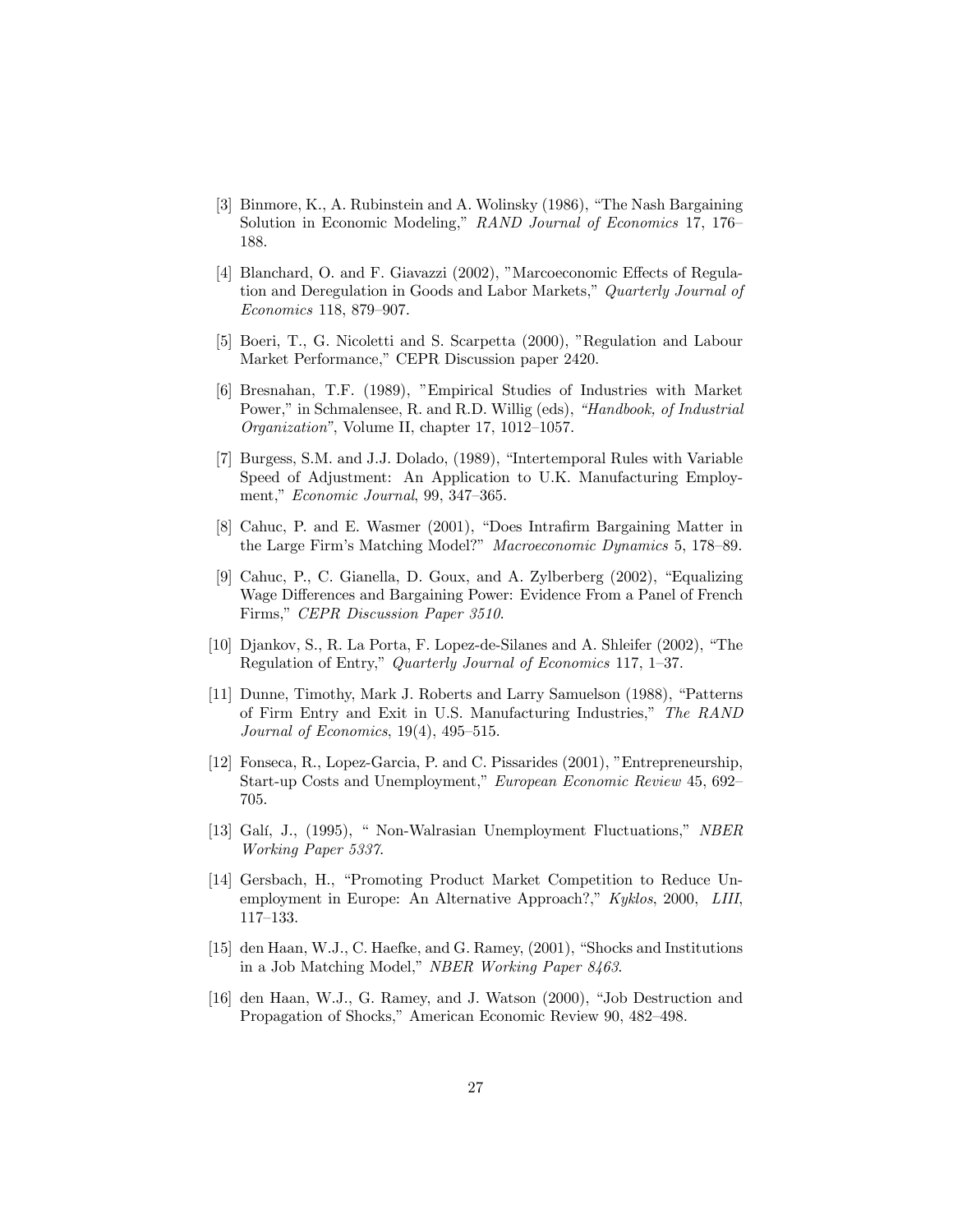- [17] Hamermesh, D.S. and G.A. Pfann, (1996), "Adjustment Costs in Factor Demand," Journal of Economic Literature 34, 1264—1292.
- [18] Hirsch, Barry T. and David A. Macpherson, "Union Membership and Coverage Database from the Current Population Survey: Note," Industrial and Labor Relations Review, Vol. 56, No. 2, January 2003, pp. 349-54.
- [19] Hosios, A.J., "On the Efficiency of Matching and Related Models of Search and Unemployment," Review of Economic Studies, 1990, 57, 279—298.
- [20] Hu, L. (2002), "The Hiring Decisions and Compensation Structures of Large Firms," Industrial and Labor Relations Review, forthcoming.
- [21] Jean, S. and G. Nicoletti (2002), "Product Market Regulation and Wage Premia in Europe and North America: An Empirical Investigation," OECD Economics Dept Working Paper 318.
- [22] Ljungqvist, L. and T.J. Sargent (1998), "The European Unemployment Dilemma," Journal of Political Economy 106, 514—550.
- [23] Ljungqvist, L. and T.J. Sargent (2002), "European Unemployment and Turbulence Revisited in a Matching Model," mimeo 2002.
- [24] Machin, Stephen (2000), "Union Decline in Britain," mimeo, University College London.
- [25] Mata, Jose and Pedro Portugal (1994), "Life duration of new firms," Journal of Industrial Economics, 44, 227—245.
- [26] Mortensen, D.T., (2001), "How Monopsonistic is the (Danish) Labor Market," Northwestern University, mimeo.
- [27] Nickell, S. (1999), "Product Markets and Labour Markets," Labor Economics 6, 1—20.
- [28] OECD Employment Outlook, June 2001.
- [29] Oswald, A. (1993), "Efficient Contracts are on the Labour Demand Curve: Theory and Facts," Labor Economics 1, 23—38.
- [30] Petrongolo, B. and Pissarides, C.A., (2001), "Looking into the Black Box: A Survey of the Matching Function," Journal of Economic Literature 39, 716—741.
- [31] Pissarides, C.A. (2000), Equilibrium Unemployment Theory, 2nd edition, Cambridge, Mass: MIT Press.
- [32] Pissarides, C.A. (2001), "Company Start-Up Costs and Employment," CEP Discussion Paper 520.
- [33] Rotemberg, J.J. (2000), "Wages and Labor Demand in an Individualistic Bargaining Model with Unemployment," Harvard Business School, mimeo.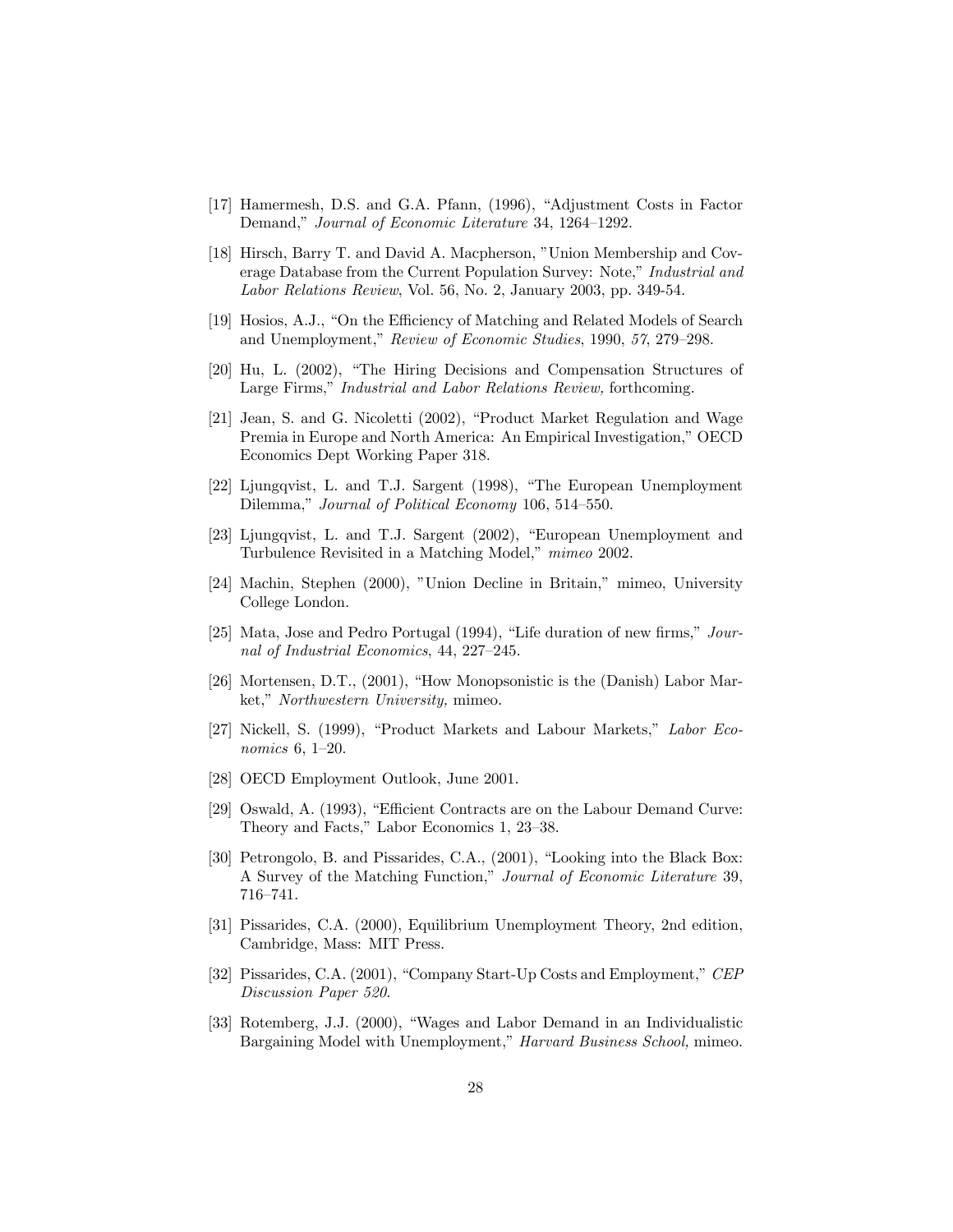- [34] Spector, D. (2002), "Competition and the Capital-Labor Conflict," CEPREMAP-CNRS Working paper 2002-07.
- [35] Seldeslachts, J. (2002), "Interactions between Product and Labor Market Reforms," Universitat Autonoma de Barcelona, mimeo.
- [36] Smith, E. (1999), "Search, Concave Production and Optimal Firm Size," Review of Economic Dynamics 2, 456—471.
- [37] Stole, L. and J. Zwiebel (1996), "Intra-firm Bargaining under Non-Binding Contracts," Review of Economic Studies 63, 375—410.
- [38] Stole, L. and J. Zwiebel (1996a), "Organizational Design and Technology Choice under Intrafirm Bargaining," American Economic Review 86, 195— 222.
- [39] van Reenen, J., (1996), "The Creation and Capture of Rents: Wages and Innovation in a Panel of UK Companies," Quarterly Journal of Economics, 111, 195—226.
- [40] Wagner, J. (1994), "The Post-Entry Performance of New Small Firms in German Manufacturing Industries," Journal of Industrial Economics, 42(2), 141—54.
- [41] Wolinsky, A. (2000), "A Theory of the Firm with Non-Binding Employment Contracts," Econometrica 68, 875—910.
- [42] Yashiv, E. (2001), "Wage Bargaining, the Value of Unemployment, and the Labor Share of Income," Tel Aviv University, mimeo.
- [43] Ziesemer, T. "Monopolistic Competition and Search: A Pissarides-Dixit-Stiglitz Model" MERIT-Infonomics Research Memorandum Series 2001- 006.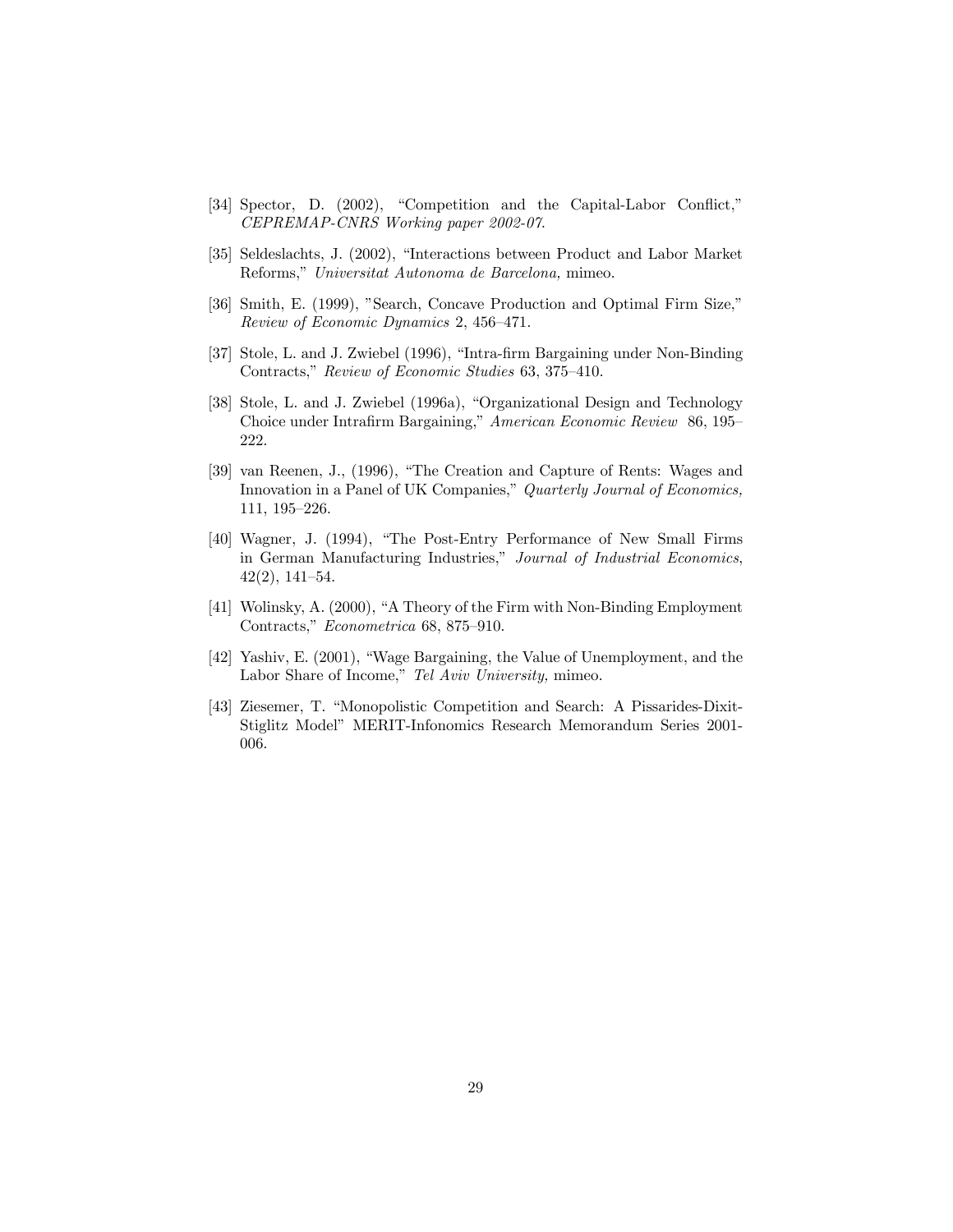## A Firm-level Bargaining

### A.1 Industry-level Cournot Equilibrium

The goal is to find the firm-level employment levels which are consistent with Cournot equilibrium in the industry, taking into account that each firm in the industry may choose a different bargaining institution. For simplicity, we assume that the fraction  $\mu$  of individual bargaining firms is the same across all [identical] industries. This allows us to define  $\overline{H}_i$  in equations (23) and (30) as

$$
\overline{H}_i \equiv (1 - \mu) H_i^I [\theta_\mu] + \mu H_i^C [\theta_\mu]
$$
\n(52)

Substituting into (30) and (23) and solving the resulting system of two equations in two unknowns  $H_i^I[\theta_\mu]$  and  $H_i^C[\theta_\mu]$  yields:

$$
H_i^I[\theta_\mu] = \frac{I}{A} \left[ \frac{1 + \mu (n_i - 1)}{n_i} \left( \frac{P_i^I(\theta_\mu)}{P} \right)^{-\sigma} - \frac{\mu (n_i - 1)}{n_i} \left( \frac{P_i^C(\theta_\mu)}{P} \right)^{-\sigma} \right]
$$

$$
H_i^C[\theta_\mu] = \frac{I}{A} \left\{ \frac{n_i + (n_i - 1)^2 (1 - \mu)\mu}{[1 + \mu (n_i - 1)]n_i} \right\} \left( \frac{P_i^C(\theta_\mu)}{P} \right)^{-\sigma}
$$

$$
- \frac{I}{A} \frac{(n_i - 1)(1 - \mu)}{n_i} \left( \frac{P_i^I(\theta_\mu)}{P} \right)^{-\sigma}
$$

### A.2 Short-run General Equilibrium

To find the short-run general equilibrium condition for an economy with firmlevel bargaining centralization, substituting (23) and (30), as well as (21), (29), (35) into (38). This yields the short-run equilibrium condition

$$
1 = \left[\begin{array}{c} (1-\mu)\frac{P_i^I(\theta_\mu)}{P} \left[ \left[1+\mu\left(n_i-1\right)\right] \frac{P_i^I(\theta_\mu)}{P} - \left[\mu\left(n_i-1\right)\right] \frac{P_i^C(\theta_\mu)}{P} \right] \\ + \mu\frac{P_i^C(\theta_\mu)}{P} \left[ \left\{ \frac{n_i + (n_i-1)^2(1-\mu)\mu}{\left[1+\mu\left(n_i-1\right)\right]} \right\} \frac{P_i^C(\theta_\mu)}{P} - \left[(n_i-1)\left(1-\mu\right)\right] \frac{P_i^I(\theta_\mu)}{P} \right] \end{array}\right]
$$

where the equilibrium prices are given by  $(21)$  and  $(29)$ .

When  $\mu = 1$ , the short-run equilibrium condition reduces to:

$$
1=\frac{P_{i}^{C}\left( \theta _{\mu }\right) }{P}
$$

When  $\mu = 0$ , the short-run equilibrium condition reduces to:

$$
1=\frac{P_{i}^{I}\left( \theta _{\mu }\right) }{P}
$$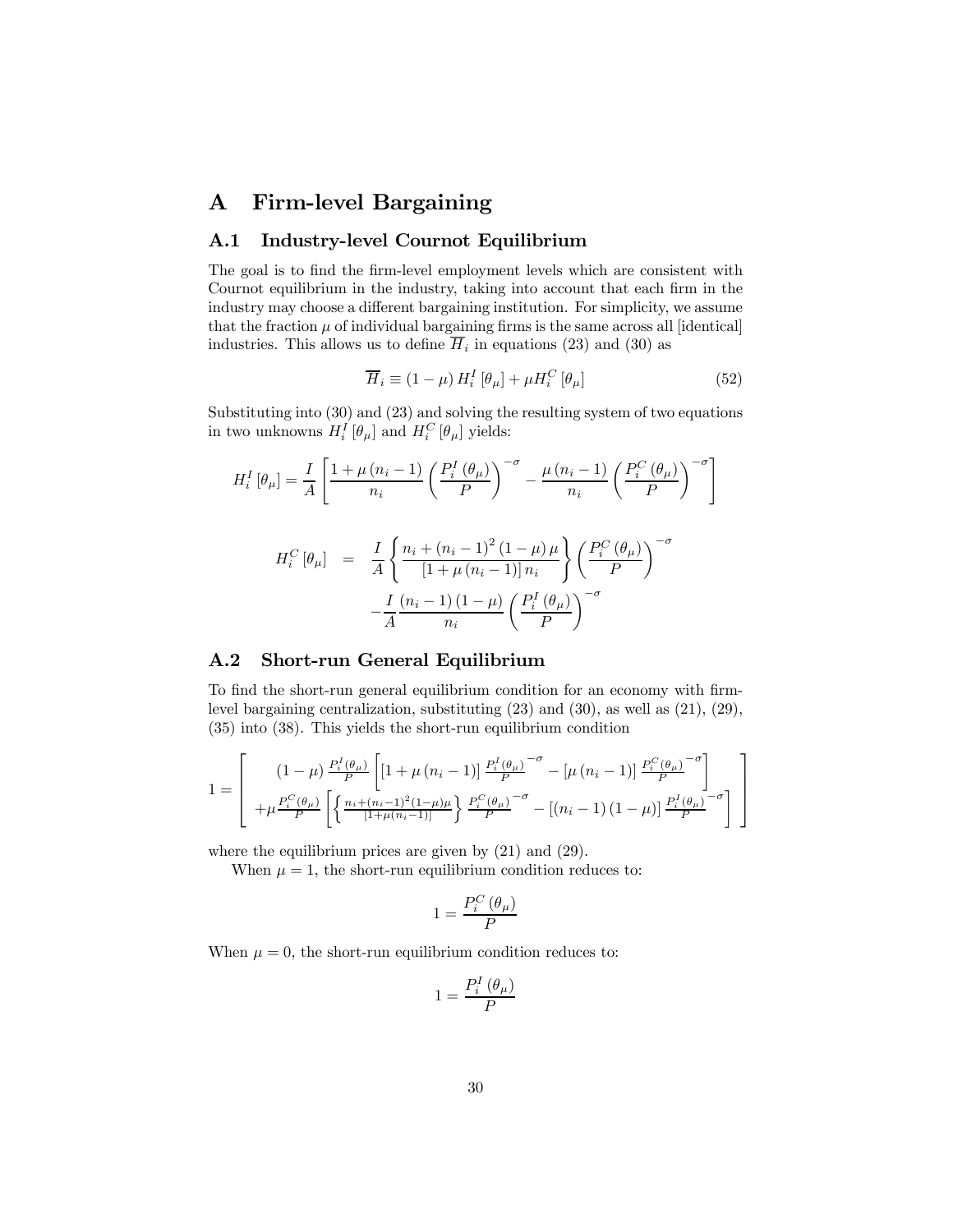## B Wages and Reservation Wages for Arbitrary  $\mu$

### B.1 Reservation Wage

For arbitrary  $\mu$ , we have

$$
\frac{w_I[\theta_\mu]}{P} = \frac{rV^U[\theta_\mu]}{P} + \frac{\beta}{1-\beta} \frac{\Phi_V}{q(\theta_\mu)} \left(\frac{r+\chi}{1-\delta}\right)
$$
\n
$$
\frac{w_C[\theta_\mu]}{P} = \left[1 + \frac{\beta}{\xi_i - 1}\right] \frac{rV^U[\theta_\mu]}{P} + \frac{\beta}{\xi_i - 1} \frac{\Phi_V \tilde{\chi}}{q(\theta)}
$$
\n
$$
\frac{rV^U[\theta_\mu]}{P} = \frac{r+\chi}{r+\chi + \theta_\mu q(\theta_\mu)} b + \frac{\theta_\mu q(\theta_\mu)}{r+\chi + \theta_\mu q(\theta_\mu)} \left\{\mu \frac{w_C[\theta_\mu]}{P} + (1-\mu) \frac{w_I[\theta_\mu]}{P}\right\}
$$

This gives us three equations in the three unknowns  $w_C$  [ $\theta_\mu, \xi_i$ ],  $w_I$  [ $\theta_\mu, \xi_i$ ],  $rV^U\left[\theta_\mu\right]$ . First, solve for the reservation utility:

$$
\frac{rV^{U}[\theta_{\mu}]}{P} = \frac{(r+\chi)(\xi_{i}-1)}{(r+\chi)(\xi_{i}-1)-\beta\mu\theta_{\mu}q(\theta_{\mu})}b + \frac{\beta\Phi_{V}\theta_{\mu}}{(r+\chi)(\xi_{i}-1)-\beta\mu\theta_{\mu}q(\theta_{\mu})}\left[\mu\tilde{\chi}+\frac{(1-\mu)(\xi_{i}-1)}{1-\beta}\left(\frac{r+\chi}{1-\delta}\right)\right]
$$
\n(53)

which corresponds to equation (35) in the main text. When  $\mu = 0$ , the reservation wage reduces to:

$$
\frac{rV^U[\theta_I]}{P} = b + \frac{\beta}{1-\beta} \left(\frac{\Phi_V}{1-\delta}\right) \theta_I.
$$

For  $\mu = 1$ , the reservation wage reduces to:

$$
\frac{rV^U\left[\theta_C\right]}{P} = \frac{\left(r+\chi\right)\left(\xi_i-1\right)}{\left(r+\chi\right)\left(\xi_i-1\right) - \beta\theta_C q\left(\theta_C\right)}b + \frac{\beta\Phi_V\theta_C}{\left(r+\chi\right)\left(\xi_i-1\right) - \beta\theta_C q\left(\theta_C\right)}\widetilde{\chi}.
$$

### B.2 Wages

Next, substitute (35) into each of the wage equations:

$$
\frac{w_I[\theta_\mu]}{P} = \frac{(r+\chi)(\xi_i - 1)}{(r+\chi)(\xi_i - 1) - \beta \mu \theta_\mu q(\theta_\mu)} b \n+ \frac{\beta \Phi_V \theta_\mu}{(r+\chi)(\xi_i - 1) - \beta \mu \theta_\mu q(\theta_\mu)} \left[ \mu \tilde{\chi} + \frac{(1-\mu)(\xi_i - 1)}{1-\beta} \left( \frac{r+\chi}{1-\delta} \right) \right] \n+ \frac{\beta}{1-\beta} \frac{\Phi_V}{q(\theta_\mu)} \left( \frac{r+\chi}{1-\delta} \right) \n+ \frac{\beta}{1-\beta} \frac{\Phi_V}{q(\theta_\mu)} \left( \frac{r+\chi}{1-\delta} \right) \n+ \frac{\beta}{\xi_i - 1} \left[ \left( \frac{\frac{(r+\chi)(\xi_i - 1)}{(r+\chi)(\xi_i - 1) - \beta \mu \theta_\mu q(\theta_\mu)}}{\frac{\beta \Phi_V \theta_\mu}{1-\beta}} \left[ \mu \tilde{\chi} + \frac{(1-\mu)(\xi_i - 1)}{1-\beta} \left( \frac{r+\chi}{1-\delta} \right) \right] \right] \n+ \frac{\beta}{\xi_i - 1} \frac{\Phi_V \tilde{\chi}}{q(\theta)}
$$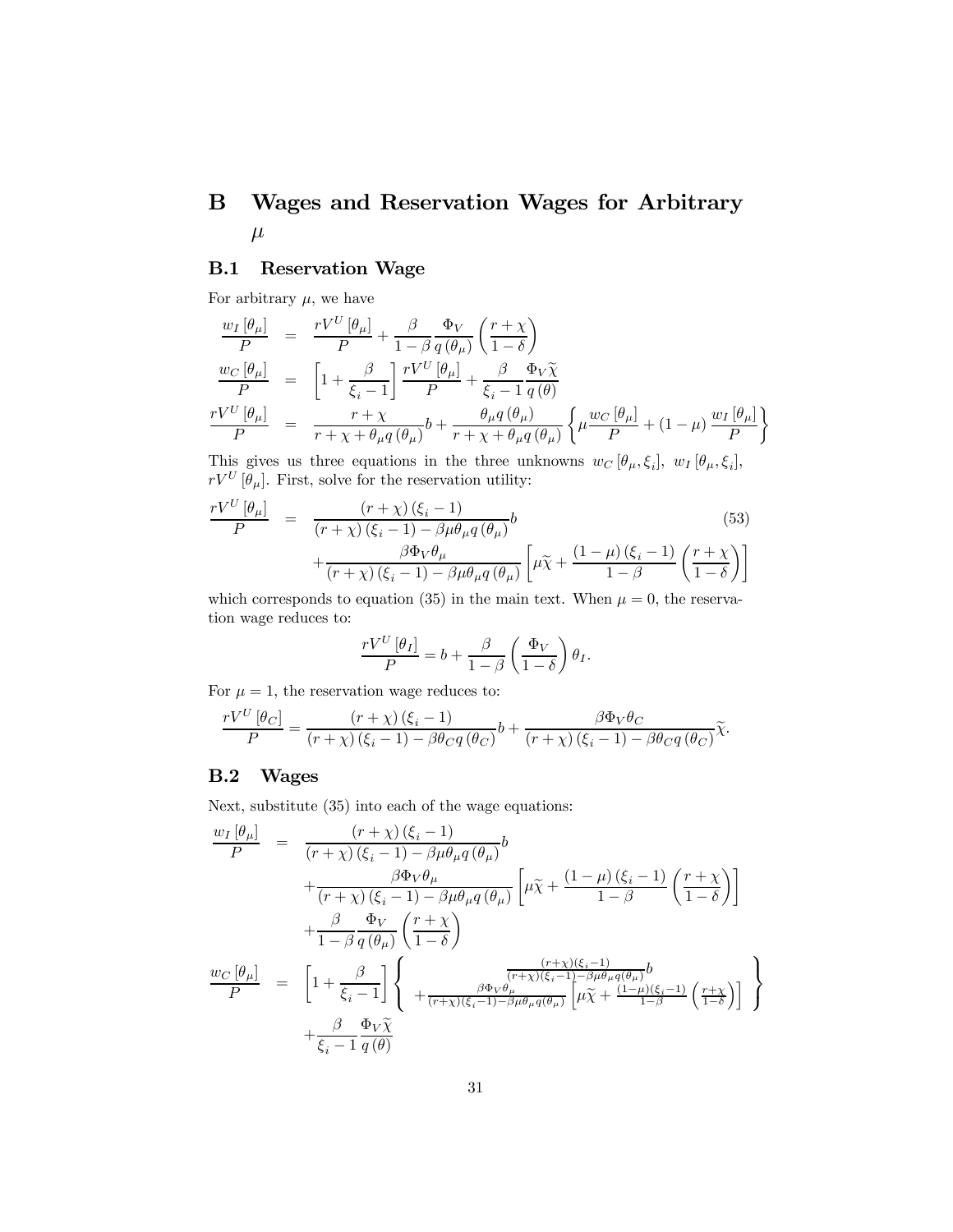When  $\mu = 0$ , so that the aggregate bargaining institution is individual, the individual bargaining wage reduces to:

$$
\frac{w_I \left[\theta_I\right]}{P} = b + \frac{\beta}{1-\beta} \left(\frac{\Phi_V}{1-\delta}\right) \theta_I + \underbrace{\frac{\beta}{1-\beta} \frac{\Phi_V}{q(\theta_I)} \left(\frac{r+\chi}{1-\delta}\right)}_{\text{ind barg using surplus}}
$$

while the collective bargaining wage for  $\mu = 0$  is:

$$
\frac{w_C \left[\theta_I\right]}{P} = \underbrace{b + \frac{\beta}{1-\beta} \frac{\Phi_V \theta_I}{1-\delta}}_{\text{ind barg res wage}} + \underbrace{\frac{\beta}{\xi_i - 1} \left[b + \frac{\beta}{1-\beta} \frac{\Phi_V \theta_I}{1-\delta} + \frac{\Phi_V \tilde{\chi}}{q\left(\theta_I\right)}\right]}_{\text{coll barg surplus}}
$$

When  $\mu = 1$ , so that the aggregate bargaining institution is collective, the collective bargaining wage reduces to:

$$
\frac{w_C [\theta_C]}{P} = \left[1 + \frac{\beta}{\xi_i - 1}\right] \left[ \frac{(r + \chi)(\xi_i - 1)}{(r + \chi)(\xi_i - 1) - \beta \theta_C q(\theta_C)} b + \frac{\beta \Phi_V \theta_C}{(r + \chi)(\xi_i - 1) - \beta \theta_C q(\theta_C)} \tilde{\chi} \right] + \frac{\beta}{\xi_i - 1} \frac{\Phi_V \tilde{\chi}}{q(\theta_C)}
$$

and the individual bargaining wage reduces to:

$$
\frac{w_I \left[\theta_C\right]}{P} = \frac{\left(r + \chi\right)\left(\xi_i - 1\right)}{\underbrace{\left(r + \chi\right)\left(\xi_i - 1\right) - \beta \theta_C q \left(\theta_C\right)}_{\text{coll barg res wage}} b + \frac{\beta \Phi_V \theta_C}{\underbrace{\left(r + \chi\right)\left(\xi_i - 1\right) - \beta \theta_C q \left(\theta_C\right)}_{\text{coll barg res wage}} \tilde{\chi}^2}}_{\text{ind bargaining surplus}}
$$

From the above wage equations, it is easy to see that the aggregate bargaining institution [or mix of institutions  $\mu$ ] determines the reservation wage, while the bargaining institution of the worker's own firm or industry  $k$  determines the form of the bargaining surplus.

## C Proofs

### C.1 Proof of Lemma 2

(i) By Lemma 1, if  $w_C [\theta_C | \xi_i] \geq w_I [\theta_C | \xi_i]$ , then collective bargaining is a symmetric Nash equilibrium. By equations  $(22)$ ,  $(28)$  and  $(34)$ , we have that  $w_C [\theta_C |\xi_i] \geq w_I [\theta_C |\xi_i]$  if and only if:

$$
\frac{\beta(r+\chi)}{(r+\chi)\left(\xi_i-1\right)-\beta\theta_{C}q\left(\theta_{C}\right)}\left(b+\frac{\Phi_{V}\widetilde{\chi}}{q\left(\theta_{C}\right)}\right)\geq\frac{\beta}{1-\beta}\frac{\Phi_{V}}{q\left(\theta_{C}\right)}\left(\frac{r+\chi}{1-\delta}\right)
$$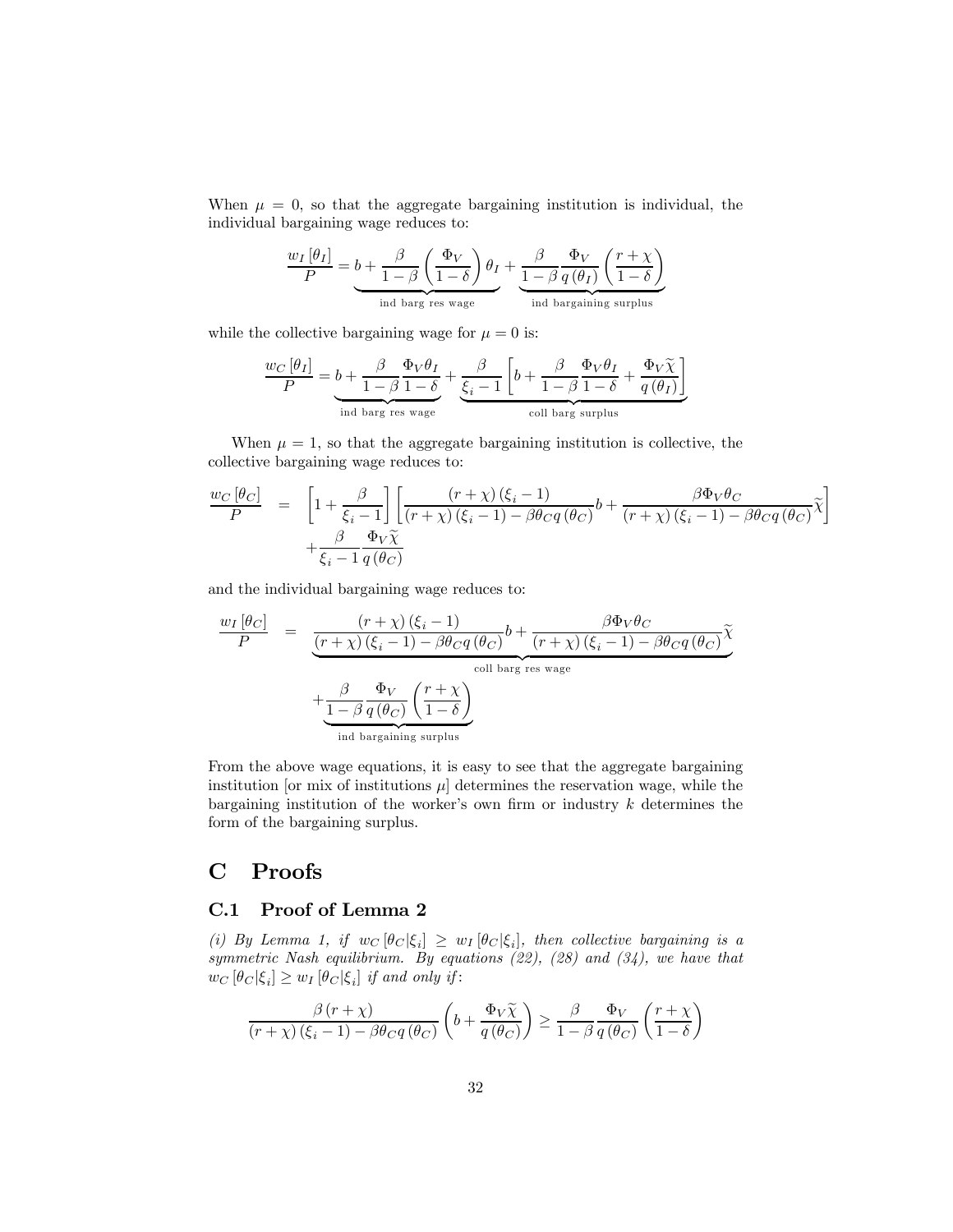which reduces to the condition that:

$$
1 + \frac{(1 - \beta)(1 - \delta)}{r + \chi} \left[ b \frac{q(\theta_C)}{\Phi_V} + \widetilde{\chi} \right] + \beta \frac{\theta_C q(\theta_C)}{r + \chi} \ge \xi_i
$$

(ii) By Lemma 1, if  $w_I [\theta_I | \xi_i] \geq w_C [\theta_I | \xi_i]$ , then collective bargaining is a symmetric Nash equilibrium. By equations (22), (28) and (34), we have that  $w_I \left[ \theta_I \middle| \xi_i \right] \geq w_C \left[ \theta_I \middle| \xi_i \right]$  if and only if:

$$
\frac{\beta(r+\chi)}{(r+\chi)\left(\xi_i-1\right)-\beta\theta_{C}q\left(\theta_{C}\right)}\left(b+\frac{\Phi_{V}\widetilde{\chi}}{q\left(\theta_{C}\right)}\right)\leq\frac{\beta}{1-\beta}\frac{\Phi_{V}}{q\left(\theta_{C}\right)}\left(\frac{r+\chi}{1-\delta}\right)
$$

which reduces to the condition that:

$$
1 + \frac{\left(1 - \beta\right)\left(1 - \delta\right)}{r + \chi} \left[b\frac{q\left(\theta_{C}\right)}{\Phi_{V}} + \widetilde{\chi}\right] + \beta \frac{\theta_{C}q\left(\theta_{C}\right)}{r + \chi} \leq \xi_{i}
$$

### C.2 Proof of Proposition 1

The proof proceeds in three steps. First, we show that individual bargaining is a Nash equilibrium under perfect competition. Next, we show that collective bargaining is not a Nash equilibrium in the perfect competition limit. Finally, we show that no 'mixed strategy' equilibria with  $\mu \in (0,1)$  exist.

(i) By definition 3, to show that individual bargaining is a Nash equilibrium under perfect competition, it is sufficient to show that

$$
\lim_{\xi \to \infty} w_I(\theta_I, \xi) \ge \lim_{\xi \to \infty} w_C(\theta_I, \xi)
$$
\n(54)

First, from equations  $(33)$  and  $(28)$  it is straightforward to see that  $\lim_{\xi \to \infty} w_C(\xi, \theta_I) = b$ . From equations (22) and (33), however, the individual bargaining wage converges to

$$
\lim_{\xi \to \infty} w_I(\theta_I, \xi) = b + \frac{\beta}{1 - \beta} \frac{\Phi_V}{q(\overline{\theta}_I)} \left[ \frac{r + \chi + \overline{\theta}_I q(\overline{\theta}_I)}{1 - \delta} \right]
$$

where  $\overline{\theta}_I > 0$  is the (finite) limit of  $\theta_I(\xi)$  as  $\xi \to \infty$ . It is easy to see that the second term of  $\lim_{\xi \to \infty} w_I(\theta_I, \xi)$  is strictly positive, so that indeed.  $\lim_{\xi \to \infty} w_I(\xi, \theta_I) \geq \lim_{\xi \to \infty} w_C(\xi, \theta_I).$ 

(ii) By definition 2, to show that collective bargaining is not a Nash equilibrium, we need to first show that  $\lim_{\xi \to \infty} w_I(\theta_C, \xi) > \lim_{\xi \to \infty} w_C(\theta_C, \xi)$ . As  $\xi \to \infty$ ,  $w_C(\theta_I, \xi)$  once again converges to b. The individual bargaining wage, however, converges to

$$
\lim_{\xi \to \infty} w_I(\xi, \theta_C) = b + \frac{\beta}{1 - \beta} \frac{\Phi_V}{q(\overline{\theta}_C)} \left[ \frac{r + \chi + \overline{\theta}_C q(\overline{\theta}_C)}{1 - \delta} \right]
$$

where  $\overline{\theta}_C > 0$  is the (finite) limit of  $\theta_C(\xi)$  as  $\xi \to \infty$ . It is easy to see that the second term of  $\lim_{\xi \to \infty} w_I(\theta_C, \xi)$  is strictly positive. Hence, in wage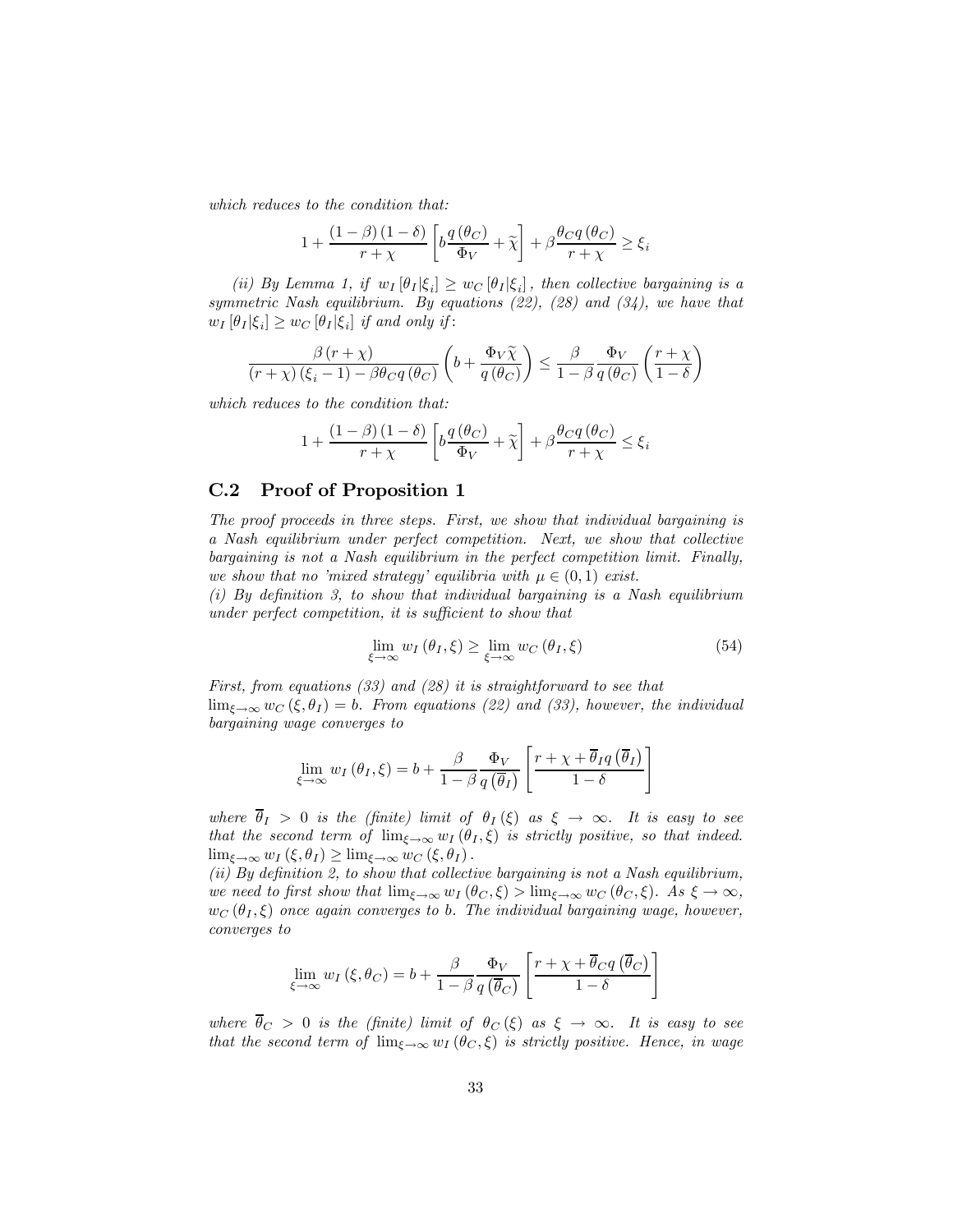terms, deviating from collective bargaining is profitable. Next, we need to ensure that employment losses due to the change in bargaining regime do not outweigh the wage gains. This is easy to establish. Firm-level employment under both bargaining regimes becomes infinitessimal [converging to zero] as competition approaches perfect, so that the change in employment due to the switch in bargaining regimes also approaches zero.

(iii) Finally, we need to show that there exists no  $\mu \in (0,1)$  that is a Nash equilibrium under perfect competition. In the perfect competition limit, a mixed equilibrium is vulnerable to deviation to a pure strategy of individual bargaining if:

$$
\lim_{\xi \to \infty} V^{E} \left[ I, \theta_{\mu} | \xi \right] \ge \lim_{\xi \to \infty} \mu V^{E} \left[ C, \theta_{\mu} | \xi \right] + \left( 1 - \mu \right) V^{E} \left[ I, \theta_{\mu} | \xi_{i} \right]
$$

Using the results of parts  $(i)$  and  $(ii)$  of this proof, together with Lemma 1, this is clearly the case. Once again, firm size approaches zero under pefect competition in both cases, so workers neglect any impact of their choice of bargaining institution on firm size. This establishes that there is no mixed-strategy equilibrium.

### C.3 Proof of Proposition 2

By Lemma 1, to establish that collective bargaining is a symmetric Nash equilibrium in the imperfect competition limit, it is sufficient to show that:

$$
\lim_{\theta_C \to 0} w_C(\theta_C, \xi_{\min}) \ge \lim_{\theta_C \to 0} w_I(\theta_I, \xi_{\min})
$$

From equations (28) and (34), it is easy to see that:

$$
\lim_{\theta_C \to 0} w_C (\theta_C, \xi_{\min})
$$
\n
$$
= \lim_{\theta_C \to 0} \left[ \frac{(r + \chi)(\xi_{\min} - 1)}{(r + \chi)(\xi_{\min} - 1) - \beta \theta_C q(\theta_C)} b + \frac{\beta \theta_C q(\theta_C)}{(r + \chi)(\xi_{\min} - 1) - \beta \theta_C q(\theta_C)} \frac{\Phi_V \tilde{\chi}}{q(\theta_C)} \right]
$$
\n
$$
\left[ 1 + \frac{\beta}{\xi_{\min} - 1} \right] + \frac{\beta}{\xi_{\min} - 1} \frac{\Phi_V \tilde{\chi}}{q(\theta_C)}
$$
\n
$$
= b \left[ 1 + \frac{\beta}{\xi_{\min} - 1} \right]
$$

From equations (ref ind wage) and  $(34)$ , one can also establish that:

$$
\lim_{\theta_C \to 0} w_I(\theta_I, \xi_{\min})
$$
\n
$$
= \lim_{\theta_C \to 0} \frac{(r + \chi)(\xi_{\min} - 1)}{(r + \chi)(\xi_{\min} - 1) - \beta \theta_C q(\theta_C)} b
$$
\n
$$
+ \frac{\beta \theta_C q(\theta_C)}{(r + \chi)(\xi_{\min} - 1) - \beta \theta_C q(\theta_C)} \frac{\Phi_V \tilde{\chi}}{q(\theta_C)} + \frac{\beta}{1 - \beta} \frac{\Phi_V}{q(\theta_\mu)} \left(\frac{r + \chi}{1 - \delta}\right)
$$
\n
$$
= b
$$

The fact that  $\xi_{\min} > 1$  confirms that indeed  $\lim_{\theta_C \to 0} w_C (\theta_C, \xi_{\min}) > \lim_{\theta_C \to 0} w_I (\theta_C, \xi_{\min}).$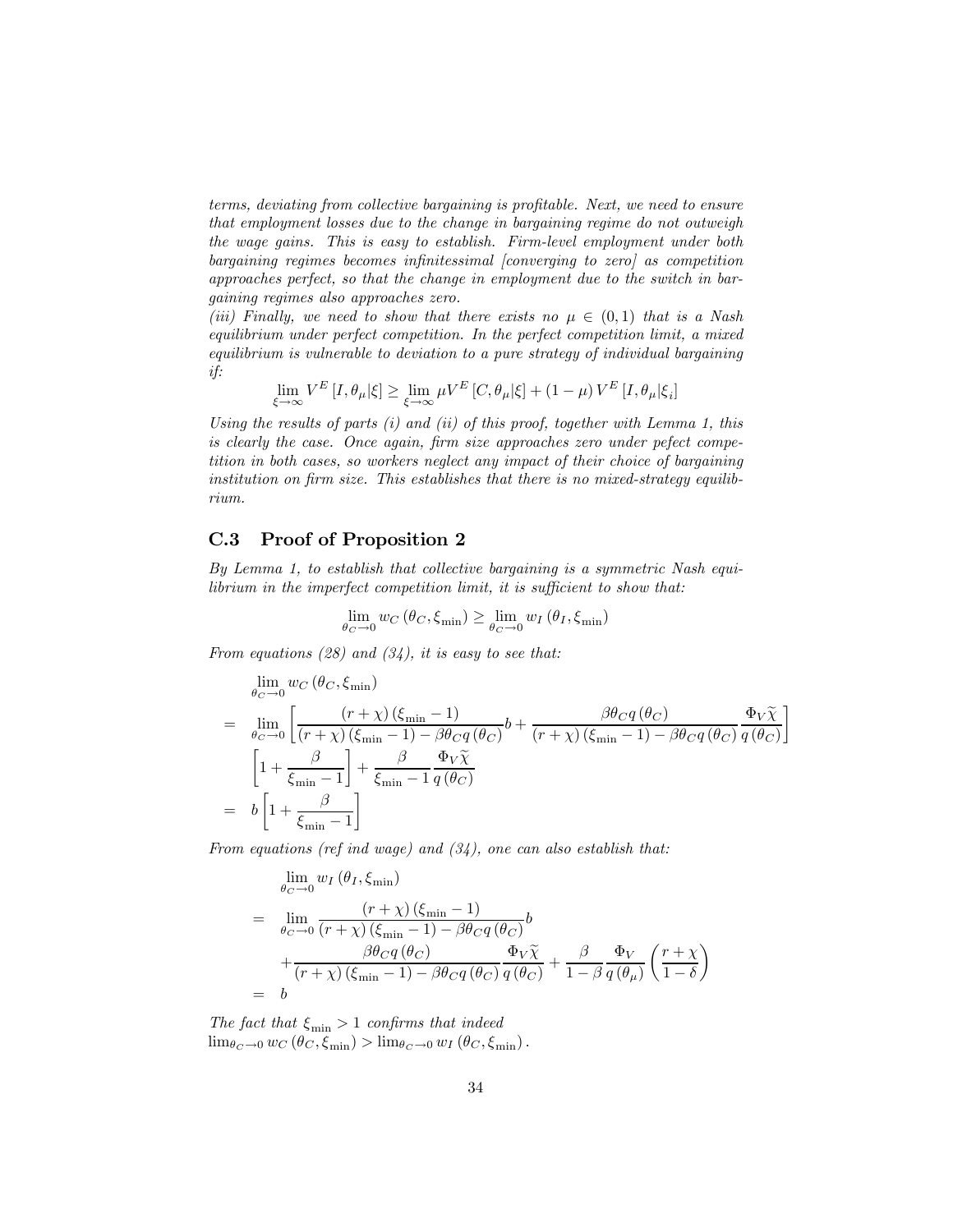### C.4 Proof of Proposition 3

The wage condition of Lemma 1 guarantees the existence of collective bargaining symmetric Nash equilibria for values of  $\theta_C$  such that:

$$
(1 - \delta) (1 - \beta) \left[ b + \frac{\Phi_V \tilde{\chi}}{q(\theta_C)} \right] \ge \left[ (r + \chi) (\xi_i - 1) - \beta \theta_C q(\theta_C) \right] \frac{\Phi_V}{q(\theta_C)} \tag{55}
$$

where  $\xi$  and  $\theta_C$  are related by equation (43) as

$$
\xi = A \frac{r + \chi + \beta \theta_{C} q \left(\theta_{C}\right)}{\left(r + \chi\right) \left[A - b - \frac{\Phi_{V} \tilde{\chi}}{q \left(\theta_{C}\right)}\right]}
$$
\n
$$
\tag{56}
$$

Combining equations (??) and (??) yields an implicit condition on  $\theta_C$  which guarantees collective bargaining symmetric Nash equilibrium:

$$
(1 - \delta) (1 - \beta) b (A - b) - (r + \chi) \left[ \frac{\Phi_V}{q(\theta_C)} \right]^2 \tilde{\chi}
$$
(57)  
+ 
$$
[ (1 - \delta) (1 - \beta) (A - 2b) \tilde{\chi} - b (r + \chi) ] \frac{\Phi_V}{q(\theta_C)} - b\beta \Phi_V \theta_C - \frac{[\Phi_v]^2 \tilde{\chi}}{q(\theta_C)} \beta \theta_C
$$

$$
\geq 0
$$

When  $q(\theta_C) = s\theta^{-\frac{1}{2}}$ , this implicit condition reduces to a cubic equation in  $\theta_C$ .

$$
a\theta^{\frac{3}{2}} + b\theta + c\theta^{\frac{1}{2}} + d \le 0
$$

where  $a = \frac{\Phi_x^2 \tilde{\chi}}{s} \beta > 0$ ,  $b \equiv (r + \chi) [\Phi_V]^2 \tilde{\chi} s^2 + b \beta \Phi_V > 0$ ,  $c = -[(1 - \delta) (1 - \beta) (A - 2b) \tilde{\chi} - b (r + \chi) - \beta \Phi_V \tilde{\chi}] \frac{\Phi_V}{s}$  and  $d = -(1 - \delta) (1 - \beta) b (A - b)$ . Since  $a > 0$ ,  $b > 0$  and  $d < 0$ , there exists exactly one positive root, and hence one non-complex value of labor market tightness at which the collective and individual bargaining surpluses are equal. This root is the critical value  $\hat{\theta}_C$  such that for all  $\theta_C \leq \hat{\theta}_C$ , collective bargaining is a symmetric Nash equilibrium. Since  $\theta_C$  is a monotonically increasing function of the degree of competition  $\xi$ , there also exists a critical value of competition  $\widetilde{\xi}_C \equiv \xi_C(\widetilde{\theta}_C)$  such that for all  $\xi \leq \widetilde{\xi}_C$ , there exists a symmetric collective bargaining Nash equilibrium.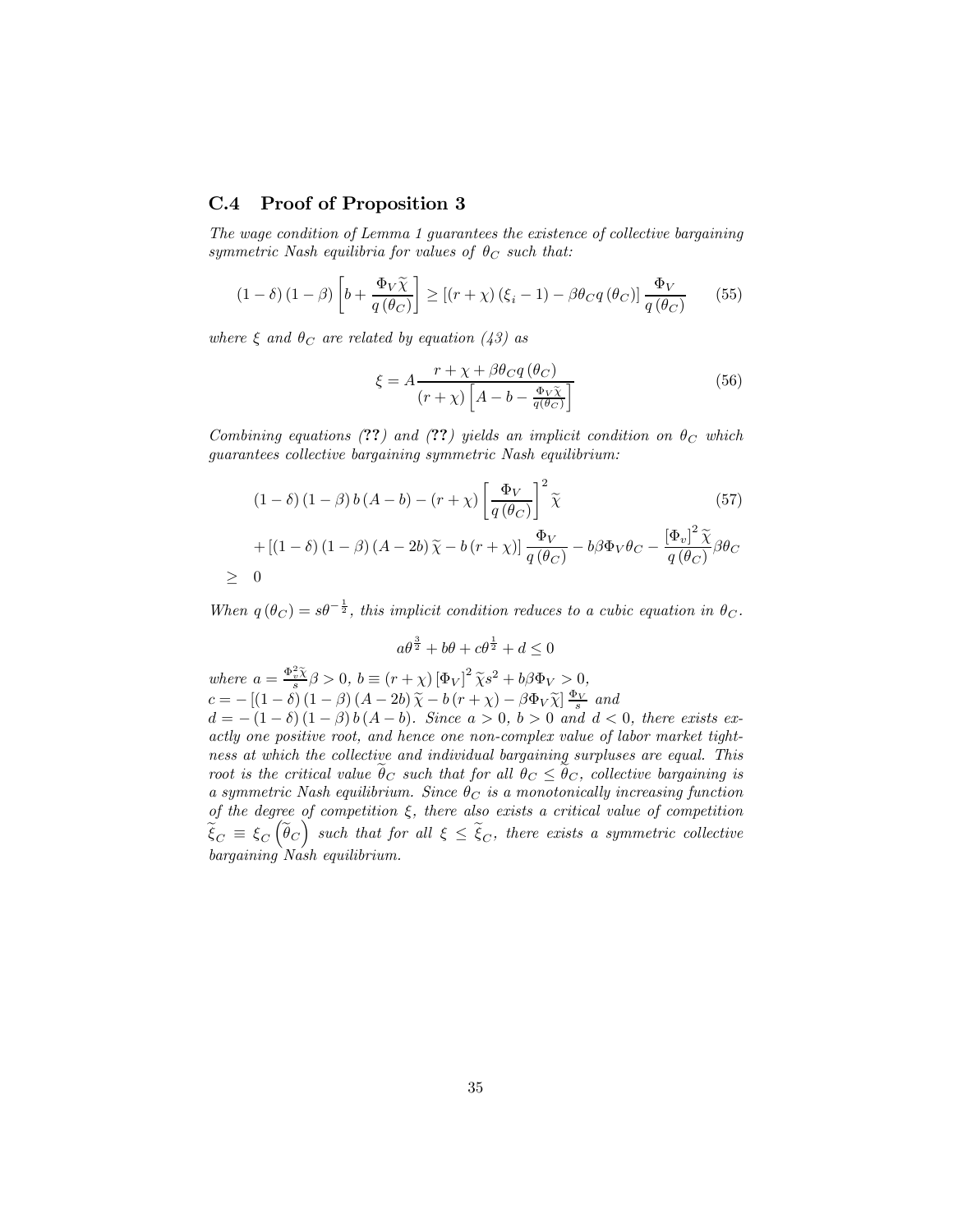# D Tables and Figures

|                             |         | 0.5 Worker bargaining power                |
|-----------------------------|---------|--------------------------------------------|
|                             | 0.5     | Elasticity of the matching function        |
| $\frac{\eta}{\bar{A}}$      |         | Average level of labor productivity        |
| r                           | 0.00327 | 4\% Annual interest rate                   |
| $b_{US}$                    | 0.27    | Real unemployment benefits, US             |
| $\sigma$                    | 2.0     | Substitution elasticity                    |
| $\chi$                      | 0.0154  | Total separation rate                      |
| δ                           | 0.0100  | Probability of firm exit.                  |
| $\mathcal{S}_{\mathcal{S}}$ | 0.2503  | Scaling parameter of the matching function |

Table 1: Calibration to U.S. data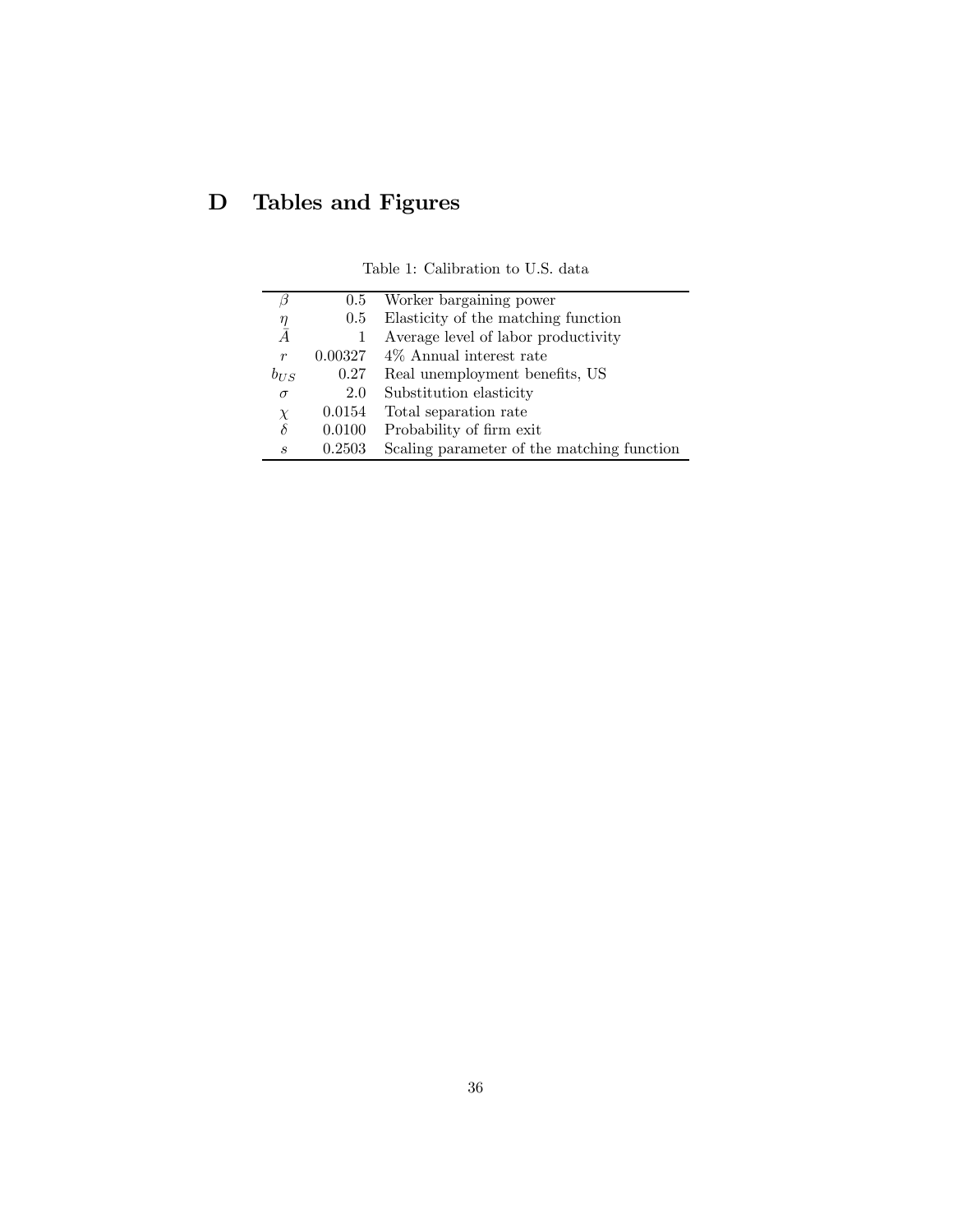| Dataset              | <b>OECD</b> |            |       | Djankov, et. al. |            |           |
|----------------------|-------------|------------|-------|------------------|------------|-----------|
| Country              | Days        | Procedures | Index | Davs             | Procedures | Fees      |
| Austria              | 40          | 10         | 35.2  | 37               | 9          | $27.3\%$  |
| Belgium              | 30          | 7          | 25.6  | 33               | 8          | $10.0\%$  |
| France               | 30          | 16         | 39.3  | 53               | 15         | 14.3 %    |
| Germany              | 80          | 10         | 55.2  | 42               | 10         | 15.7 %    |
| Greece               | 32.5        | 28         | 58.7  | 36               | 15         | $58.6\%$  |
| Italy                | 50          | 25         | 62.9  | 62               | 16         | $20.0 \%$ |
| <b>Netherlands</b>   | 60          | 9          | 43.7  | 31               | 8          | $18.4\%$  |
| Portugal             | 40          | 10         | 35.2  | 76               | 12         | 18.4 %    |
| Spain                | 117.5       | 17         | 84.5  | 82               | 11         | 17.3 %    |
| Euro Average         | 62.2        |            | 54.7  | 51.9             |            | 18.4 %    |
| <b>United States</b> | 7.5         | 3.5        | 8.6   |                  | 4          | $0.5\%$   |

Table 2: Entry Costs

The 'Days' column gives the number of business days necessary to start a new firm, while the 'Procedures' column gives the number of entry procedures which new firms must complete. The 'Index' column combines the 'Days' and 'Procedures' measures as (days + procedures/(ave proce $dures/day)/(2$ , so that the indexes' units are days. The first two columns draw on 1997 data from Logotech S.A., as reported by the OECD [Fostering Entrepreneurship] and by Fonseca,et.al. (2001). The index is taken from Fonseca, et. al. (2001). The fourth and fifth column present the respective days and procedures measures reported by Djankov, et.al. (2002) for 1997. The sixth column gives Djankov, et.al. (2002)'s measure for fees required for entry, as a percentage of per capita GDP.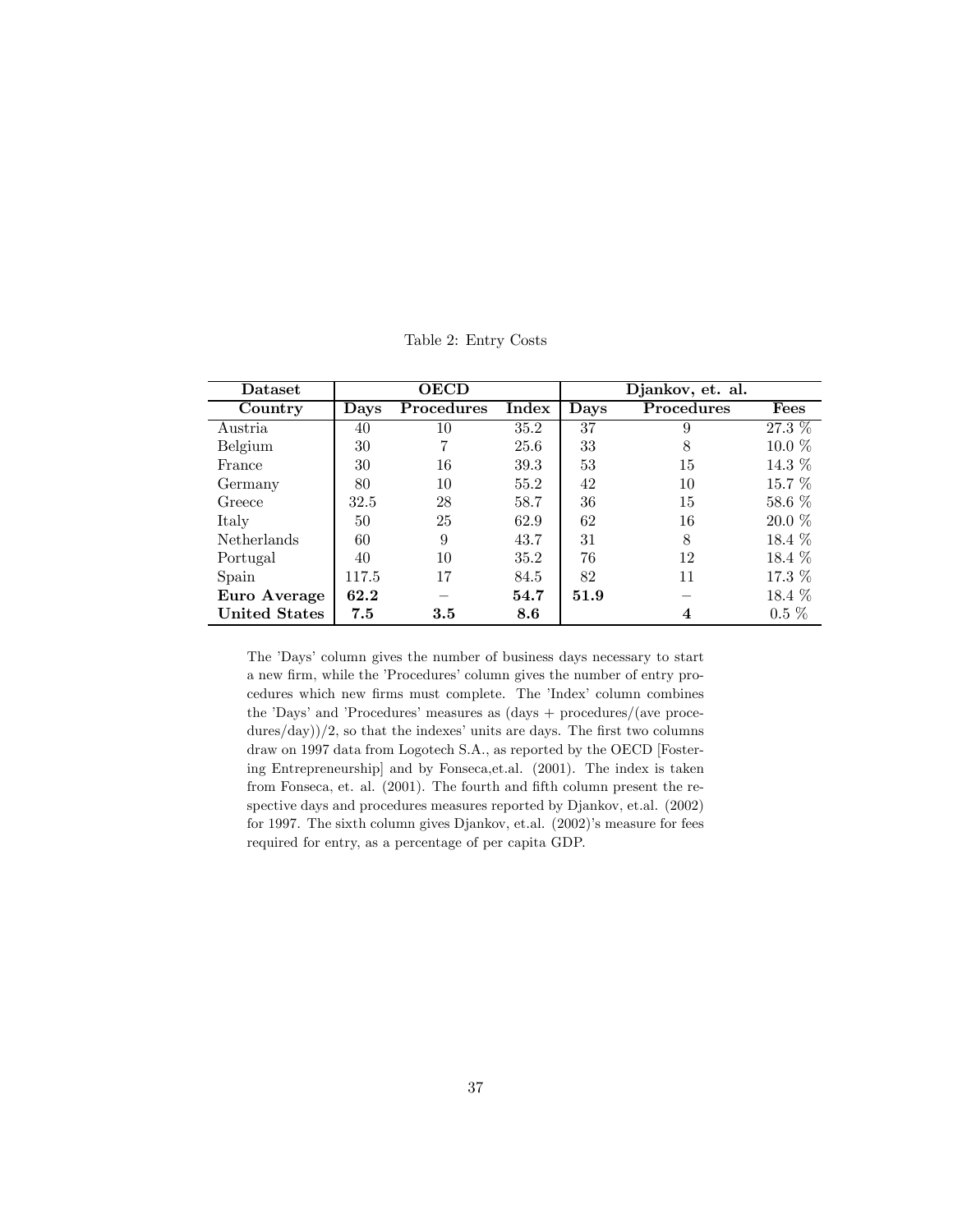Table 3: Policy Experiment

|                                                 | $\lceil 1 \rceil$  | [2]         |
|-------------------------------------------------|--------------------|-------------|
|                                                 | US $\Phi_E$        | EU $\Phi_E$ |
| Unemployment $u(\xi^*)$                         | $5.\overline{5\%}$ | $8.3\%$     |
| Labor market tightness $\theta(\xi^*)$          | 1.11               | 0.47        |
| Unemployment duration $\frac{1}{q(\theta)}$     | 3.8                | 18.1        |
| Vacancy duration $\frac{1}{\theta q(\theta)}$   | 4.2                | 2.7         |
| Firm demand elasticity $\xi^*$                  | 480.2              | 7.8         |
| Real net wage $\frac{w(\xi^*)}{I} (1 - \tau_I)$ | 0.94               | 0.90        |
| Res. Utility $\stackrel{\smile}{r}V^U$          | 0.90               | 0.84        |
| Worker's Match Surplus                          | 0.04               | 0.06        |
| Profit per firm $\frac{\pi(\xi^*)}{P}$          | 0.0001             | 0.0150      |
| Markup                                          | $0.1\%$            | $15\%$      |
| Tax rates $\tau_I = \tau_P$                     | $0.87\%$           | $1.33\%$    |
| Vacancy costs $\Phi_V$                          | 0.549              | 0.549       |
| Real unemployment benefit b                     | 0.28               | 0.27        |
| Replacement rate                                | $0.30\,$           | 0.30        |

This table presents the equilibrium values for main variables of two economies. Column [1] gives results for the US economy, while column [2] gives results for the same economy, but with continental European entry costs.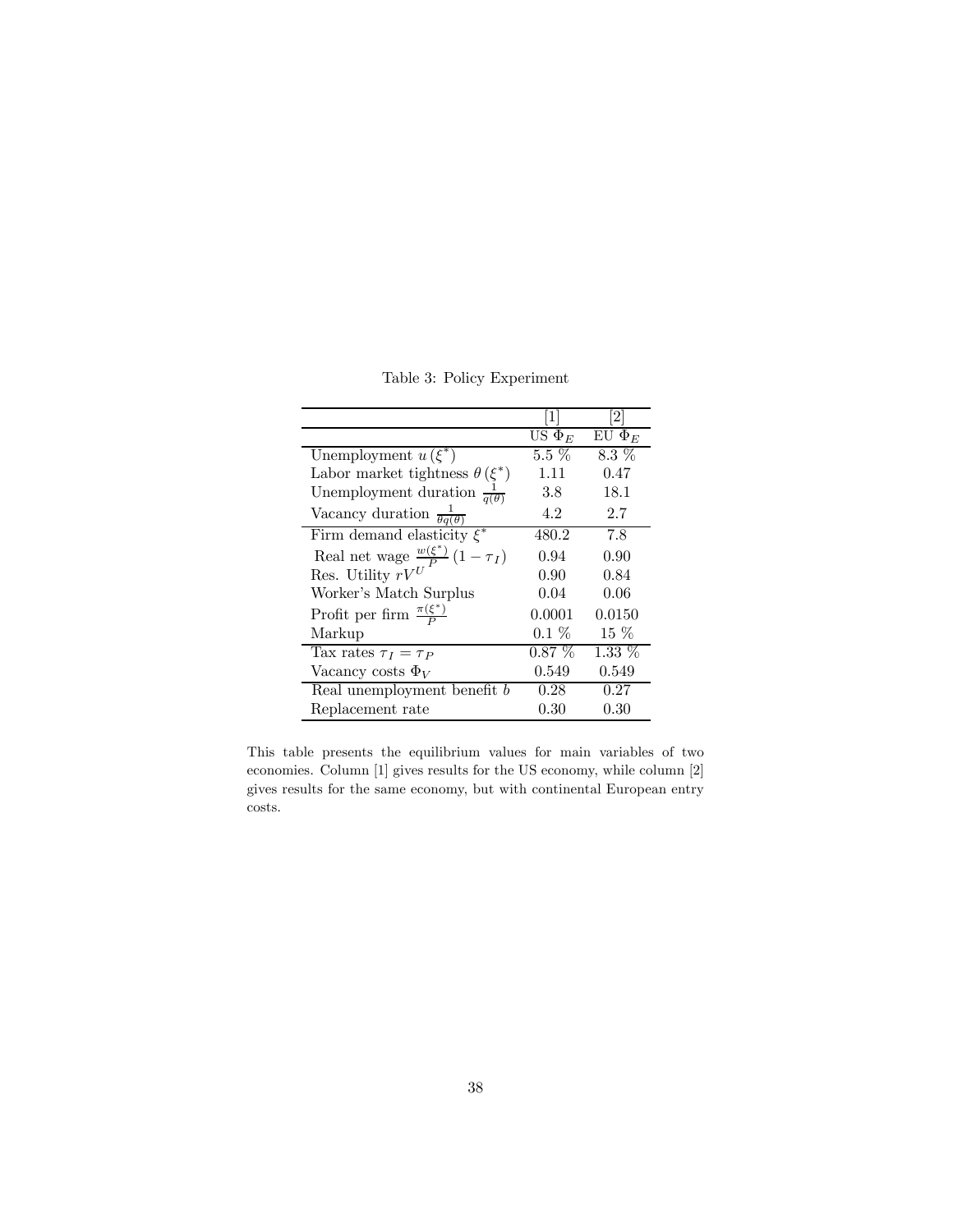

Figure 1: Short run equilibrium under collective and individual bargaining.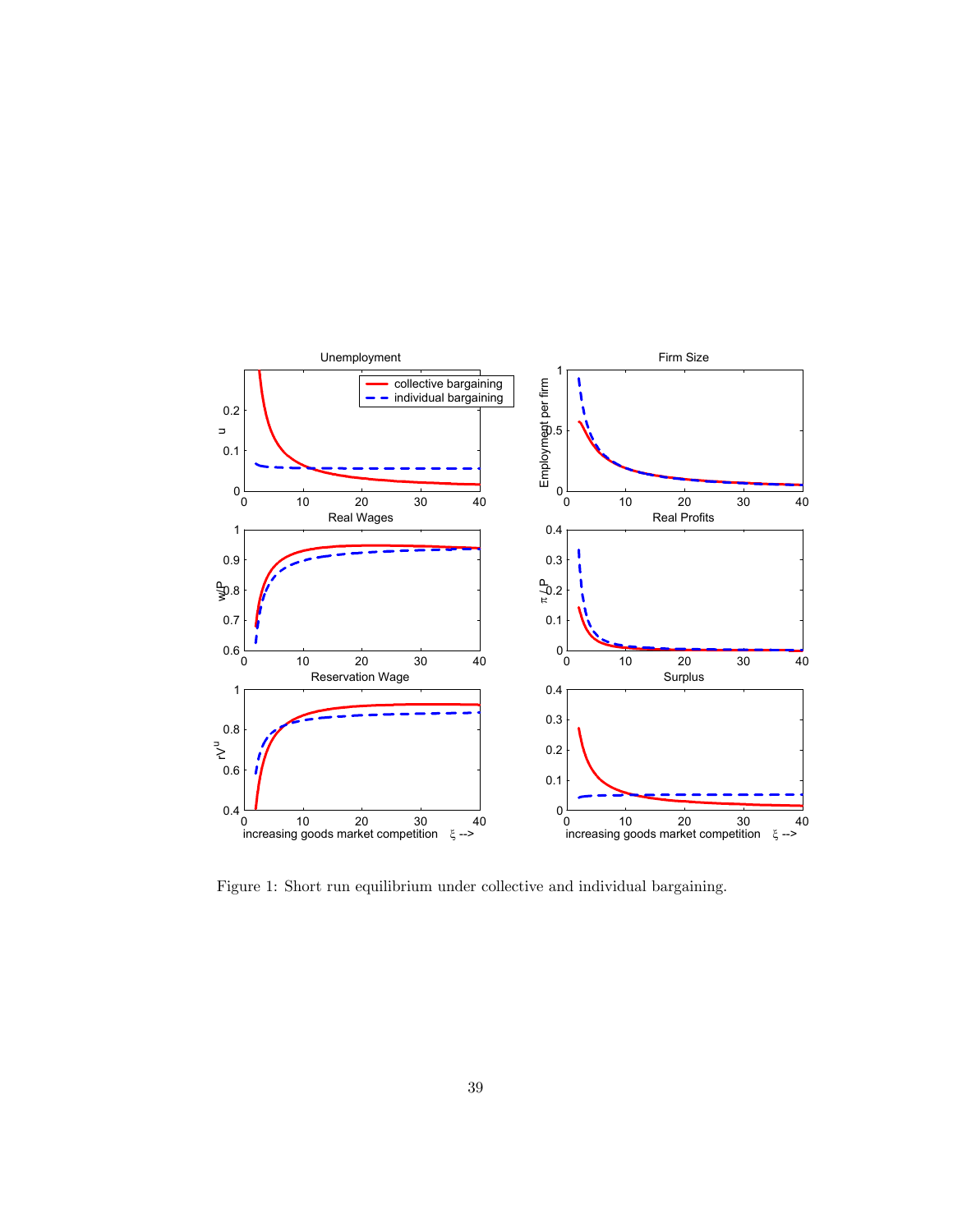

Figure 2: Determination of long-run equilibrium for each combination of entry cost and bargaining regime.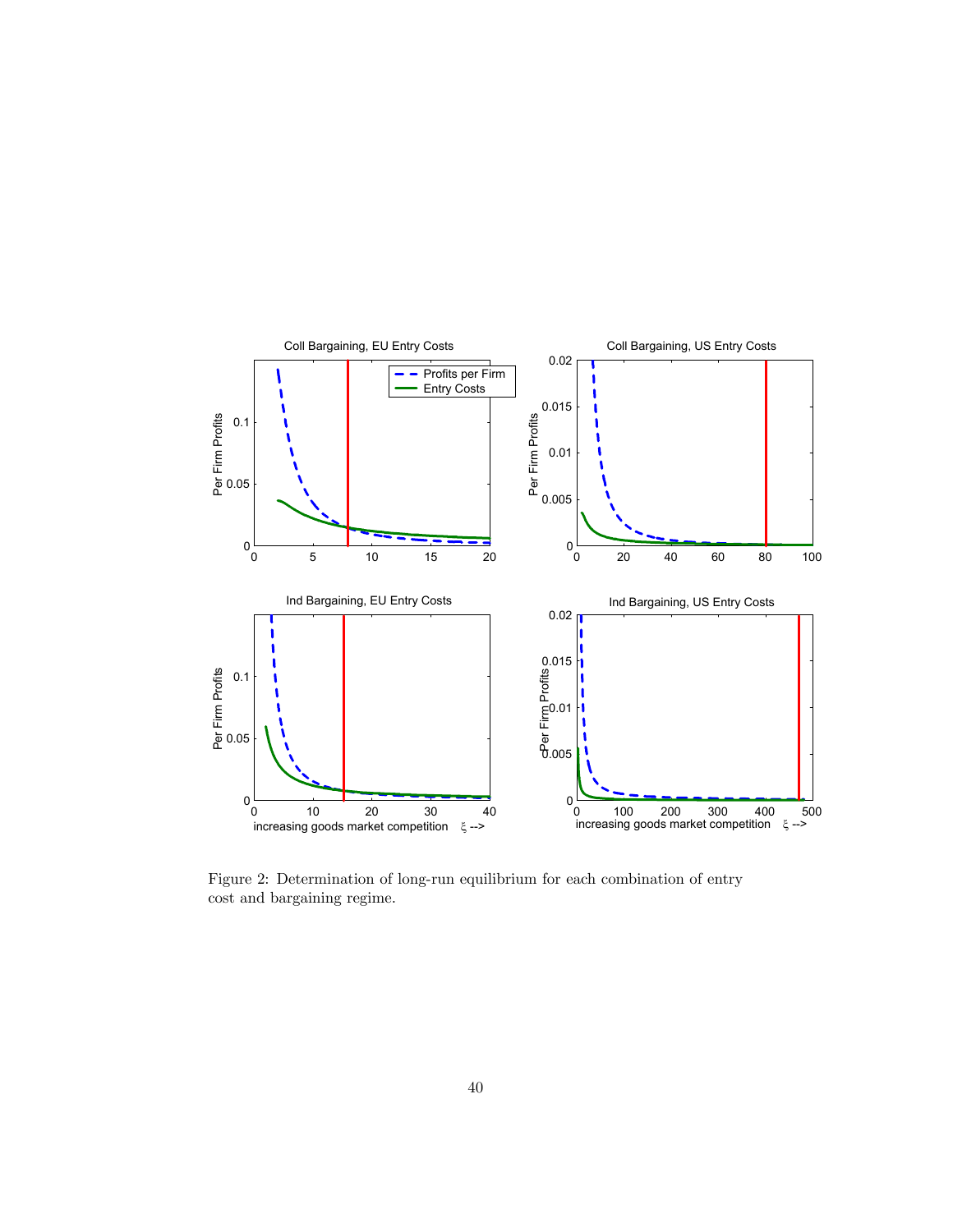

Figure 3: Conditions for symmetric Nash bargaining equilibrium under continental European entry costs.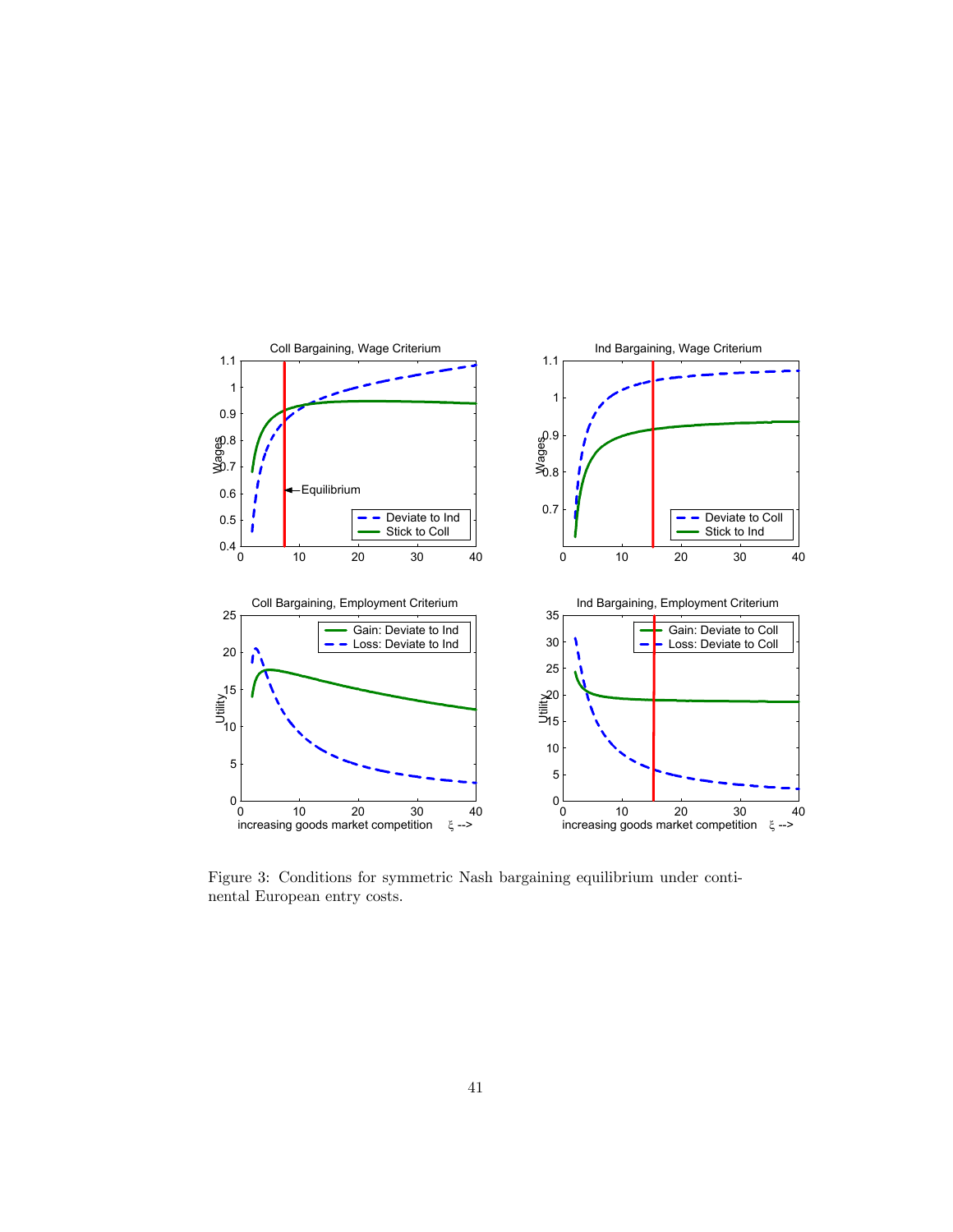

Figure 4: Conditions for symmetric Nash bargaining equilibrium under US entry costs.